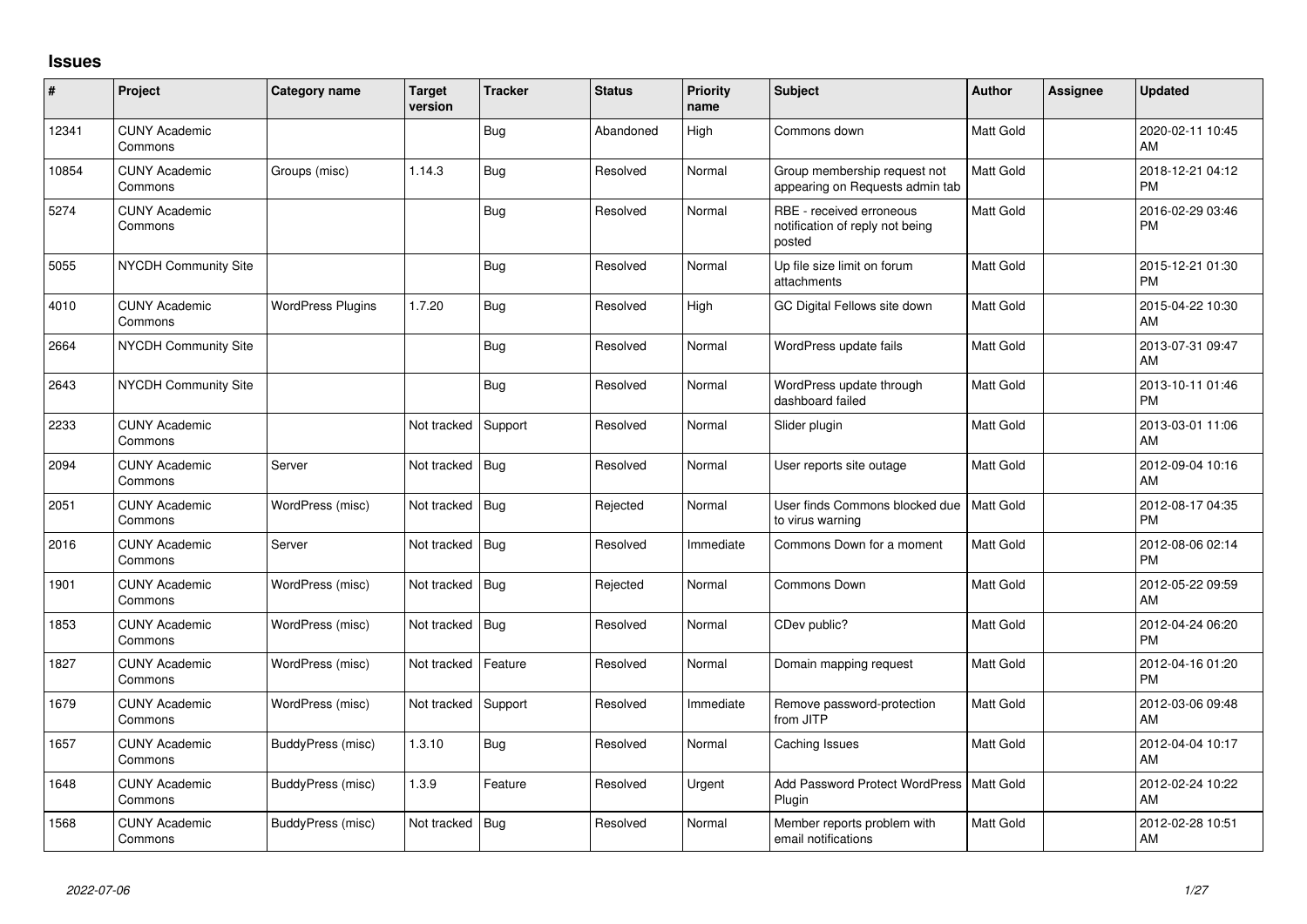| #    | Project                         | Category name            | <b>Target</b><br>version | <b>Tracker</b> | <b>Status</b> | <b>Priority</b><br>name | <b>Subject</b>                                                          | <b>Author</b>    | <b>Assignee</b> | <b>Updated</b>                |
|------|---------------------------------|--------------------------|--------------------------|----------------|---------------|-------------------------|-------------------------------------------------------------------------|------------------|-----------------|-------------------------------|
| 1362 | <b>CUNY Academic</b><br>Commons | WordPress (misc)         | Not tracked              | Bug            | Resolved      | High                    | Google Malware Warning                                                  | Matt Gold        |                 | 2011-11-23 12:15<br><b>PM</b> |
| 1231 | <b>CUNY Academic</b><br>Commons | WordPress (misc)         | Not tracked   Bug        |                | Duplicate     | High                    | Inaccessible Site on the<br>Commons                                     | <b>Matt Gold</b> |                 | 2011-10-13 08:56<br>AM        |
| 1143 | <b>CUNY Academic</b><br>Commons | BuddyPress (misc)        | 1.2.5                    | <b>Bug</b>     | Resolved      | Normal                  | Notifications of Old Posts                                              | Matt Gold        |                 | 2011-08-30 09:56<br><b>PM</b> |
| 1116 | <b>CUNY Academic</b><br>Commons | WordPress (misc)         | Not tracked              | <b>Bug</b>     | Resolved      | High                    | Image Upload Error                                                      | Matt Gold        |                 | 2011-08-27 08:44<br>AM        |
| 762  | <b>CUNY Academic</b><br>Commons | BuddyPress (misc)        |                          | <b>Bug</b>     | Resolved      | Normal                  | <b>Resolve Email Notification</b><br>Problems with Lehman addresses     | Matt Gold        |                 | 2012-02-28 10:52<br>AM        |
| 364  | <b>CUNY Academic</b><br>Commons | <b>WordPress Plugins</b> | Future<br>release        | Feature        | New           | Normal                  | <b>Bulletin Board</b>                                                   | Matt Gold        |                 | 2015-01-05 08:50<br><b>PM</b> |
| 298  | <b>CUNY Academic</b><br>Commons | WordPress (misc)         |                          | Bug            | Resolved      | Normal                  | User Reports Problem Uploading<br>Images to Blog                        | Matt Gold        |                 | 2010-08-25 12:10<br><b>PM</b> |
| 297  | <b>CUNY Academic</b><br>Commons | Wiki                     |                          | Bug            | Resolved      | Normal                  | Lost write privileges to wiki<br>images directory                       | Matt Gold        |                 | 2010-08-25 05:47<br><b>PM</b> |
| 285  | <b>CUNY Academic</b><br>Commons | WordPress (misc)         | Not tracked              | Bug            | Rejected      | Normal                  | <b>Check Commons mailserver</b><br>configuration                        | Matt Gold        |                 | 2010-12-21 11:58<br>AM        |
| 263  | <b>CUNY Academic</b><br>Commons | WordPress (misc)         |                          | <b>Bug</b>     | Resolved      | Normal                  | site is slooooooow                                                      | Matt Gold        |                 | 2010-06-21 03:01<br><b>PM</b> |
| 262  | <b>CUNY Academic</b><br>Commons | <b>Group Files</b>       |                          | Feature        | Deferred      | Normal                  | Ideas for Improvements to Group<br><b>Docs</b>                          | Matt Gold        |                 | 2015-04-03 09:29<br>AM        |
| 260  | <b>CUNY Academic</b><br>Commons | Group Files              | Future<br>release        | Feature        | Rejected      | Normal                  | Possible synergy between Group<br>Docs plugin and Forum<br>Attachments? | Matt Gold        |                 | 2015-11-12 01:00<br>AM        |
| 211  | <b>CUNY Academic</b><br>Commons |                          |                          | <b>Bug</b>     | Resolved      | Normal                  | Weird Display of Text on<br>Homepage Load                               | <b>Matt Gold</b> |                 | 2010-05-06 11:45<br>AM        |
| 172  | <b>CUNY Academic</b><br>Commons | BuddyPress (misc)        |                          | Bug            | Resolved      | Normal                  | Forum Notifications not working                                         | Matt Gold        |                 | 2010-03-04 07:28<br>AM        |
| 170  | <b>CUNY Academic</b><br>Commons | WordPress (misc)         |                          | <b>Bug</b>     | Resolved      | Normal                  | Security Certificate Out of Date                                        | Matt Gold        |                 | 2010-05-11 05:28<br><b>PM</b> |
| 162  | <b>CUNY Academic</b><br>Commons | WordPress (misc)         |                          | Bug            | Resolved      | Normal                  | File Size Error on Upload                                               | Matt Gold        |                 | 2010-03-22 03:49<br><b>PM</b> |
| 125  | <b>CUNY Academic</b><br>Commons | Redmine                  | Not tracked              | Bug            | Rejected      | Normal                  | Prevent Issues Site from Showing<br>up in Google Searches               | Matt Gold        |                 | 2010-12-28 05:45<br><b>PM</b> |
| 121  | <b>CUNY Academic</b><br>Commons | Upgrades                 |                          | Feature        | Resolved      | Normal                  | Create Domain Aliasing for<br>UserVoice Account                         | Matt Gold        |                 | 2010-03-01 12:34<br><b>PM</b> |
| 68   | <b>CUNY Academic</b><br>Commons |                          |                          | Feature        | Resolved      | Normal                  | Email Addresses for the<br>Commons                                      | Matt Gold        |                 | 2010-03-01 12:18<br><b>PM</b> |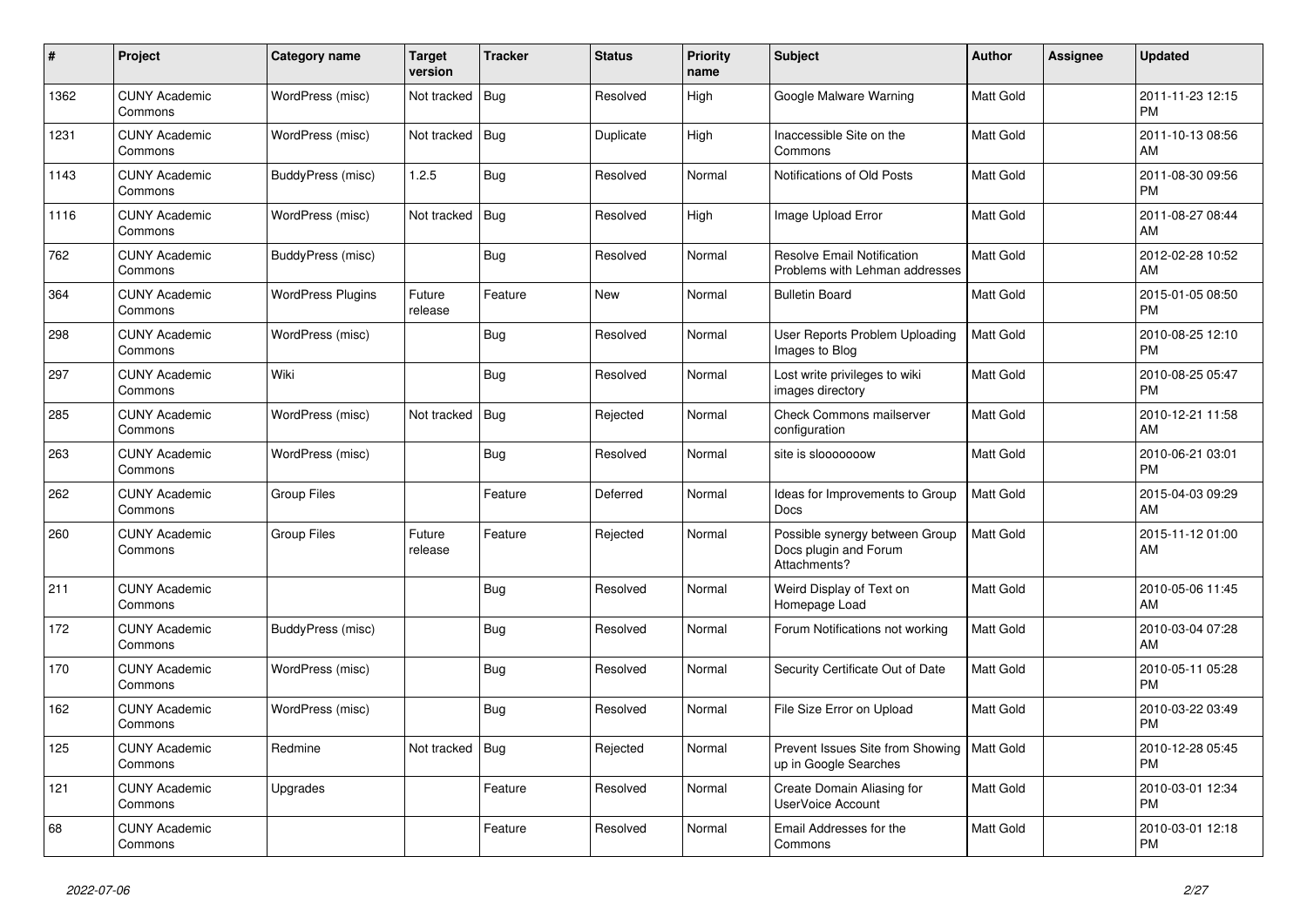| $\pmb{\#}$ | Project                         | Category name              | <b>Target</b><br>version | <b>Tracker</b> | <b>Status</b> | <b>Priority</b><br>name | <b>Subject</b>                                                        | <b>Author</b>    | <b>Assignee</b>     | <b>Updated</b>                |
|------------|---------------------------------|----------------------------|--------------------------|----------------|---------------|-------------------------|-----------------------------------------------------------------------|------------------|---------------------|-------------------------------|
| 54         | <b>CUNY Academic</b><br>Commons | Wiki                       |                          | Feature        | Rejected      | Normal                  | Install MediaWiki Stat Extension                                      | Matt Gold        |                     | 2015-04-01 09:19<br><b>PM</b> |
| 52         | <b>CUNY Academic</b><br>Commons | Wiki                       |                          | Feature        | Deferred      | Low                     | Upgrade FCK Editor to Latest<br>version                               | Matt Gold        |                     | 2015-04-01 09:18<br><b>PM</b> |
| 47         | <b>CUNY Academic</b><br>Commons | BuddyPress (misc)          |                          | <b>Bug</b>     | Resolved      | Normal                  | Request to Join Group Lost                                            | Matt Gold        |                     | 2009-10-19 04:08<br><b>PM</b> |
| 38         | <b>CUNY Academic</b><br>Commons | <b>WordPress Plugins</b>   | Future<br>release        | Feature        | Deferred      | Normal                  | Possible Upgrade to Sitewide<br>Tags Plugin                           | Matt Gold        |                     | 2015-04-01 09:18<br><b>PM</b> |
| 16307      | <b>CUNY Academic</b><br>Commons |                            |                          | Bug            | New           | Normal                  | Add brief messaging to<br>accept/decline group membership<br>requests | Matt Gold        | <b>Boone Gorges</b> | 2022-06-27 06:13<br><b>PM</b> |
| 16020      | <b>CUNY Academic</b><br>Commons |                            |                          | Support        | Rejected      | Normal                  | Metaslider Pro                                                        | Matt Gold        | <b>Boone Gorges</b> | 2022-05-10 10:43<br>AM        |
| 15646      | <b>CUNY Academic</b><br>Commons | Group Forums               |                          | Feature        | Duplicate     | Normal                  | Forum improvements                                                    | Matt Gold        | Boone Gorges        | 2022-04-08 02:21<br><b>PM</b> |
| 15604      | <b>CUNY Academic</b><br>Commons | <b>Email Notifications</b> | Future<br>release        | Feature        | Assigned      | Normal                  | Restructure Commons Group<br><b>Digest Email Messages</b>             | Matt Gold        | Boone Gorges        | 2022-05-26 10:45<br>AM        |
| 15137      | <b>CUNY Academic</b><br>Commons | Search                     | Not tracked              | <b>Bug</b>     | Resolved      | Normal                  | Google search not working?                                            | Matt Gold        | Boone Gorges        | 2022-01-04 04:17<br><b>PM</b> |
| 15135      | <b>CUNY Academic</b><br>Commons | Toolbar                    | 1.19.1                   | Bug            | Resolved      | High                    | Header design spacing                                                 | Matt Gold        | <b>Boone Gorges</b> | 2022-01-11 04:41<br><b>PM</b> |
| 15123      | <b>CUNY Academic</b><br>Commons | BuddyPress (misc)          | 1.19.1                   | Feature        | Resolved      | Low                     | Actions in notification list unclear?                                 | <b>Matt Gold</b> | <b>Boone Gorges</b> | 2022-01-11 04:41<br><b>PM</b> |
| 15087      | <b>CUNY Academic</b><br>Commons | Group Forums               | 1.18.24                  | Bug            | Resolved      | Normal                  | Forum file limit                                                      | Matt Gold        | Boone Gorges        | 2021-12-14 11:39<br>AM        |
| 14951      | <b>CUNY Academic</b><br>Commons |                            | Not tracked              | Bug            | Resolved      | Normal                  | Commons down                                                          | Matt Gold        | Boone Gorges        | 2021-11-23 04:21<br><b>PM</b> |
| 14896      | <b>CUNY Academic</b><br>Commons |                            |                          | <b>Bug</b>     | Resolved      | Urgent                  | site down for maintenance                                             | Matt Gold        | Boone Gorges        | 2021-10-26 11:01<br>AM        |
| 14737      | <b>CUNY Academic</b><br>Commons |                            |                          | Bug            | Duplicate     | Normal                  | Final step of group/site clone<br>reloads page                        | Matt Gold        | Boone Gorges        | 2021-08-31 11:41<br>AM        |
| 14719      | <b>CUNY Academic</b><br>Commons | Responsive Design          |                          | <b>Bug</b>     | Abandoned     | Normal                  | Overlapping text in mobile views                                      | Matt Gold        | <b>Boone Gorges</b> | 2022-04-27 04:30<br><b>PM</b> |
| 14450      | <b>CUNY Academic</b><br>Commons | Courses                    | Not tracked              | Bug            | Rejected      | Low                     | Misclassified site                                                    | Matt Gold        | Boone Gorges        | 2021-09-15 10:53<br><b>PM</b> |
| 14221      | <b>CUNY Academic</b><br>Commons | Group Forums               |                          | Feature        | Rejected      | Normal                  | Allow .ics files to be posted as<br>forum attachments                 | Matt Gold        | Boone Gorges        | 2021-03-23 08:53<br><b>PM</b> |
| 13949      | <b>CUNY Academic</b><br>Commons |                            | Not tracked              | <b>Bug</b>     | New           | Normal                  | Continued debugging of runaway<br>MySQL connections                   | Matt Gold        | <b>Boone Gorges</b> | 2021-09-14 10:42<br>AM        |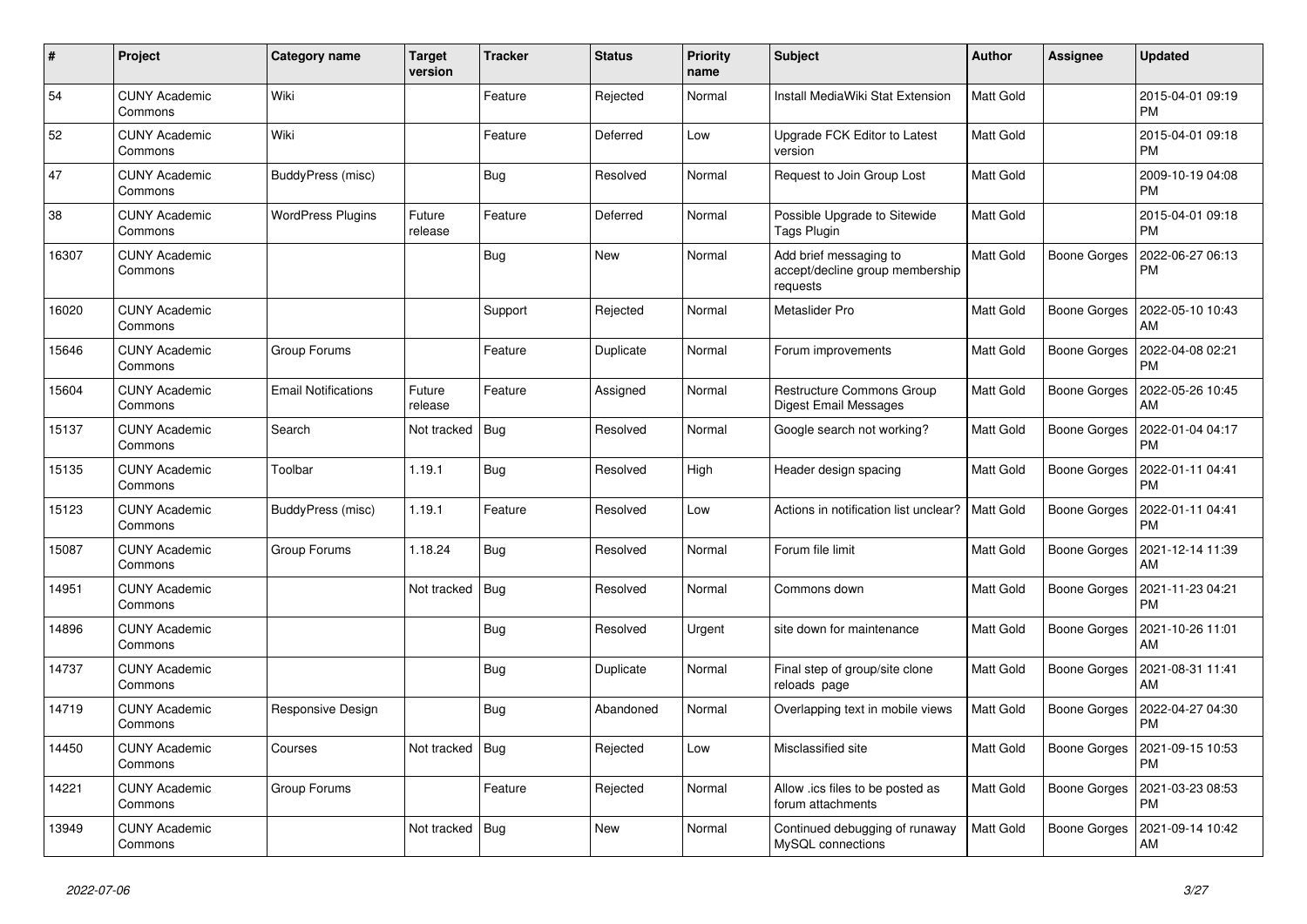| #     | Project                         | Category name              | <b>Target</b><br>version | <b>Tracker</b> | <b>Status</b> | <b>Priority</b><br>name | <b>Subject</b>                                                       | <b>Author</b>    | Assignee            | <b>Updated</b>                |
|-------|---------------------------------|----------------------------|--------------------------|----------------|---------------|-------------------------|----------------------------------------------------------------------|------------------|---------------------|-------------------------------|
| 13934 | <b>CUNY Academic</b><br>Commons | cuny.is                    | 1.18.4                   | <b>Bug</b>     | Resolved      | Low                     | Error message on group settings<br>change                            | <b>Matt Gold</b> | <b>Boone Gorges</b> | 2021-02-09 11:05<br>AM        |
| 13913 | <b>CUNY Academic</b><br>Commons | Groups (misc)              |                          | <b>Bug</b>     | Rejected      | Normal                  | Group Avatar lost after group<br>creation process                    | Matt Gold        | <b>Boone Gorges</b> | 2021-02-23 10:45<br>AM        |
| 13862 | <b>CUNY Academic</b><br>Commons |                            |                          | <b>Bug</b>     | Resolved      | Normal                  | Under maintenance message                                            | <b>Matt Gold</b> | <b>Boone Gorges</b> | 2021-01-28 08:56<br><b>PM</b> |
| 13739 | <b>CUNY Academic</b><br>Commons | <b>Directories</b>         | 2.0.0                    | Bug            | Resolved      | Normal                  | My Sites and My Groups take<br>user to the profile page              | Matt Gold        | Boone Gorges        | 2022-05-26 11:36<br>AM        |
| 13669 | <b>CUNY Academic</b><br>Commons | DiRT Integration           | 1.18.1                   | <b>Bug</b>     | Resolved      | Normal                  | Digital Research Tools showing<br>up in top nav for logged out users | <b>Matt Gold</b> | <b>Boone Gorges</b> | 2020-12-08 05:11<br><b>PM</b> |
| 13458 | <b>CUNY Academic</b><br>Commons | Registration               | 1.18.0                   | Feature        | Resolved      | Normal                  | Simplifying/Reducing verbiage on<br><b>Registration Page</b>         | <b>Matt Gold</b> | Boone Gorges        | 2020-12-08 11:31<br>AM        |
| 13347 | <b>CUNY Academic</b><br>Commons | <b>Public Portfolio</b>    | 1.18.0                   | Feature        | Resolved      | Normal                  | Add Preferred Gender Pronouns<br>to CAC Profile                      | <b>Matt Gold</b> | <b>Boone Gorges</b> | 2020-12-08 11:31<br><b>AM</b> |
| 13243 | <b>CUNY Academic</b><br>Commons | Group Library              | Not tracked              | Support        | Resolved      | Normal                  | Request to copy group library                                        | Matt Gold        | Boone Gorges        | 2020-08-27 06:05<br><b>PM</b> |
| 13242 | <b>CUNY Academic</b><br>Commons | cuny.is                    |                          | <b>Bug</b>     | Rejected      | Normal                  | Unable to edit a cuny is shortlink                                   | Matt Gold        | <b>Boone Gorges</b> | 2020-08-26 01:30<br>AM        |
| 12581 | <b>CUNY Academic</b><br>Commons | cuny.is                    | Not tracked              | Bug            | Rejected      | High                    | YOURLS shortlinks not working                                        | Matt Gold        | <b>Boone Gorges</b> | 2020-03-27 10:25<br>AM        |
| 12353 | <b>CUNY Academic</b><br>Commons | BuddyPress (misc)          | Not tracked              | <b>Bug</b>     | Abandoned     | Normal                  | Member filtering not working                                         | Matt Gold        | <b>Boone Gorges</b> | 2020-03-10 11:14<br>AM        |
| 12351 | <b>CUNY Academic</b><br>Commons | <b>Email Notifications</b> | 1.16.5                   | <b>Bug</b>     | Resolved      | Normal                  | No email notification for forum<br>post                              | Matt Gold        | <b>Boone Gorges</b> | 2020-02-03 02:33<br><b>PM</b> |
| 12335 | <b>CUNY Academic</b><br>Commons | cuny.is                    |                          | <b>Bug</b>     | Rejected      | Normal                  | cuny.is issue                                                        | <b>Matt Gold</b> | <b>Boone Gorges</b> | 2020-01-30 12:47<br>AM        |
| 12185 | <b>CUNY Academic</b><br>Commons |                            | 1.16.1                   | <b>Bug</b>     | Resolved      | Immediate               | Group links not working                                              | Matt Gold        | Boone Gorges        | 2019-12-10 10:35<br>AM        |
| 12155 | <b>CUNY Academic</b><br>Commons | DiRT Integration           | 1.18.0                   | Feature        | Resolved      | Normal                  | Update DiRT Tools with new API                                       | <b>Matt Gold</b> | <b>Boone Gorges</b> | 2020-12-08 11:06<br><b>AM</b> |
| 12136 | <b>CUNY Academic</b><br>Commons | <b>Group Files</b>         | 1.18.0                   | <b>Bug</b>     | Resolved      | Normal                  | 'You must login" group file<br>warning shows after log in            | <b>Matt Gold</b> | <b>Boone Gorges</b> | 2020-12-08 11:31<br>AM        |
| 11864 | <b>CUNY Academic</b><br>Commons | Events                     | Not tracked              | Support        | Resolved      | Normal                  | Calendar notification question                                       | Matt Gold        | Boone Gorges        | 2019-09-16 05:39<br><b>PM</b> |
| 11808 | <b>CUNY Academic</b><br>Commons | Messages                   | 1.15.9                   | <b>Bug</b>     | Resolved      | Normal                  | Search function on messages not<br>working                           | <b>Matt Gold</b> | <b>Boone Gorges</b> | 2019-08-30 11:03<br>AM        |
| 11800 | <b>CUNY Academic</b><br>Commons | Groups (misc)              | 1.15.9                   | <b>Bug</b>     | Resolved      | Normal                  | 'CUNY-wide' Campus option not<br>saving on groups/sites              | <b>Matt Gold</b> | Boone Gorges        | 2019-08-27 04:17<br>PM        |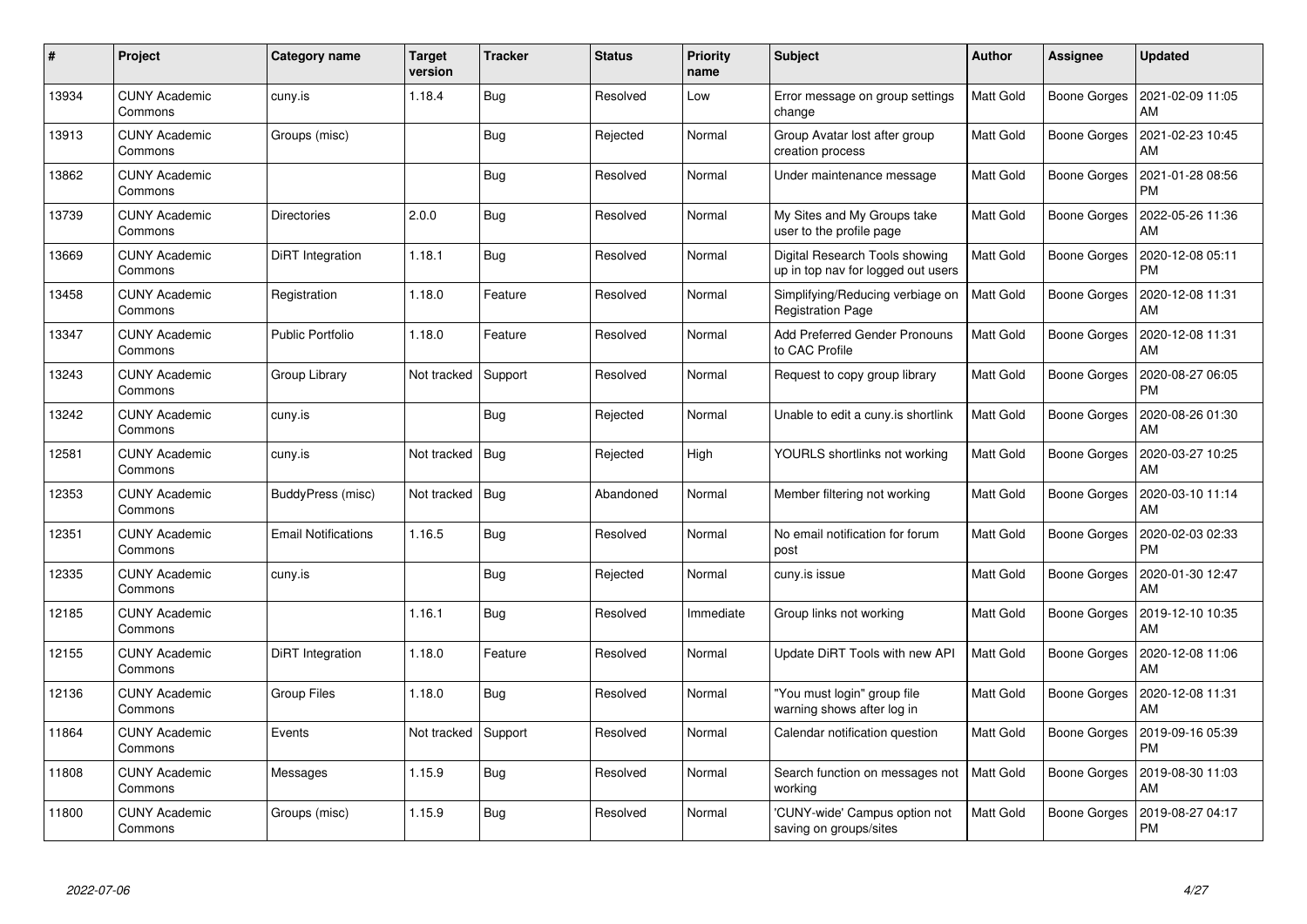| $\pmb{\#}$ | Project                         | <b>Category name</b>       | Target<br>version | <b>Tracker</b> | <b>Status</b>        | <b>Priority</b><br>name | <b>Subject</b>                                                | <b>Author</b>    | Assignee            | <b>Updated</b>                        |
|------------|---------------------------------|----------------------------|-------------------|----------------|----------------------|-------------------------|---------------------------------------------------------------|------------------|---------------------|---------------------------------------|
| 11610      | <b>CUNY Academic</b><br>Commons |                            | 1.15.5            | <b>Bug</b>     | Resolved             | Normal                  | Homepage thumbnails not loading                               | Matt Gold        | Boone Gorges        | 2019-06-29 10:38<br><b>PM</b>         |
| 11121      | CUNY Academic<br>Commons        | Design                     | 1.15              | <b>Bug</b>     | Resolved             | Low                     | Overlapping elements on mobile<br>view of CAC                 | <b>Matt Gold</b> | Boone Gorges        | 2019-04-23 03:55<br><b>PM</b>         |
| 10955      | <b>CUNY Academic</b><br>Commons | Home Page                  | 1.14.5            | Support        | Resolved             | Normal                  | Homepage help link                                            | Matt Gold        | Boone Gorges        | 2019-01-22 11:53<br>AM                |
| 10859      | <b>CUNY Academic</b><br>Commons | WordPress (misc)           |                   | Support        | Resolved             | Low                     | Prevent trackbacks on previously<br>published pages and posts | <b>Matt Gold</b> | Boone Gorges        | 2018-12-23 07:17<br><b>PM</b>         |
| 10789      | <b>CUNY Academic</b><br>Commons | <b>Email Notifications</b> | 1.14.2            | <b>Bug</b>     | Resolved             | High                    | Forum Posts not generating email<br>notifications             | Matt Gold        | Boone Gorges        | 2018-12-10 07:19<br><b>PM</b>         |
| 10597      | <b>CUNY Academic</b><br>Commons | cuny.is                    | Not tracked       | Bug            | Resolved             | Normal                  | cuny.is admin unavailable                                     | Matt Gold        | Boone Gorges        | 2018-10-25 01:44<br><b>PM</b>         |
| 10563      | <b>CUNY Academic</b><br>Commons |                            | 1.13.12           | <b>Bug</b>     | Resolved             | Urgent                  | cllicking on links from site menu<br>leads to 500 error       | <b>Matt Gold</b> | Boone Gorges        | 2018-10-23 10:48<br>AM                |
| 10553      | <b>CUNY Academic</b><br>Commons | <b>Group Files</b>         | 1.13.12           | <b>Bug</b>     | Resolved             | Normal                  | File category view persists after<br>clicking away            | <b>Matt Gold</b> | Boone Gorges        | 2018-10-23 11:47<br>AM                |
| 10538      | <b>CUNY Academic</b><br>Commons |                            |                   | <b>Bug</b>     | Resolved             | Normal                  | 'This Site Can't be Reached"                                  | <b>Matt Gold</b> | Boone Gorges        | 2018-10-16 09:39<br><b>PM</b>         |
| 10531      | <b>CUNY Academic</b><br>Commons | Reckoning                  | Not tracked       | Bug            | Rejected             | Normal                  | Problem with the Reckoning<br>plugin                          | <b>Matt Gold</b> | <b>Boone Gorges</b> | 2019-10-04 02:31<br><b>PM</b>         |
| 10360      | <b>CUNY Academic</b><br>Commons | Groups (misc)              |                   | Support        | Resolved             | Normal                  | Pruning groups                                                | <b>Matt Gold</b> | Boone Gorges        | 2018-09-20 02:57<br><b>PM</b>         |
| 10357      | <b>CUNY Academic</b><br>Commons | Onboarding                 |                   | <b>Bug</b>     | Rejected             | Normal                  | Invitation snafu                                              | <b>Matt Gold</b> | Boone Gorges        | 2018-09-20 02:14<br><b>PM</b>         |
| 10263      | <b>CUNY Academic</b><br>Commons | Groups (misc)              | 1.17.0            | Feature        | Resolved             | Normal                  | Accept multiple group<br>membership requests                  | <b>Matt Gold</b> | Boone Gorges        | 2020-07-28 11:09<br>AM                |
| 10228      | <b>CUNY Academic</b><br>Commons | <b>WordPress Plugins</b>   | Not tracked       | Bug            | Rejected             | Normal                  | NS Cloner network activated                                   | <b>Matt Gold</b> | Boone Gorges        | 2018-08-27 09:27<br>AM                |
| 10210      | <b>CUNY Academic</b><br>Commons | Onboarding                 | 1.13.8            | <b>Bug</b>     | Resolved             | Normal                  | Spacing wonky on invite screen                                | <b>Matt Gold</b> | Boone Gorges        | 2018-08-29 05:39<br><b>PM</b>         |
| 10164      | <b>CUNY Academic</b><br>Commons | Group Forums               | 1.13.8            | <b>Bug</b>     | Resolved             | Normal                  | A few oddities related to a<br>cross-posted forum post        | <b>Matt Gold</b> |                     | Boone Gorges   2018-08-17 10:12<br>AM |
| 10040      | <b>CUNY Academic</b><br>Commons | WordPress (misc)           | Not tracked       | Bug            | Reporter<br>Feedback | Normal                  | User doesn't see full list of<br>themes                       | Matt Gold        | Boone Gorges        | 2018-07-25 10:12<br>AM                |
| 9979       | <b>CUNY Academic</b><br>Commons | <b>Email Notifications</b> | Not tracked       | Bug            | Reporter<br>Feedback | Normal                  | Reports of slow email activation<br>emails                    | Matt Gold        | Boone Gorges        | 2018-08-29 09:40<br><b>PM</b>         |
| 9977       | <b>CUNY Academic</b><br>Commons | <b>WordPress Plugins</b>   | 1.13.5            | <b>Bug</b>     | Rejected             | High                    | <b>ACERT</b> website down                                     | <b>Matt Gold</b> | Boone Gorges        | 2018-07-03 02:09<br>PM                |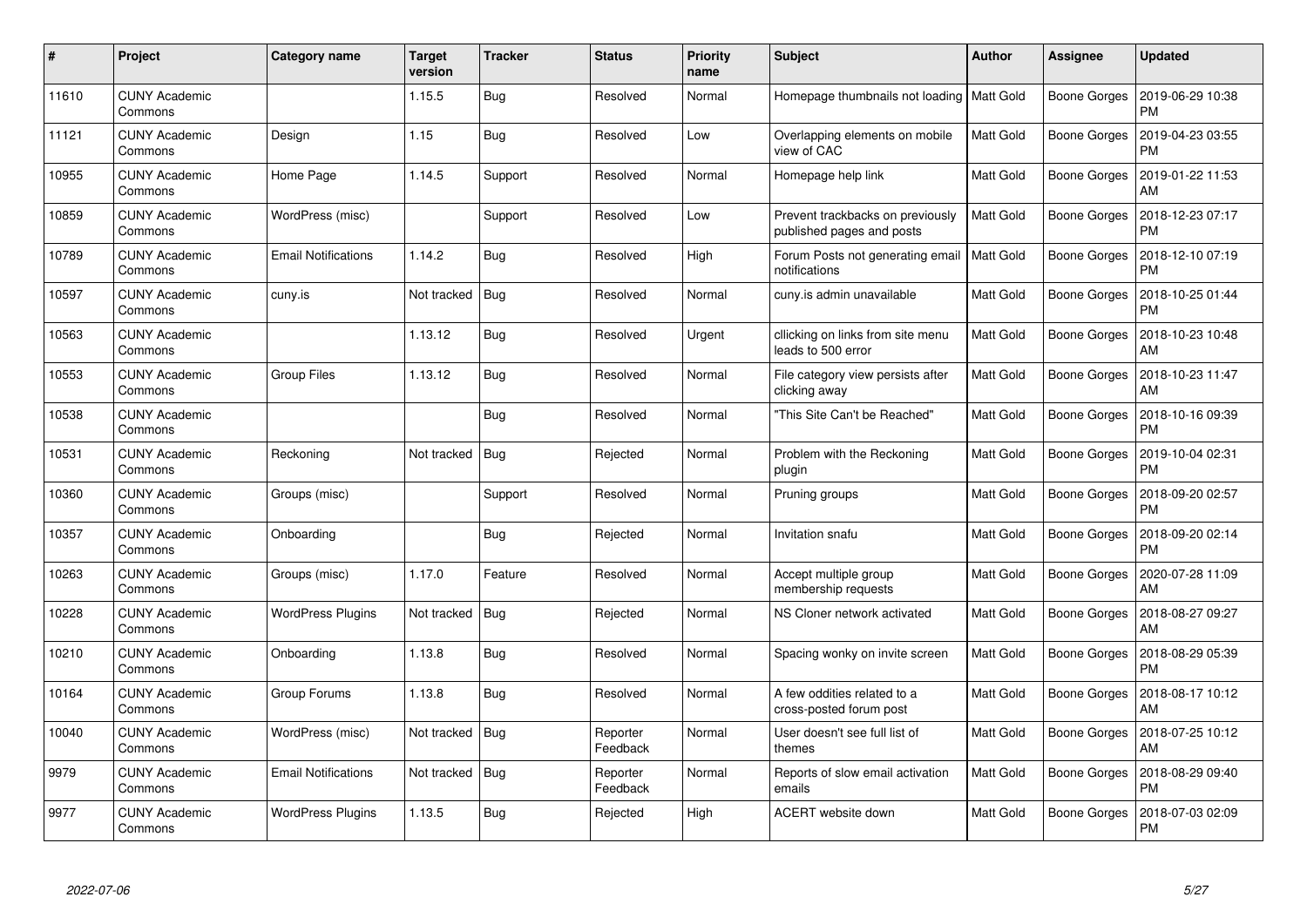| $\#$ | Project                         | <b>Category name</b>      | <b>Target</b><br>version | <b>Tracker</b> | <b>Status</b>        | <b>Priority</b><br>name | <b>Subject</b>                                                                     | <b>Author</b>    | <b>Assignee</b>     | <b>Updated</b>                |
|------|---------------------------------|---------------------------|--------------------------|----------------|----------------------|-------------------------|------------------------------------------------------------------------------------|------------------|---------------------|-------------------------------|
| 9947 | <b>CUNY Academic</b><br>Commons | <b>WordPress Plugins</b>  | Future<br>release        | Feature        | Reporter<br>Feedback | Normal                  | Install H5P quiz plugin                                                            | Matt Gold        | Boone Gorges        | 2018-09-11 11:01<br>AM        |
| 9941 | <b>CUNY Academic</b><br>Commons | Wiki                      | Not tracked              | Support        | Assigned             | Normal                  | Wiki functionality                                                                 | <b>Matt Gold</b> | Boone Gorges        | 2018-06-26 10:57<br>AM        |
| 9894 | <b>CUNY Academic</b><br>Commons | Onboarding                |                          | <b>Bug</b>     | Rejected             | Normal                  | Super Admin can't add user to<br>site                                              | <b>Matt Gold</b> | Boone Gorges        | 2018-09-11 09:57<br>AM        |
| 9876 | CUNY Academic<br>Commons        | Messages                  | 1.13.3                   | <b>Bug</b>     | Resolved             | Normal                  | System erroneously indicates<br>super-admin is part of private<br>message exchange | <b>Matt Gold</b> | Boone Gorges        | 2018-06-01 07:36<br><b>PM</b> |
| 9875 | <b>CUNY Academic</b><br>Commons | Messages                  | 1.13.3                   | Bug            | Resolved             | Low                     | Can't mark message as read                                                         | <b>Matt Gold</b> | Boone Gorges        | 2018-06-01 07:54<br><b>PM</b> |
| 9801 | <b>CUNY Academic</b><br>Commons | Courses                   | 1.14                     | Feature        | Resolved             | Normal                  | Add courses item to main<br>Commons nav                                            | Matt Gold        | Boone Gorges        | 2018-11-13 02:15<br><b>PM</b> |
| 9782 | <b>CUNY Academic</b><br>Commons | Groups (misc)             | 1.13.2                   | <b>Bug</b>     | Resolved             | Normal                  | Site loads/skips last step of group<br>creation                                    | <b>Matt Gold</b> | <b>Boone Gorges</b> | 2018-05-22 10:45<br>AM        |
| 9749 | <b>CUNY Academic</b><br>Commons | Onboarding                | 1.13.2                   | <b>Bug</b>     | Resolved             | Normal                  | New invitation message mentions<br>username as opposed to<br>First/Last Name       | <b>Matt Gold</b> | <b>Boone Gorges</b> | 2018-05-22 10:49<br>AM        |
| 9748 | <b>CUNY Academic</b><br>Commons | Onboarding                | Not tracked              | Support        | Resolved             | Normal                  | Non-CUNY codes and the new<br>invitation system                                    | Matt Gold        | Boone Gorges        | 2018-05-14 12:54<br><b>PM</b> |
| 9622 | <b>CUNY Academic</b><br>Commons | WordPress (misc)          | 1.12.13                  | Feature        | Resolved             | Normal                  | <b>Redirect site URL</b>                                                           | <b>Matt Gold</b> | Boone Gorges        | 2018-04-19 11:45<br>AM        |
| 9319 | <b>CUNY Academic</b><br>Commons | Group Blogs               |                          | <b>Bug</b>     | Duplicate            | Normal                  | Question about group/site<br>connections                                           | <b>Matt Gold</b> | Boone Gorges        | 2018-02-28 01:45<br><b>PM</b> |
| 9149 | <b>CUNY Academic</b><br>Commons | <b>BuddyPress Docs</b>    | 1.12.8                   | <b>Bug</b>     | Resolved             | Normal                  | Doc listing layout issue                                                           | Matt Gold        | Boone Gorges        | 2018-02-13 10:36<br>AM        |
| 9144 | <b>CUNY Academic</b><br>Commons | <b>WordPress Themes</b>   | Not tracked              | Support        | Resolved             | Normal                  | CSS question                                                                       | <b>Matt Gold</b> | Boone Gorges        | 2018-01-30 10:23<br><b>PM</b> |
| 9114 | <b>CUNY Academic</b><br>Commons | Home Page                 | 1.12.8                   | <b>Bug</b>     | Resolved             | Normal                  | group with long name messes up<br>homepage layout                                  | <b>Matt Gold</b> | Boone Gorges        | 2018-01-24 05:17<br><b>PM</b> |
| 9112 | <b>CUNY Academic</b><br>Commons |                           | Not tracked              | Bug            | Resolved             | High                    | GCDI site down                                                                     | <b>Matt Gold</b> | Boone Gorges        | 2018-01-23 10:18<br><b>PM</b> |
| 9107 | <b>CUNY Academic</b><br>Commons | Non-CUNY sign up<br>codes | 1.12.7                   | <b>Bug</b>     | Resolved             | Normal                  | Can't add group to non-CUNY<br>sign-up code                                        | <b>Matt Gold</b> | <b>Boone Gorges</b> | 2018-01-23 04:15<br><b>PM</b> |
| 9105 | <b>CUNY Academic</b><br>Commons | <b>BuddyPress Docs</b>    | 1.12.7                   | Bug            | Resolved             | Urgent                  | BP doc titles/dates messed up                                                      | Matt Gold        | Boone Gorges        | 2018-01-23 11:00<br>AM        |
| 8945 | <b>CUNY Academic</b><br>Commons | <b>BuddyPress Docs</b>    | Not tracked              | Support        | Duplicate            | Normal                  | Spam report                                                                        | Matt Gold        | Boone Gorges        | 2017-11-28 01:39<br>PM        |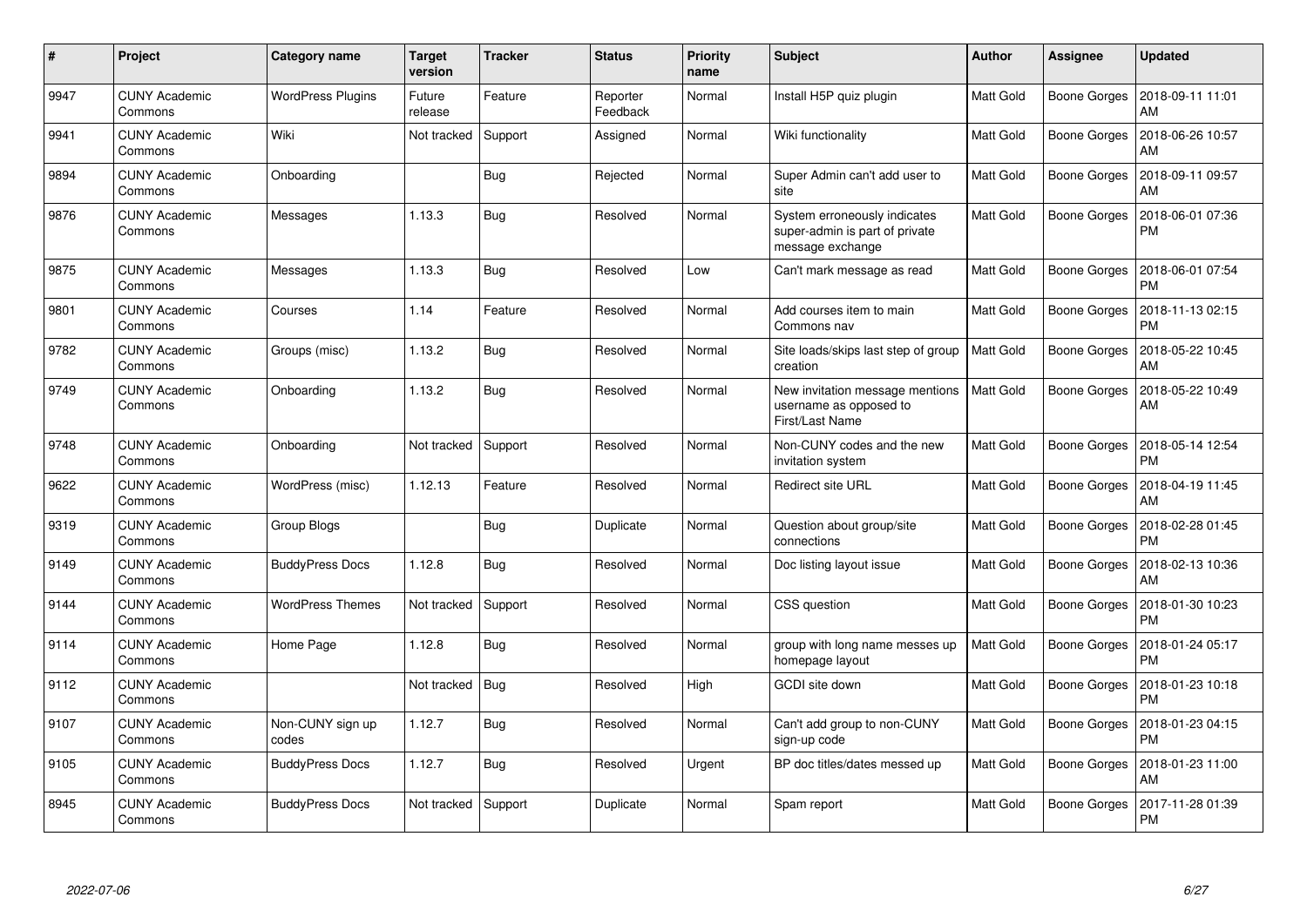| #    | Project                         | Category name             | <b>Target</b><br>version | <b>Tracker</b> | <b>Status</b> | <b>Priority</b><br>name | Subject                                                                            | Author    | Assignee            | <b>Updated</b>                |
|------|---------------------------------|---------------------------|--------------------------|----------------|---------------|-------------------------|------------------------------------------------------------------------------------|-----------|---------------------|-------------------------------|
| 8935 | <b>CUNY Academic</b><br>Commons | <b>Public Portfolio</b>   | 1.13                     | Feature        | Resolved      | Normal                  | Create a better-looking null state<br>for Portfolios without About You<br>sections | Matt Gold | <b>Boone Gorges</b> | 2018-03-23 04:37<br><b>PM</b> |
| 8901 | <b>CUNY Academic</b><br>Commons | Accessibility             | Future<br>release        | Feature        | Assigned      | Normal                  | Theme analysis for accessibility                                                   | Matt Gold | Boone Gorges        | 2022-04-26 11:59<br>AM        |
| 8900 | <b>CUNY Academic</b><br>Commons | Accessibility             | Future<br>release        | Feature        | Assigned      | Normal                  | Look into tools to enforce<br>accessibility in WP environment                      | Matt Gold | <b>Boone Gorges</b> | 2022-04-26 11:59<br>AM        |
| 8899 | <b>CUNY Academic</b><br>Commons | Accessibility             | 1.13                     | Feature        | Resolved      | Normal                  | <b>Accessibility Fixes</b>                                                         | Matt Gold | <b>Boone Gorges</b> | 2018-04-23 10:55<br>AM        |
| 8836 | <b>CUNY Academic</b><br>Commons | <b>Blogs (BuddyPress)</b> | Future<br>release        | Feature        | Assigned      | Normal                  | Redesign site launch process                                                       | Matt Gold | <b>Boone Gorges</b> | 2019-10-03 02:49<br><b>PM</b> |
| 8756 | <b>CUNY Academic</b><br>Commons | Group Blogs               | Future<br>release        | Feature        | Hold          | Normal                  | Connect multiple blogs to one<br>group?                                            | Matt Gold | Boone Gorges        | 2017-09-30 10:42<br>AM        |
| 8702 | <b>CUNY Academic</b><br>Commons | Homepage Slides           | 1.11.13                  | <b>Bug</b>     | Resolved      | Normal                  | Homepage slider doesn't offer<br>option to move through slides                     | Matt Gold | Boone Gorges        | 2017-09-14 11:37<br><b>PM</b> |
| 8660 | <b>CUNY Academic</b><br>Commons | <b>WordPress Themes</b>   | 1.11.12                  | <b>Bug</b>     | Resolved      | Normal                  | Search within theme directory<br>issue                                             | Matt Gold | Boone Gorges        | 2017-09-05 11:48<br>AM        |
| 8625 | <b>CUNY Academic</b><br>Commons | Group Blogs               | 1.11.11                  | Support        | Resolved      | Normal                  | Group / Blog user role syncing not   Matt Gold<br>working                          |           | <b>Boone Gorges</b> | 2017-08-30 04:07<br><b>PM</b> |
| 8510 | <b>CUNY Academic</b><br>Commons | <b>Public Portfolio</b>   | 1.11.10                  | <b>Bug</b>     | Resolved      | Normal                  | Social media icons crowded on<br>mobile view of Portfolio                          | Matt Gold | <b>Boone Gorges</b> | 2017-08-22 05:31<br><b>PM</b> |
| 8460 | <b>CUNY Academic</b><br>Commons | <b>Public Portfolio</b>   | 1.11.9                   | Feature        | Resolved      | Normal                  | ORCID should be a social<br>networking field                                       | Matt Gold | <b>Boone Gorges</b> | 2017-08-13 06:40<br><b>PM</b> |
| 8204 | <b>CUNY Academic</b><br>Commons | commonsinabox.org         | Not tracked              | Support        | Resolved      | Normal                  | How to create a group on<br>commonsinabox.org                                      | Matt Gold | <b>Boone Gorges</b> | 2017-05-26 02:50<br><b>PM</b> |
| 8183 | <b>CUNY Academic</b><br>Commons | Group Blogs               | 1.11.2                   | <b>Bug</b>     | Resolved      | Normal                  | Edit of Post creates notification<br>emails                                        | Matt Gold | Boone Gorges        | 2017-08-15 05:14<br><b>PM</b> |
| 8161 | <b>CUNY Academic</b><br>Commons |                           |                          | <b>Bug</b>     | Rejected      | Normal                  | Contact form info sent to<br>Commons email                                         | Matt Gold | Boone Gorges        | 2017-05-21 10:52<br><b>PM</b> |
| 7908 | <b>CUNY Academic</b><br>Commons | WordPress (misc)          | Not tracked              | Bug            | Resolved      | Low                     | Top nav inconsistent height issue                                                  | Matt Gold | Boone Gorges        | 2017-04-04 09:45<br><b>PM</b> |
| 7907 | <b>CUNY Academic</b><br>Commons | WordPress (misc)          |                          | <b>Bug</b>     | Resolved      | High                    | Site header image shows up for<br>logged in user but not for logged<br>out user    | Matt Gold | <b>Boone Gorges</b> | 2017-04-04 03:16<br>PM        |
| 7823 | <b>CUNY Academic</b><br>Commons | Home Page                 |                          | Feature        | Resolved      | High                    | animated gif on frontpage                                                          | Matt Gold | Boone Gorges        | 2017-03-22 04:36<br>PM        |
| 7723 | <b>CUNY Academic</b><br>Commons | Public Portfolio          |                          | <b>Bug</b>     | Rejected      | Normal                  | Profile brackets                                                                   | Matt Gold | Boone Gorges        | 2017-02-27 04:00<br><b>PM</b> |
| 7689 | <b>CUNY Academic</b><br>Commons |                           |                          | <b>Bug</b>     | Duplicate     | Immediate               | Commons in Blank State                                                             | Matt Gold | <b>Boone Gorges</b> | 2017-02-15 10:19<br><b>PM</b> |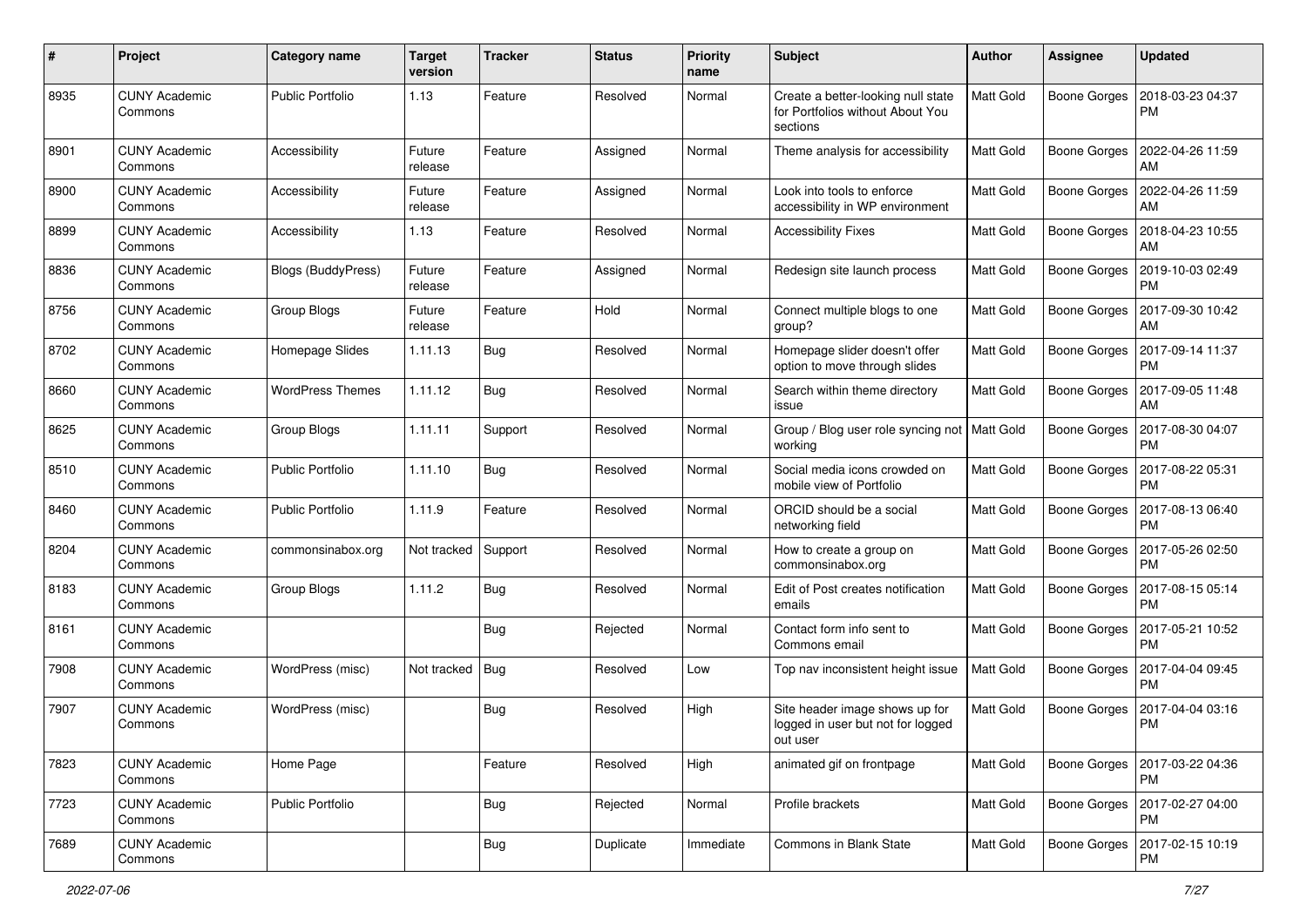| #    | Project                         | Category name            | <b>Target</b><br>version | <b>Tracker</b> | <b>Status</b>        | <b>Priority</b><br>name | <b>Subject</b>                                                                           | <b>Author</b>    | <b>Assignee</b>     | <b>Updated</b>                               |
|------|---------------------------------|--------------------------|--------------------------|----------------|----------------------|-------------------------|------------------------------------------------------------------------------------------|------------------|---------------------|----------------------------------------------|
| 7262 | <b>CUNY Academic</b><br>Commons | Home Page                | 1.10.6                   | Feature        | Resolved             | Normal                  | replace "take a tour" widget on<br>CAC homepage                                          | Matt Gold        | Boone Gorges        | 2016-12-28 03:34<br><b>PM</b>                |
| 6992 | <b>CUNY Academic</b><br>Commons | Registration             | Not tracked              | Support        | Resolved             | High                    | User cannot activate account                                                             | Matt Gold        | <b>Boone Gorges</b> | 2016-12-08 11:13<br><b>AM</b>                |
| 6872 | CUNY Academic<br>Commons        | <b>Group Files</b>       | Not tracked              | Bug            | Resolved             | Normal                  | Seeing a red PHP warning                                                                 | Matt Gold        | <b>Boone Gorges</b> | 2016-11-29 02:39<br><b>PM</b>                |
| 6773 | <b>CUNY Academic</b><br>Commons | Registration             |                          | Support        | Resolved             | Normal                  | tracking non-CUNY sign-up codes                                                          | <b>Matt Gold</b> | <b>Boone Gorges</b> | 2016-11-17 01:15<br>AM                       |
| 6686 | <b>CUNY Academic</b><br>Commons | Group Invitations        | 1.10.3                   | <b>Bug</b>     | Resolved             | Normal                  | Problems with auto-complete on<br>Send Invites tab                                       | Matt Gold        | <b>Boone Gorges</b> | 2016-12-01 03:14<br><b>PM</b>                |
| 6680 | <b>CUNY Academic</b><br>Commons | Groups (misc)            | 1.10.2                   | Feature        | Resolved             | Normal                  | Make "All email" default on group<br>creation                                            | Matt Gold        | <b>Boone Gorges</b> | 2016-11-11 04:20<br><b>PM</b>                |
| 6467 | <b>CUNY Academic</b><br>Commons | BuddyPress (misc)        | Not tracked              | Support        | Resolved             | Normal                  | Question about what happens<br>when people leave/are removed<br>from groups              | Matt Gold        | Boone Gorges        | 2017-11-15 01:24<br><b>PM</b>                |
| 6456 | <b>CUNY Academic</b><br>Commons | Documentation            | Not tracked              | Documentation  | Resolved             | Normal                  | Update Dev Blog Free Software<br><b>Contributions Page</b>                               | Matt Gold        | Boone Gorges        | 2017-11-15 05:09<br><b>PM</b>                |
| 6413 | <b>CUNY Academic</b><br>Commons | WordPress - Media        |                          | Bug            | Duplicate            | Normal                  | Images not showing up                                                                    | Matt Gold        | <b>Boone Gorges</b> | 2016-10-24 10:16<br>AM                       |
| 6404 | <b>CUNY Academic</b><br>Commons | Registration             | 1.9.32                   | Feature        | Resolved             | Normal                  | Registration page text change                                                            | Matt Gold        | Boone Gorges        | 2016-10-25 01:47<br><b>PM</b>                |
| 6365 | <b>CUNY Academic</b><br>Commons | BuddyPress (misc)        | Not tracked              | Feature        | Duplicate            | Normal                  | Create Undergraduate Student<br>status/role on the CAC                                   | Matt Gold        | <b>Boone Gorges</b> | 2016-10-20 11:38<br>AM                       |
| 6350 | <b>CUNY Academic</b><br>Commons | Blogs (BuddyPress)       | 1.9.31                   | Bug            | Resolved             | Normal                  | Editing blog posts results in<br>activity items                                          | Matt Gold        | <b>Boone Gorges</b> | 2016-10-18 09:24<br>PM                       |
| 6126 | <b>CUNY Academic</b><br>Commons | Wiki                     | Not tracked              | Bug            | Resolved             | Normal                  | <b>CUNY DHI Guide</b>                                                                    | Matt Gold        | Boone Gorges        | 2016-10-09 02:59<br><b>PM</b>                |
| 6082 | <b>CUNY Academic</b><br>Commons | <b>WordPress Themes</b>  | 1.9.29                   | Bug            | Resolved             | Immediate               | Sites down                                                                               | Matt Gold        | <b>Boone Gorges</b> | 2016-09-23 03:32<br><b>PM</b>                |
| 6014 | <b>CUNY Academic</b><br>Commons | Publicity                | Future<br>release        | Publicity      | Reporter<br>Feedback | Normal                  | Google search listing                                                                    | Matt Gold        | <b>Boone Gorges</b> | 2016-09-21 03:48<br><b>PM</b>                |
| 5978 | <b>CUNY Academic</b><br>Commons | BuddyPress (misc)        | Not tracked              | Feature        | Resolved             | Normal                  | Add Undergraduate Student to<br>Checkable filters on People page                         | Matt Gold        | Boone Gorges        | 2016-09-04 09:48<br><b>PM</b>                |
| 5977 | <b>CUNY Academic</b><br>Commons | Registration             | Not tracked   Feature    |                | Resolved             | Normal                  | Add Undergraduate Student to list   Matt Gold<br>of Profile choices upon<br>registration |                  |                     | Boone Gorges   2016-09-04 09:47<br><b>PM</b> |
| 5961 | <b>CUNY Academic</b><br>Commons | <b>WordPress Plugins</b> | 1.9.26                   | <b>Bug</b>     | Resolved             | Normal                  | Multisite Clone duplicator plugin                                                        | <b>Matt Gold</b> | Boone Gorges        | 2017-07-18 02:56<br><b>PM</b>                |
| 5954 | <b>CUNY Academic</b><br>Commons |                          | Not tracked   Feature    |                | Resolved             | Normal                  | replace video on homepage with<br>featured sites/groups                                  | Matt Gold        | Boone Gorges        | 2016-09-23 02:23<br>PM                       |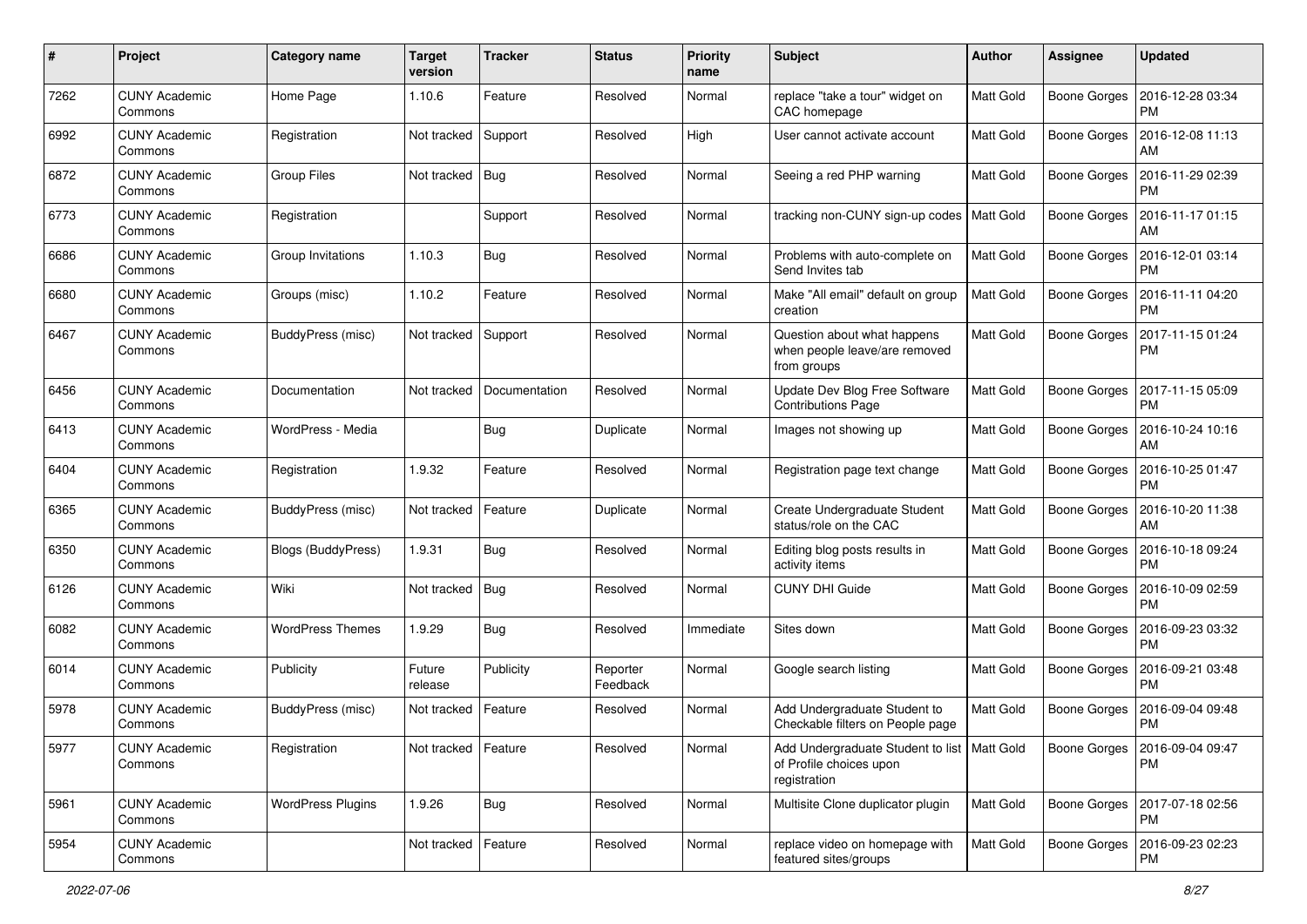| #    | Project                         | <b>Category name</b>     | <b>Target</b><br>version | <b>Tracker</b> | <b>Status</b> | <b>Priority</b><br>name | Subject                                                               | Author           | <b>Assignee</b>     | <b>Updated</b>                        |
|------|---------------------------------|--------------------------|--------------------------|----------------|---------------|-------------------------|-----------------------------------------------------------------------|------------------|---------------------|---------------------------------------|
| 5925 | <b>CUNY Academic</b><br>Commons | <b>WordPress Plugins</b> | 1.9.26                   | Feature        | Resolved      | High                    | Add Github Embed plugin                                               | <b>Matt Gold</b> | <b>Boone Gorges</b> | 2016-08-24 12:56<br><b>PM</b>         |
| 5890 | <b>CUNY Academic</b><br>Commons | <b>Commons Profile</b>   | 1.9.24                   | Bug            | Resolved      | Normal                  | Commons user profile<br>erroneously indicates a group for<br>a member | <b>Matt Gold</b> | <b>Boone Gorges</b> | 2016-08-11 11:53<br><b>PM</b>         |
| 5881 | <b>CUNY Academic</b><br>Commons | Groups (misc)            | 1.9.24                   | Bug            | Resolved      | Normal                  | shown "Request membership"<br>button when admin/creator of<br>group   | <b>Matt Gold</b> | <b>Boone Gorges</b> | 2016-08-11 10:56<br>PM                |
| 5879 | <b>CUNY Academic</b><br>Commons | Group Forums             | 1.10                     | Feature        | Resolved      | Normal                  | Enable Group Forums By Default                                        | <b>Matt Gold</b> | Boone Gorges        | 2016-08-11 10:40<br><b>PM</b>         |
| 5878 | <b>CUNY Academic</b><br>Commons | Group Blogs              | 1.10                     | Bug            | Resolved      | Normal                  | Group Blog creation<br>improvements                                   | Matt Gold        | <b>Boone Gorges</b> | 2016-08-10 09:36<br><b>PM</b>         |
| 5823 | <b>CUNY Academic</b><br>Commons | Domain Mapping           | 1.9.22                   | Support        | Resolved      | Normal                  | <b>Redirect CFR sites</b>                                             | Matt Gold        | <b>Boone Gorges</b> | 2016-08-01 11:58<br>PM                |
| 5767 | <b>CUNY Academic</b><br>Commons | WordPress (misc)         | 1.9.20                   | Feature        | Resolved      | Normal                  | Migrate the social paper cbox site<br>into the Commons                | <b>Matt Gold</b> | Boone Gorges        | 2016-07-21 03:52<br><b>PM</b>         |
| 5738 | <b>CUNY Academic</b><br>Commons | Group Forums             |                          | Bug            | Rejected      | Normal                  | Forum post list formatting didn't<br>come through                     | Matt Gold        | <b>Boone Gorges</b> | 2016-07-02 01:09<br><b>PM</b>         |
| 5736 | <b>CUNY Academic</b><br>Commons | WordPress (misc)         | Not tracked              | Support        | Resolved      | Normal                  | Create GCDI dev site                                                  | <b>Matt Gold</b> | Boone Gorges        | 2016-06-27 04:23<br><b>PM</b>         |
| 5696 | <b>CUNY Academic</b><br>Commons | Events                   | Future<br>release        | Feature        | Assigned      | Normal                  | Events Calendar - display options<br>/ calendar aggregation           | <b>Matt Gold</b> | <b>Boone Gorges</b> | 2016-10-13 11:44<br>AM                |
| 5693 | <b>CUNY Academic</b><br>Commons | Social Paper             | Not tracked              | Publicity      | Resolved      | Normal                  | Social Paper Stats for grant report   Matt Gold                       |                  | <b>Boone Gorges</b> | 2016-06-14 09:21<br><b>PM</b>         |
| 5631 | <b>CUNY Academic</b><br>Commons | <b>WordPress Plugins</b> | 1.9.17                   | Feature        | Resolved      | Normal                  | WP Super Edit Plugin                                                  | Matt Gold        | Boone Gorges        | 2016-06-01 11:57<br><b>PM</b>         |
| 5606 | <b>CUNY Academic</b><br>Commons | Group Forums             | Not tracked              | Feature        | Resolved      | Normal                  | Allow .txt files as forum post<br>attachments                         | <b>Matt Gold</b> | <b>Boone Gorges</b> | 2016-05-24 07:37<br>AM                |
| 5556 | <b>CUNY Academic</b><br>Commons | WordPress (misc)         | 1.9.16                   | Bug            | Resolved      | Normal                  | Blog comment leads to<br>unauthorized post warning                    | <b>Matt Gold</b> | Boone Gorges        | 2016-05-21 11:12<br><b>PM</b>         |
| 5516 | <b>CUNY Academic</b><br>Commons | Social Paper             | 1.9.19                   | Bug            | Rejected      | Normal                  | Adding a link to Social Paper<br>jumps position to top of page        | <b>Matt Gold</b> | Boone Gorges        | 2016-06-21 09:54<br><b>PM</b>         |
| 5512 | <b>CUNY Academic</b><br>Commons | <b>WordPress Plugins</b> | 1.9.15                   | Feature        | Resolved      | Normal                  | Update premium plugin -- Google<br><b>Drive</b>                       | <b>Matt Gold</b> | Boone Gorges        | 2016-05-11 11:12<br>PM                |
| 5504 | <b>CUNY Academic</b><br>Commons | <b>WordPress Plugins</b> |                          | Support        | Resolved      | Normal                  | Embedding CartoDB maps                                                | <b>Matt Gold</b> | <b>Boone Gorges</b> | 2016-04-30 10:49<br>AM                |
| 5486 | <b>CUNY Academic</b><br>Commons | <b>BuddyPress Docs</b>   | 1.9.15                   | <b>Bug</b>     | Resolved      | Low                     | Doc history not showing up                                            | <b>Matt Gold</b> |                     | Boone Gorges   2016-04-24 11:50<br>AM |
| 5442 | <b>CUNY Academic</b><br>Commons | cuny.is                  | 1.9.14                   | Bug            | Resolved      | Normal                  | Shortlink creation problem                                            | Matt Gold        | <b>Boone Gorges</b> | 2016-04-12 11:03<br>PM                |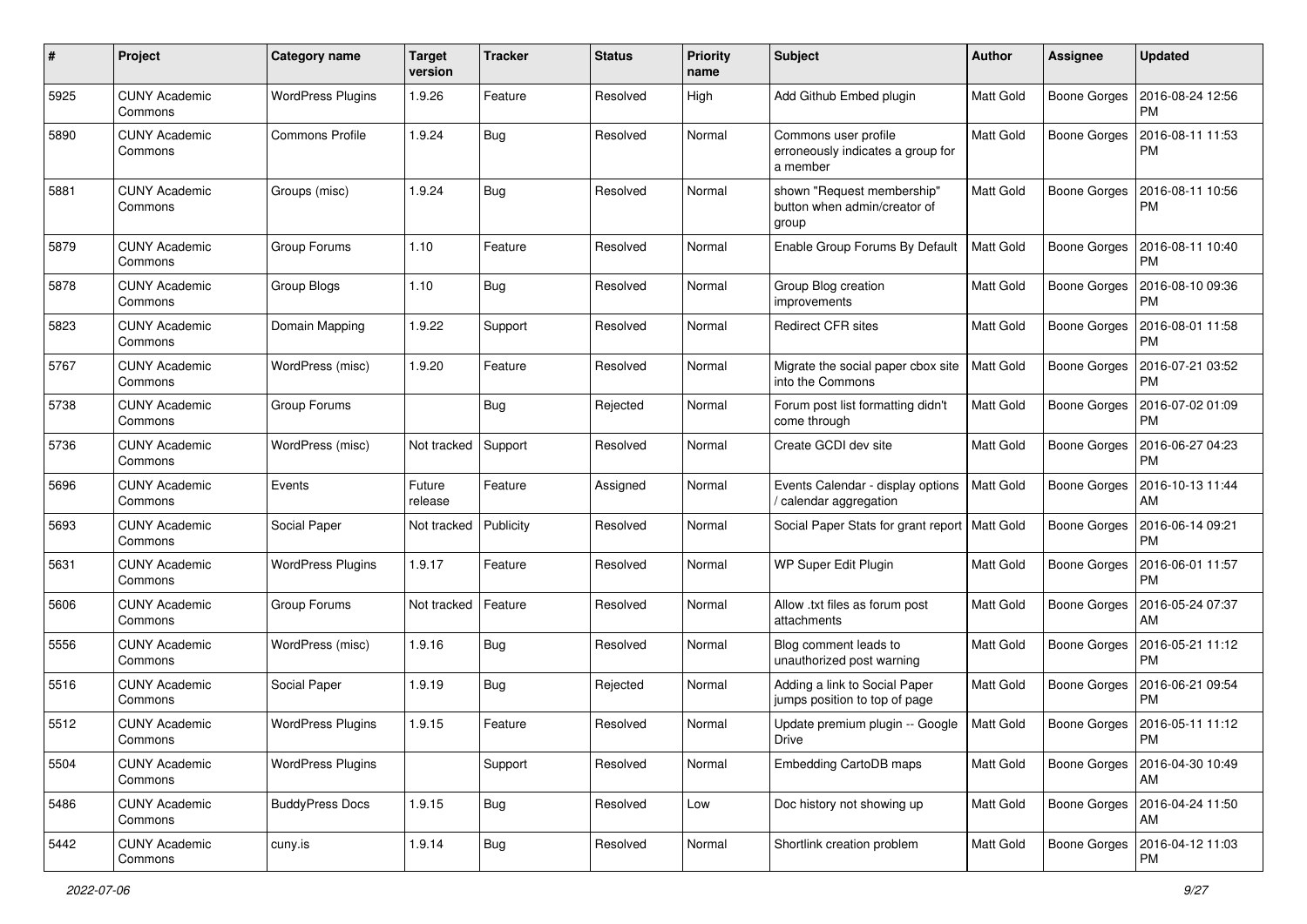| #    | Project                         | <b>Category name</b>       | Target<br>version | <b>Tracker</b> | <b>Status</b> | <b>Priority</b><br>name | <b>Subject</b>                                                                                  | <b>Author</b>    | <b>Assignee</b>     | <b>Updated</b>                               |
|------|---------------------------------|----------------------------|-------------------|----------------|---------------|-------------------------|-------------------------------------------------------------------------------------------------|------------------|---------------------|----------------------------------------------|
| 5342 | <b>CUNY Academic</b><br>Commons | Registration               | 1.10              | Feature        | Resolved      | Normal                  | Create auto-emails to people on<br>Unconfirmed list to nudge towards<br>completion              | Matt Gold        | <b>Boone Gorges</b> | 2016-10-31 01:48<br><b>PM</b>                |
| 5237 | <b>CUNY Academic</b><br>Commons | <b>Email Invitations</b>   | 1.9.8             | Feature        | Resolved      | Normal                  | Remove restrictions on undergrad   Matt Gold<br>student email domains                           |                  | Boone Gorges        | 2016-02-19 03:16<br>PM                       |
| 5231 | <b>CUNY Academic</b><br>Commons | Registration               | 1.9.8             | Feature        | Resolved      | Normal                  | Create role that allows community   Matt Gold<br>facilitators to access the<br>Unconfirmed tool |                  | <b>Boone Gorges</b> | 2016-02-19 01:31<br>AM                       |
| 5097 | <b>CUNY Academic</b><br>Commons | Registration               | Not tracked       | Support        | Resolved      | Normal                  | <b>Bulk account creation</b>                                                                    | <b>Matt Gold</b> | Boone Gorges        | 2016-04-07 11:14<br><b>AM</b>                |
| 5022 | <b>CUNY Academic</b><br>Commons | Wiki                       | 1.9.1             | Bug            | Resolved      | High                    | Main nav bar different on wiki<br>page                                                          | <b>Matt Gold</b> | Boone Gorges        | 2015-12-11 09:31<br><b>PM</b>                |
| 5017 | <b>CUNY Academic</b><br>Commons | Social Paper               | 1.9.1             | Bug            | Resolved      | Normal                  | Paper Hub styling issue                                                                         | <b>Matt Gold</b> | <b>Boone Gorges</b> | 2015-12-11 03:36<br><b>PM</b>                |
| 5014 | <b>CUNY Academic</b><br>Commons | Social Paper               | 1.9.1             | Bug            | Resolved      | Normal                  | Slow loading of new SP papers                                                                   | <b>Matt Gold</b> | Boone Gorges        | 2015-12-14 10:08<br>AM                       |
| 4980 | <b>CUNY Academic</b><br>Commons | Home Page                  | Future<br>release | Feature        | Assigned      | Normal                  | CAC Featured Content -- Adding<br>Randomization                                                 | <b>Matt Gold</b> | <b>Boone Gorges</b> | 2016-12-12 03:01<br><b>PM</b>                |
| 4923 | <b>CUNY Academic</b><br>Commons | WordPress (misc)           | Not tracked       | Support        | Resolved      | Normal                  | Comment posting censoring                                                                       | Matt Gold        | Boone Gorges        | 2015-11-20 10:37<br><b>PM</b>                |
| 4903 | <b>CUNY Academic</b><br>Commons | Events                     | Future<br>release | Design/UX      | Assigned      | Normal                  | Improving visual appearance of<br>event calendars                                               | <b>Matt Gold</b> | <b>Boone Gorges</b> | 2016-10-13 11:51<br>AM                       |
| 4816 | <b>CUNY Academic</b><br>Commons | Group Invitations          | 1.8.15            | Bug            | Resolved      | High                    | Group invite email notifications<br>not received                                                | <b>Matt Gold</b> | Boone Gorges        | 2015-10-26 11:56<br><b>AM</b>                |
| 4803 | <b>CUNY Academic</b><br>Commons | <b>WordPress Plugins</b>   | 1.8.14            | Feature        | Resolved      | Normal                  | <b>Update Slider Revolution Plugin</b>                                                          | Matt Gold        | Boone Gorges        | 2015-10-22 03:26<br>AM                       |
| 4802 | <b>CUNY Academic</b><br>Commons | Events                     | Not tracked       | Feature        | Resolved      | Normal                  | Calendar Display                                                                                | <b>Matt Gold</b> | Boone Gorges        | 2015-10-25 01:38<br><b>PM</b>                |
| 4798 | <b>CUNY Academic</b><br>Commons | DiRT Integration           | Not tracked       | Bug            | Resolved      | Normal                  | DiRT plugin seems to have<br>disappeared                                                        | Matt Gold        | Boone Gorges        | 2015-10-20 10:05<br><b>PM</b>                |
| 4765 | <b>CUNY Academic</b><br>Commons | Group Forums               | 1.8.13            | Bug            | Resolved      | Normal                  | Forum preview not showing<br>HTML tags                                                          | <b>Matt Gold</b> | <b>Boone Gorges</b> | 2015-10-11 10:30<br><b>PM</b>                |
| 4760 | <b>CUNY Academic</b><br>Commons | <b>Email Notifications</b> | Not tracked       | <b>Bug</b>     | Rejected      | Normal                  | email notification contains broken<br>ımage                                                     | <b>Matt Gold</b> | Boone Gorges        | 2015-10-11 10:24<br>PM                       |
| 4722 | <b>CUNY Academic</b><br>Commons | <b>BuddyPress Docs</b>     | Not tracked       | Bug            | Rejected      | Normal                  | Doc listing overflow issue                                                                      | <b>Matt Gold</b> |                     | Boone Gorges   2015-10-11 10:09<br><b>PM</b> |
| 4663 | <b>CUNY Academic</b><br>Commons | Events                     |                   | Feature        | Duplicate     | Normal                  | Add ICS download link to events<br>email notification                                           | <b>Matt Gold</b> | <b>Boone Gorges</b> | 2015-09-22 08:10<br><b>PM</b>                |
| 4660 | <b>CUNY Academic</b><br>Commons | Events                     | Not tracked   Bug |                | Resolved      | High                    | Creating new event leads to<br>whitescreen                                                      | Matt Gold        | <b>Boone Gorges</b> | 2015-09-22 05:56<br>PM                       |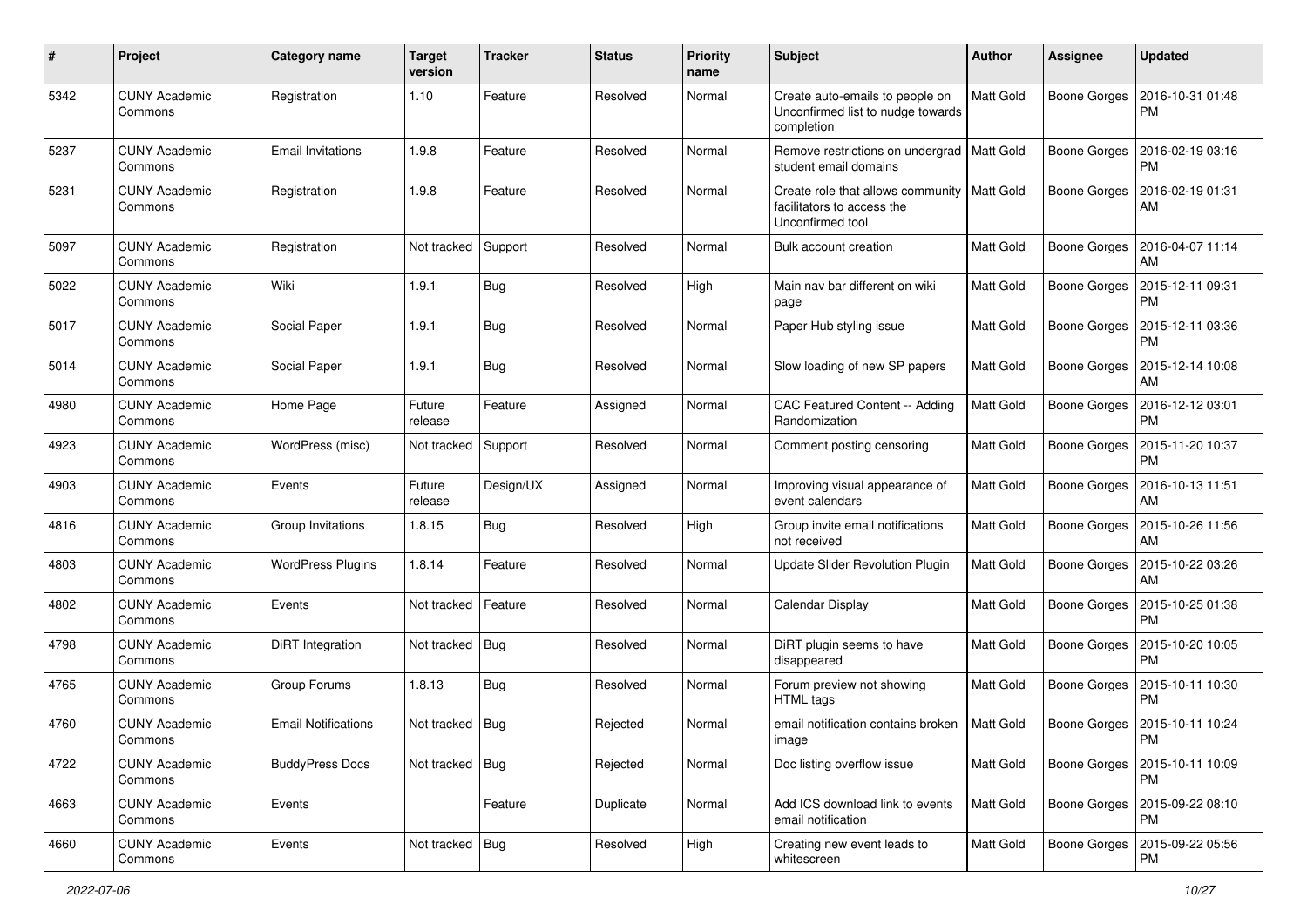| #    | Project                         | <b>Category name</b>    | <b>Target</b><br>version | <b>Tracker</b> | <b>Status</b> | <b>Priority</b><br>name | <b>Subject</b>                                                                        | Author           | <b>Assignee</b>     | <b>Updated</b>                               |
|------|---------------------------------|-------------------------|--------------------------|----------------|---------------|-------------------------|---------------------------------------------------------------------------------------|------------------|---------------------|----------------------------------------------|
| 4641 | <b>CUNY Academic</b><br>Commons |                         | Not tracked              | Bug            | Resolved      | Normal                  | Reply by email going to the wrong<br>address                                          | Matt Gold        | <b>Boone Gorges</b> | 2015-09-21 04:05<br><b>PM</b>                |
| 4640 | <b>CUNY Academic</b><br>Commons |                         |                          | Bug            | Resolved      | Normal                  | Group forum problem                                                                   | Matt Gold        | Boone Gorges        | 2015-09-21 03:44<br><b>PM</b>                |
| 4639 | <b>CUNY Academic</b><br>Commons | Home Page               | Not tracked              | Bug            | Resolved      | Urgent                  | Front page slider stopped working                                                     | <b>Matt Gold</b> | Boone Gorges        | 2015-09-21 03:44<br><b>PM</b>                |
| 4564 | <b>CUNY Academic</b><br>Commons | Server                  |                          | Bug            | Rejected      | Low                     | Registration page blocked on<br>private browser windows                               | <b>Matt Gold</b> | Boone Gorges        | 2015-09-06 05:02<br><b>PM</b>                |
| 4472 | <b>CUNY Academic</b><br>Commons | <b>Public Portfolio</b> | 1.8.9                    | Bug            | Resolved      | Normal                  | Search links showing up on<br>profiles                                                | <b>Matt Gold</b> | Boone Gorges        | 2015-08-24 04:06<br><b>PM</b>                |
| 4405 | <b>CUNY Academic</b><br>Commons | <b>Public Portfolio</b> | 1.9.12                   | Bug            | Resolved      | Normal                  | New portfolio text not saving                                                         | <b>Matt Gold</b> | Boone Gorges        | 2016-04-04 02:12<br><b>PM</b>                |
| 4403 | <b>CUNY Academic</b><br>Commons | <b>Public Portfolio</b> |                          | Bug            | Duplicate     | Normal                  | Redesign social media accounts<br>section of portfolio editing<br>interface           | Matt Gold        | Boone Gorges        | 2015-08-10 04:08<br><b>PM</b>                |
| 4367 | <b>CUNY Academic</b><br>Commons | DiRT Integration        | 1.8.6                    | Bug            | Resolved      | Normal                  | Thumbnail images broken on<br>DiRT tool listing                                       | <b>Matt Gold</b> | Boone Gorges        | 2015-08-02 12:55<br>AM                       |
| 4315 | <b>CUNY Academic</b><br>Commons | WordPress (misc)        | Not tracked              | Bug            | Resolved      | Normal                  | Authentication request                                                                | Matt Gold        | Boone Gorges        | 2015-07-21 05:55<br><b>PM</b>                |
| 4238 | <b>CUNY Academic</b><br>Commons | Events                  | Future<br>release        | Feature        | Assigned      | Normal                  | Copy Events to Other Groups?                                                          | <b>Matt Gold</b> | Boone Gorges        | 2015-07-02 10:08<br>AM                       |
| 4202 | <b>CUNY Academic</b><br>Commons | <b>WordPress Themes</b> | 1.8.4                    | Feature        | Resolved      | Normal                  | Upload new version of premium<br>Bridge theme                                         | Matt Gold        | Boone Gorges        | 2015-07-02 10:12<br>AM                       |
| 4197 | <b>CUNY Academic</b><br>Commons | User Experience         | 1.8.4                    | Bug            | Resolved      | Normal                  | Open help link in same window                                                         | <b>Matt Gold</b> | Boone Gorges        | 2015-06-26 03:01<br><b>PM</b>                |
| 4196 | <b>CUNY Academic</b><br>Commons |                         |                          | Bug            | Rejected      | High                    | News feed weirdness                                                                   | Matt Gold        | Boone Gorges        | 2015-06-25 03:41<br><b>PM</b>                |
| 4187 | <b>CUNY Academic</b><br>Commons | <b>WordPress Themes</b> | 1.8.4                    | Feature        | Resolved      | Normal                  | Upload new version of premium<br>Planar theme                                         | Matt Gold        |                     | Boone Gorges   2015-07-02 10:11<br>AM        |
| 4180 | <b>CUNY Academic</b><br>Commons | WordPress (misc)        | Not tracked              | Bug            | Resolved      | High                    | Cache issues: site deletion<br>process                                                | Matt Gold        | Boone Gorges        | 2016-02-07 10:05<br><b>PM</b>                |
| 4155 | <b>CUNY Academic</b><br>Commons | Group Forums            |                          | Bug            | Duplicate     | Normal                  | Don't see forum search                                                                | <b>Matt Gold</b> | Boone Gorges        | 2015-06-16 12:32<br>PM                       |
| 4057 | <b>CUNY Academic</b><br>Commons | <b>BuddyPress Docs</b>  | 1.8.1                    | <b>Bug</b>     | Resolved      | Normal                  | Canceling edit mode of BP Doc<br>reloads editing screen                               | Matt Gold        |                     | Boone Gorges   2015-06-01 03:08<br><b>PM</b> |
| 4053 | <b>CUNY Academic</b><br>Commons | Events                  | Future<br>release        | Feature        | Assigned      | Normal                  | Create new tab for past events                                                        | Matt Gold        |                     | Boone Gorges   2015-05-12 02:10<br>PM        |
| 4039 | <b>CUNY Academic</b><br>Commons | Group Files             | 1.7.21                   | Feature        | Resolved      | Normal                  | Redirect to login when<br>non-logged-in user tries to view<br>file from private group | Matt Gold        | Boone Gorges        | 2015-05-11 11:30<br>AM                       |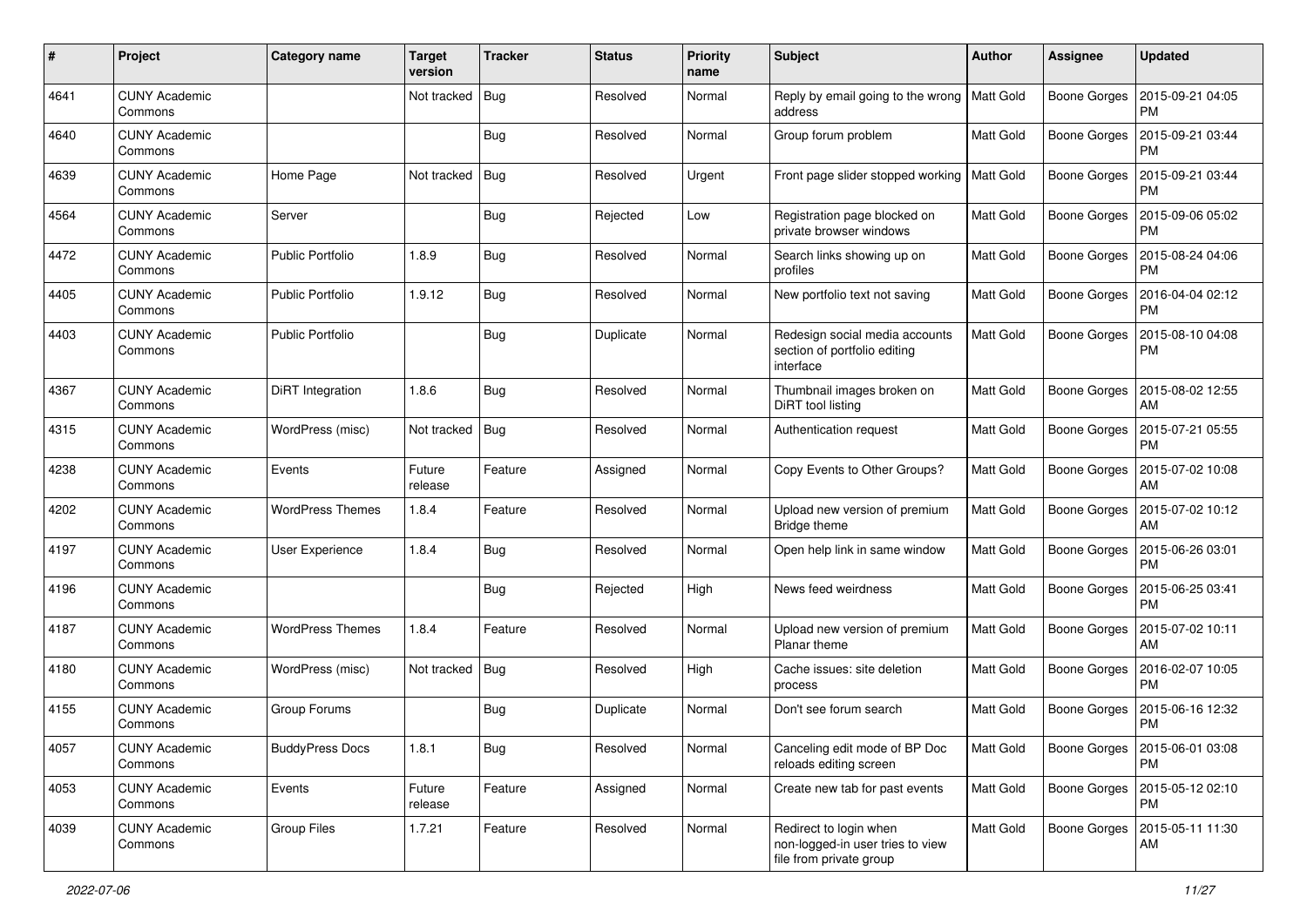| #    | Project                         | Category name              | <b>Target</b><br>version | <b>Tracker</b> | <b>Status</b> | <b>Priority</b><br>name | <b>Subject</b>                                                             | Author           | <b>Assignee</b>     | <b>Updated</b>                               |
|------|---------------------------------|----------------------------|--------------------------|----------------|---------------|-------------------------|----------------------------------------------------------------------------|------------------|---------------------|----------------------------------------------|
| 4004 | <b>CUNY Academic</b><br>Commons | Group Forums               | Not tracked              | Support        | Resolved      | High                    | "Duplicate topic detected" error<br>message when posting to group<br>forum | Matt Gold        | Boone Gorges        | 2015-04-20 10:21<br>AM                       |
| 3995 | <b>CUNY Academic</b><br>Commons | BuddyPress (misc)          | Not tracked              | Bug            | Resolved      | Normal                  | Possible People Page filter error                                          | Matt Gold        | Boone Gorges        | 2015-04-16 07:51<br>AM                       |
| 3991 | <b>CUNY Academic</b><br>Commons | Toolbar                    | 1.7.19                   | Bug            | Resolved      | Normal                  | WP-Admin Bar positioning error<br>on mobile devices                        | Matt Gold        |                     | Boone Gorges   2015-04-21 02:30<br><b>PM</b> |
| 3942 | <b>CUNY Academic</b><br>Commons | Redmine                    | Not tracked              | Documentation  | Resolved      | Normal                  | <b>Preferred Redmine Statuses</b>                                          | <b>Matt Gold</b> | Boone Gorges        | 2015-03-21 09:25<br><b>PM</b>                |
| 3933 | <b>CUNY Academic</b><br>Commons | DiRT Integration           | Not tracked              | Bug            | Rejected      | Normal                  | DiRT Directory 'tool' directory<br>shows blank page                        | <b>Matt Gold</b> | <b>Boone Gorges</b> | 2015-03-20 08:47<br>AM                       |
| 3932 | <b>CUNY Academic</b><br>Commons | commonsinabox.org          | Not tracked              | Publicity      | Resolved      | Normal                  | Replace Islamic History<br>Commons screenshot                              | <b>Matt Gold</b> |                     | Boone Gorges   2015-03-19 09:39<br><b>PM</b> |
| 3914 | <b>CUNY Academic</b><br>Commons | <b>WordPress Plugins</b>   | 1.7.15.1                 | Feature        | Resolved      | High                    | Upgrade Yoast's SEO plugin                                                 | <b>Matt Gold</b> | Boone Gorges        | 2015-03-13 05:30<br><b>PM</b>                |
| 3910 | <b>CUNY Academic</b><br>Commons | Home Page                  | 1.7.15.2                 | Bug            | Resolved      | High                    | Home Page Display Errors                                                   | Matt Gold        | Boone Gorges        | 2015-03-17 10:21<br>AM                       |
| 3898 | <b>CUNY Academic</b><br>Commons | Server                     |                          | System Upgrade | Resolved      | Urgent                  | commons down                                                               | Matt Gold        | Boone Gorges        | 2015-03-11 09:50<br>AM                       |
| 3866 | <b>CUNY Academic</b><br>Commons | <b>Email Notifications</b> | 1.7.15                   | Bug            | Resolved      | Normal                  | Email notification does not<br>indicate presence of an<br>attachment       | Matt Gold        | Boone Gorges        | 2015-03-12 10:35<br>AM                       |
| 3865 | <b>CUNY Academic</b><br>Commons | Design                     | 1.7.15                   | Bug            | Resolved      | Normal                  | DiRT Tools listing in Group ><br>Manage                                    | Matt Gold        | Boone Gorges        | 2015-03-12 10:35<br>AM                       |
| 3864 | <b>CUNY Academic</b><br>Commons | DiRT Integration           | 1.7.15                   | Bug            | Resolved      | Normal                  | DiRT Tools Group sidebar label<br>display                                  | Matt Gold        | Boone Gorges        | 2015-03-11 09:30<br><b>PM</b>                |
| 3859 | <b>CUNY Academic</b><br>Commons | Group Forums               | 1.7.14                   | <b>Bug</b>     | Resolved      | Normal                  | Group Forum Button Layout                                                  | <b>Matt Gold</b> | <b>Boone Gorges</b> | 2015-03-05 10:57<br>AM                       |
| 3823 | <b>CUNY Academic</b><br>Commons | commonsinabox.org          | Not tracked              | Bug            | Resolved      | Normal                  | CBOX styling issue                                                         | Matt Gold        | Boone Gorges        | 2015-02-23 03:33<br><b>PM</b>                |
| 3799 | <b>CUNY Academic</b><br>Commons | cuny.is                    | 1.7.12                   | <b>Bug</b>     | Resolved      | Normal                  | cuny.is issue                                                              | <b>Matt Gold</b> | Boone Gorges        | 2015-02-10 09:07<br>PM                       |
| 3788 | <b>CUNY Academic</b><br>Commons | cuny.is                    | 1.8.11                   | Bug            | Resolved      | Normal                  | CUNY.is default links?                                                     | Matt Gold        |                     | Boone Gorges   2015-09-25 12:53<br>AM        |
| 3769 | <b>CUNY Academic</b><br>Commons | <b>Public Portfolio</b>    | 1.7.12                   | Bug            | Resolved      | Normal                  | Completion mouseover on editing<br>version of profile is blank             | Matt Gold        |                     | Boone Gorges   2015-02-12 09:13<br>AM        |
| 3768 | <b>CUNY Academic</b><br>Commons | <b>Public Portfolio</b>    | Future<br>release        | Feature        | Assigned      | Normal                  | Institutions/Past positions on<br>public portfolios                        | Matt Gold        |                     | Boone Gorges   2018-04-23 10:44<br>AM        |
| 3759 | <b>CUNY Academic</b><br>Commons | WordPress (misc)           | Future<br>release        | Feature        | Assigned      | Normal                  | Review Interface for Adding Users   Matt Gold<br>to Blogs                  |                  | Boone Gorges        | 2015-03-24 05:52<br><b>PM</b>                |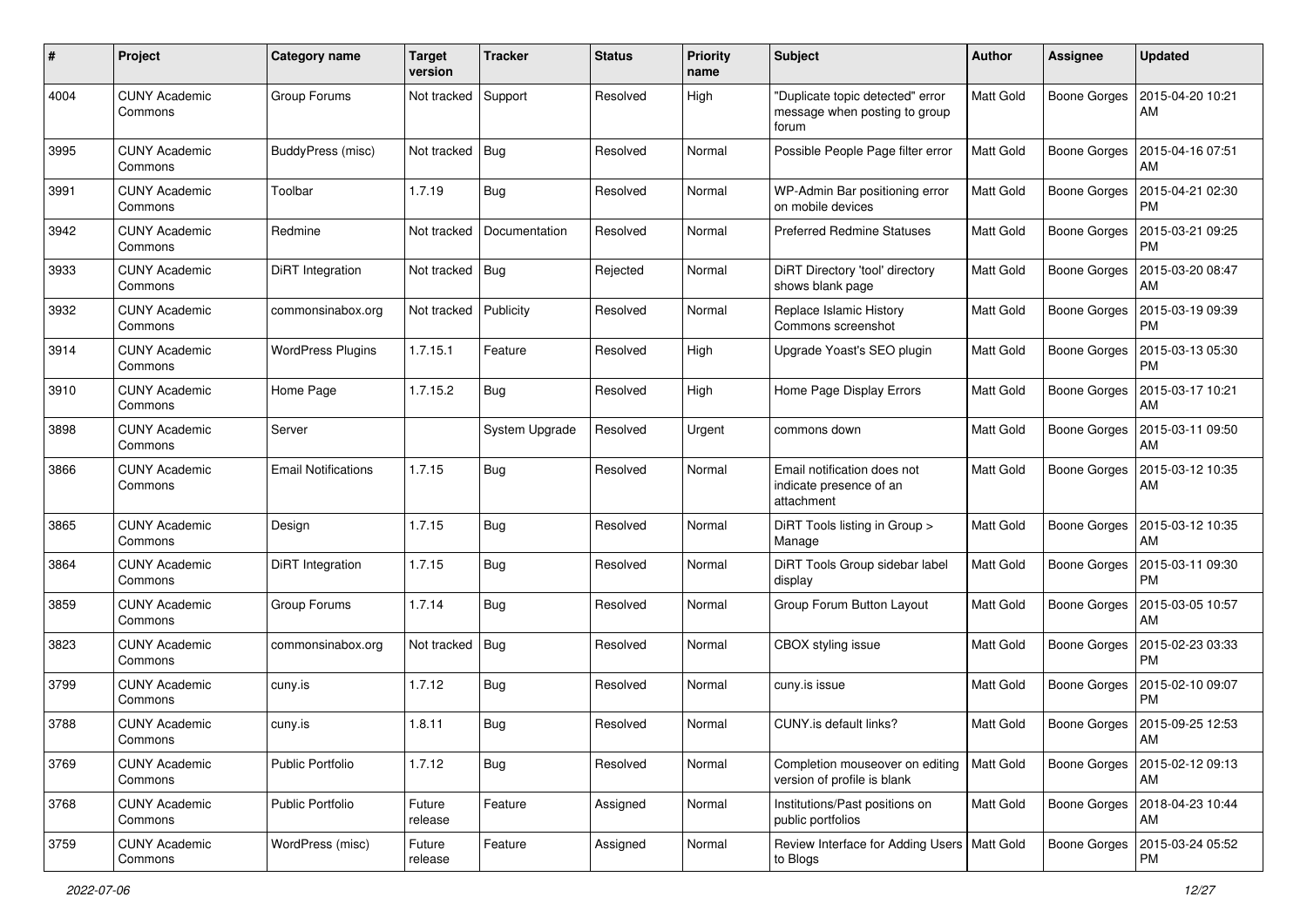| $\#$ | Project                         | Category name            | <b>Target</b><br>version | <b>Tracker</b> | <b>Status</b> | <b>Priority</b><br>name | <b>Subject</b>                                                    | Author           | <b>Assignee</b>     | <b>Updated</b>                |
|------|---------------------------------|--------------------------|--------------------------|----------------|---------------|-------------------------|-------------------------------------------------------------------|------------------|---------------------|-------------------------------|
| 3717 | <b>CUNY Academic</b><br>Commons | Groups (misc)            | 1.7.7                    | Bug            | Resolved      | Normal                  | Member invitations to Group<br>Members error alert                | Matt Gold        | Boone Gorges        | 2014-12-22 02:25<br><b>PM</b> |
| 3714 | <b>CUNY Academic</b><br>Commons | cuny.is                  | 1.7.7                    | Feature        | Resolved      | Normal                  | cuny.is access                                                    | Matt Gold        | Boone Gorges        | 2014-12-22 02:19<br><b>PM</b> |
| 3692 | <b>CUNY Academic</b><br>Commons | commonsinabox.org        | Not tracked              | Feature        | Resolved      | Normal                  | Tighten registration security on<br>commonsinabox.org             | Matt Gold        | Boone Gorges        | 2014-12-03 03:06<br><b>PM</b> |
| 3688 | <b>CUNY Academic</b><br>Commons | <b>BuddyPress Docs</b>   | 1.7.6                    | Bug            | Resolved      | Normal                  | Doc creation didn't create email<br>notification                  | Matt Gold        | <b>Boone Gorges</b> | 2014-12-12 08:57<br>AM        |
| 3676 | <b>CUNY Academic</b><br>Commons | WordPress (misc)         | 1.7.4                    | Feature        | Resolved      | High                    | Update WP to 4.0.1                                                | Matt Gold        | <b>Boone Gorges</b> | 2014-11-21 10:49<br>AM        |
| 3672 | <b>CUNY Academic</b><br>Commons | <b>WordPress Plugins</b> | 1.7.4                    | Feature        | Resolved      | Normal                  | Force captcha on existing contact<br>forms                        | <b>Matt Gold</b> | <b>Boone Gorges</b> | 2014-11-21 12:20<br><b>PM</b> |
| 3659 | <b>CUNY Academic</b><br>Commons | Home Page                | 1.7.4                    | Feature        | Resolved      | Normal                  | Remove UserVoice                                                  | Matt Gold        | <b>Boone Gorges</b> | 2014-11-21 10:53<br>AM        |
| 3655 | <b>CUNY Academic</b><br>Commons | Group Forums             | Not tracked              | Bug            | Resolved      | High                    | xlsx attachments not allowed in<br>forums                         | Matt Gold        | <b>Boone Gorges</b> | 2014-11-21 10:41<br>AM        |
| 3654 | <b>CUNY Academic</b><br>Commons | Group Forums             | 1.7.4                    | Bug            | Resolved      | Normal                  | can only attached one file to a<br>forum post                     | Matt Gold        | Boone Gorges        | 2014-11-21 10:42<br><b>AM</b> |
| 3648 | <b>CUNY Academic</b><br>Commons | cuny.is                  | Not tracked              | Bug            | Resolved      | High                    | cuny.is request                                                   | Matt Gold        | Boone Gorges        | 2014-11-11 06:54<br><b>PM</b> |
| 3642 | <b>CUNY Academic</b><br>Commons |                          |                          | <b>Bug</b>     | Rejected      | Normal                  | Group search hanging                                              | Matt Gold        | <b>Boone Gorges</b> | 2014-11-10 12:50<br><b>PM</b> |
| 3625 | <b>CUNY Academic</b><br>Commons | WordPress (misc)         |                          | Bug            | Rejected      | Normal                  | Unable to manually create<br>account for non-CUNY (gmail)<br>user | Matt Gold        | <b>Boone Gorges</b> | 2015-06-01 03:09<br><b>PM</b> |
| 3614 | <b>CUNY Academic</b><br>Commons | Home Page                | 1.7.2                    | <b>Bug</b>     | Resolved      | Normal                  | Homepage member widget filter<br>feature not working              | Matt Gold        | <b>Boone Gorges</b> | 2014-11-01 02:24<br><b>PM</b> |
| 3599 | <b>CUNY Academic</b><br>Commons | <b>BuddyPress Docs</b>   | 1.7.2                    | Bug            | Resolved      | Normal                  | Silent BP Docs edits                                              | Matt Gold        | Boone Gorges        | 2014-11-01 02:20<br><b>PM</b> |
| 3598 | <b>CUNY Academic</b><br>Commons | Reply By Email           |                          | <b>Bug</b>     | Resolved      | Urgent                  | RBE message not posted                                            | Matt Gold        | Boone Gorges        | 2014-10-27 09:34<br><b>PM</b> |
| 3589 | <b>CUNY Academic</b><br>Commons | Group Invitations        | 1.7.2                    | <b>Bug</b>     | Resolved      | Normal                  | User not appearing in group<br>invitation autocomplete            | Matt Gold        | <b>Boone Gorges</b> | 2014-11-01 02:58<br><b>PM</b> |
| 3588 | <b>CUNY Academic</b><br>Commons | Groups (misc)            | 1.7.2                    | Bug            | Resolved      | Normal                  | Hidden group not appearing in<br>search results                   | Matt Gold        | Boone Gorges        | 2014-11-01 02:57<br><b>PM</b> |
| 3587 | <b>CUNY Academic</b><br>Commons | My Commons               | 1.8.1                    | <b>Bug</b>     | Resolved      | Normal                  | Force SSL issue                                                   | Matt Gold        | Boone Gorges        | 2015-06-01 11:39<br>AM        |
| 3581 | <b>CUNY Academic</b><br>Commons | <b>BuddyPress Docs</b>   | 1.7.1                    | Bug            | Resolved      | Normal                  | <b>BuddyPress Docs Line Break</b><br>issue                        | Matt Gold        | Boone Gorges        | 2014-10-20 02:56<br><b>PM</b> |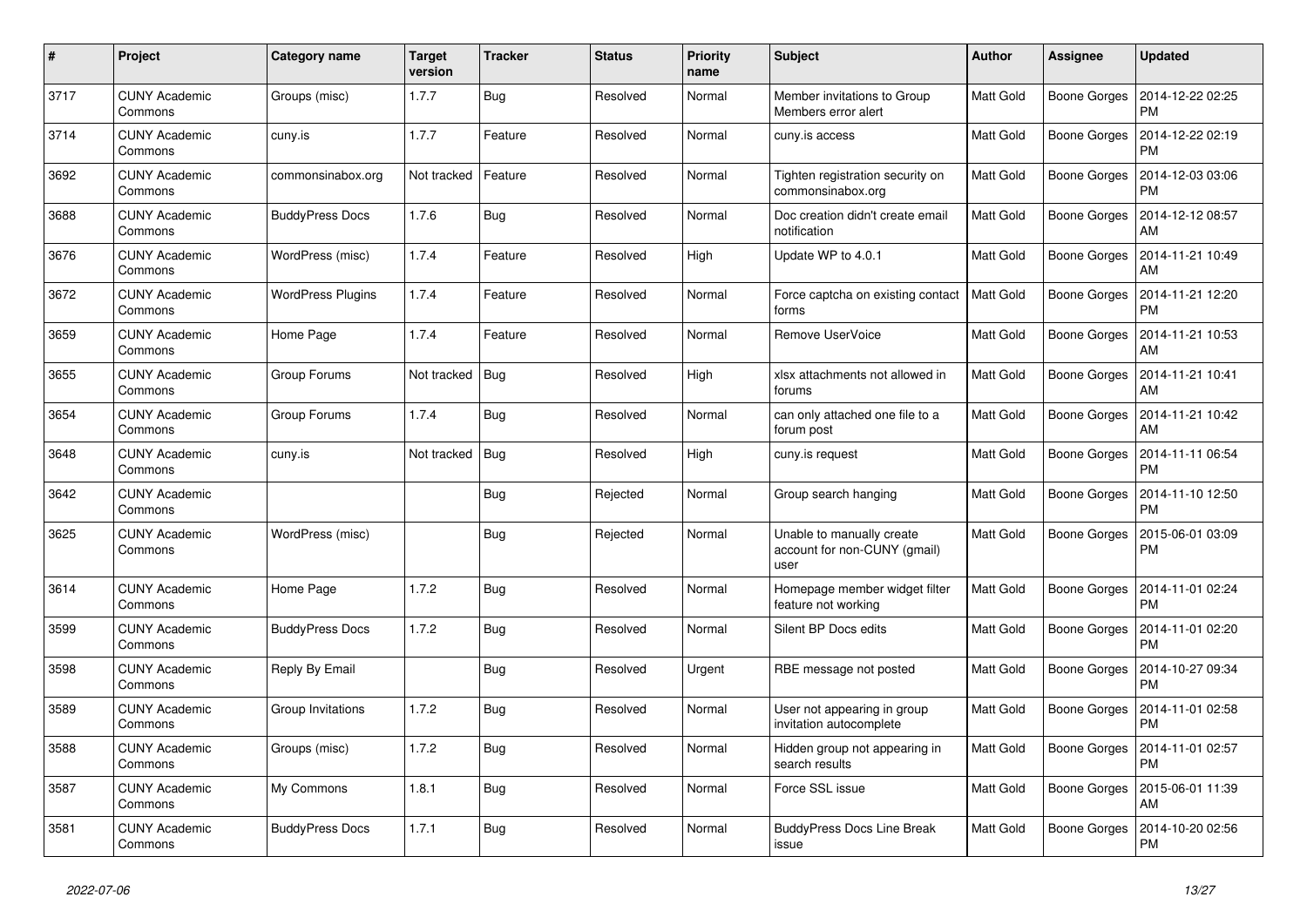| #    | Project                         | Category name              | <b>Target</b><br>version | <b>Tracker</b> | <b>Status</b>       | <b>Priority</b><br>name | <b>Subject</b>                                                                   | <b>Author</b>    | <b>Assignee</b>     | <b>Updated</b>                |
|------|---------------------------------|----------------------------|--------------------------|----------------|---------------------|-------------------------|----------------------------------------------------------------------------------|------------------|---------------------|-------------------------------|
| 3563 | <b>CUNY Academic</b><br>Commons | Reply By Email             | Not tracked              | Bug            | Resolved            | High                    | RBE posting lags                                                                 | Matt Gold        | Boone Gorges        | 2014-10-21 11:33<br>AM        |
| 3561 | <b>CUNY Academic</b><br>Commons | Group Forums               | 1.7.1                    | Feature        | Resolved            | Normal                  | Add Post New Topics link to top<br>of forums                                     | Matt Gold        | <b>Boone Gorges</b> | 2014-10-21 06:48<br><b>PM</b> |
| 3559 | CUNY Academic<br>Commons        | Group Forums               | 1.7.2                    | Design/UX      | Resolved            | Normal                  | Forum Styling                                                                    | Matt Gold        | <b>Boone Gorges</b> | 2014-11-02 03:18<br><b>PM</b> |
| 3557 | <b>CUNY Academic</b><br>Commons | My Commons                 | 1.7.1                    | Bug            | Resolved            | Urgent                  | Fix typo on My Commons overlay                                                   | <b>Matt Gold</b> | <b>Boone Gorges</b> | 2014-10-15 11:02<br><b>PM</b> |
| 3544 | <b>CUNY Academic</b><br>Commons | <b>Group Files</b>         | 1.7                      | <b>Bug</b>     | Resolved            | Normal                  | Files list upload button placement<br>after upload                               | <b>Matt Gold</b> | <b>Boone Gorges</b> | 2014-10-10 09:09<br>AM        |
| 3518 | <b>CUNY Academic</b><br>Commons | WordPress (misc)           | Not tracked              | Support        | Rejected            | Normal                  | Moderated comment spam                                                           | Matt Gold        | Boone Gorges        | 2016-01-26 03:26<br><b>PM</b> |
| 3489 | <b>CUNY Academic</b><br>Commons | commonsinabox.org          | Not tracked              | Feature        | Resolved            | Normal                  | Tighten security on CBOX demo<br>site registration                               | Matt Gold        | Boone Gorges        | 2016-01-26 04:32<br><b>PM</b> |
| 3480 | <b>CUNY Academic</b><br>Commons | WordPress (misc)           | Not tracked              | Bug            | Resolved            | High                    | Games site shows up as<br>archived/suspended                                     | Matt Gold        | Boone Gorges        | 2014-09-21 09:34<br><b>PM</b> |
| 3452 | <b>CUNY Academic</b><br>Commons | <b>WordPress Plugins</b>   |                          | Support        | Resolved            | Normal                  | Github/Markdown Plugins and<br>Questions                                         | <b>Matt Gold</b> | <b>Boone Gorges</b> | 2014-09-08 10:27<br><b>AM</b> |
| 3450 | CUNY Academic<br>Commons        | cuny.is                    | Not tracked              | Outreach       | Resolved            | Normal                  | two cuny.is requests                                                             | Matt Gold        | Boone Gorges        | 2014-09-08 03:46<br><b>PM</b> |
| 3449 | <b>CUNY Academic</b><br>Commons | Groups (misc)              | 1.7                      | Bug            | Resolved            | Normal                  | Make Default Option for "Create<br>Forum" in Group Creation<br>Process "Yes"     | Matt Gold        | <b>Boone Gorges</b> | 2014-09-22 08:39<br><b>PM</b> |
| 3437 | <b>CUNY Academic</b><br>Commons | Registration               | Not tracked              | Support        | Resolved            | Normal                  | Unconfirmed question                                                             | <b>Matt Gold</b> | Boone Gorges        | 2016-01-26 12:07<br>PM        |
| 3427 | <b>CUNY Academic</b><br>Commons | <b>Email Notifications</b> |                          | Bug            | Rejected            | Normal                  | Multiple email notifications<br>received                                         | Matt Gold        | Boone Gorges        | 2014-08-30 05:02<br><b>PM</b> |
| 3420 | <b>CUNY Academic</b><br>Commons | <b>Email Notifications</b> | 1.6.14                   | Bug            | Resolved            | Normal                  | Membership approval link in email   Matt Gold<br>notifications                   |                  | <b>Boone Gorges</b> | 2014-09-01 09:31<br><b>PM</b> |
| 3419 | <b>CUNY Academic</b><br>Commons | Group Invitations          | 1.6.14                   | Bug            | Testing<br>Required | Normal                  | Neatening the display of<br>messages on group requests                           | Matt Gold        | Boone Gorges        | 2014-09-01 09:29<br><b>PM</b> |
| 3418 | <b>CUNY Academic</b><br>Commons | <b>Email Notifications</b> | 1.7                      | Feature        | Resolved            | Normal                  | Revisions/Additions to email<br>notifications about group<br>membership requests | Matt Gold        | <b>Boone Gorges</b> | 2014-09-30 01:14<br><b>PM</b> |
| 3410 | <b>CUNY Academic</b><br>Commons | cuny.is                    | Not tracked              | Publicity      | Resolved            | Normal                  | DH Praxis cuny.is request                                                        | Matt Gold        | Boone Gorges        | 2016-01-26 12:03<br><b>PM</b> |
| 3362 | <b>CUNY Academic</b><br>Commons | <b>Public Portfolio</b>    | 1.7.1                    | <b>Bug</b>     | Resolved            | Normal                  | Default display of profiles with no<br>info added                                | Matt Gold        | Boone Gorges        | 2014-10-21 02:44<br><b>PM</b> |
| 3345 | <b>CUNY Academic</b><br>Commons | Layout                     | 1.6.11                   | <b>Bug</b>     | Resolved            | Normal                  | Text/Icon Styling Error/Overlap on   Matt Gold<br>Profile pages                  |                  | Boone Gorges        | 2014-08-01 09:05<br>AM        |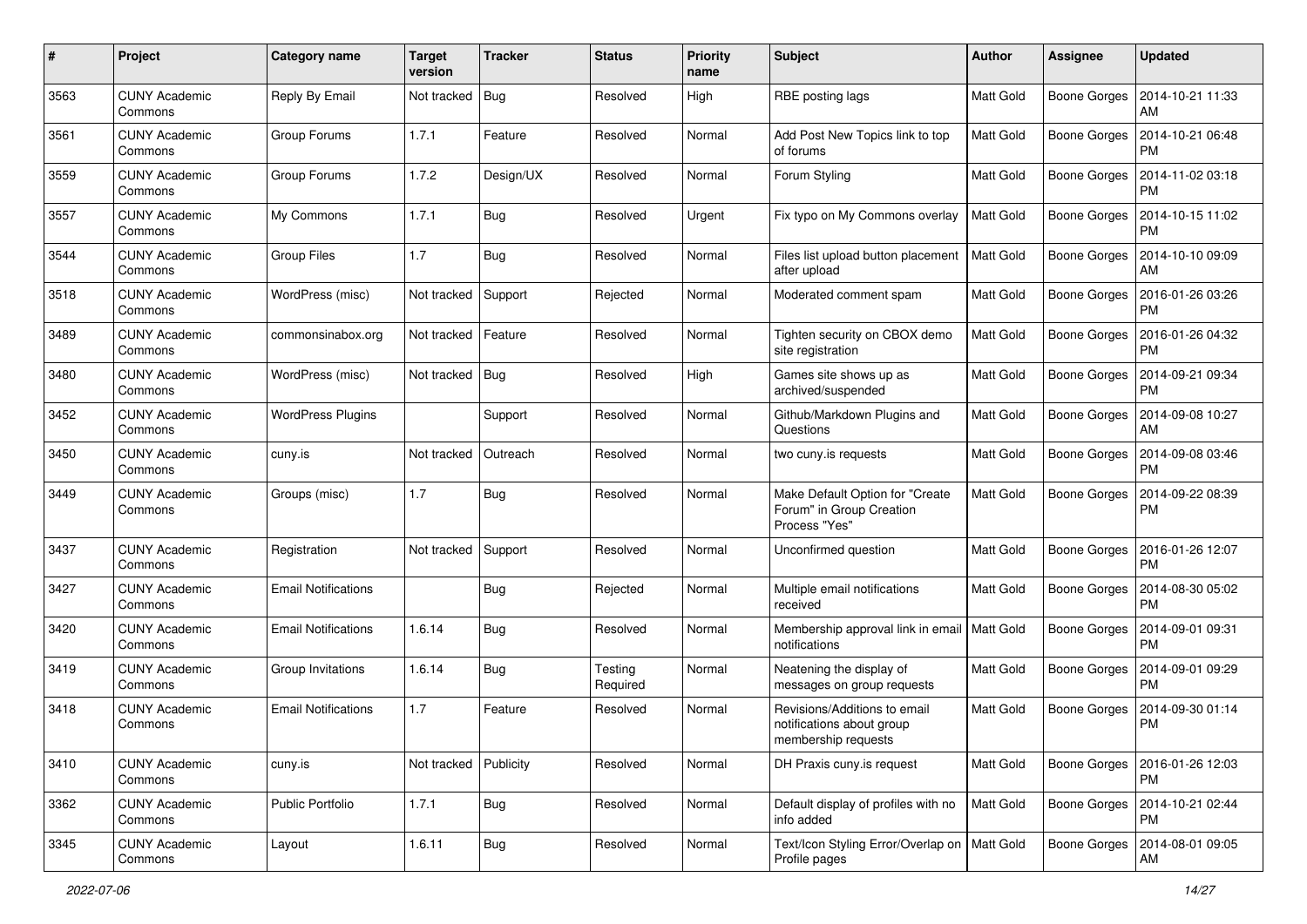| #    | Project                         | Category name              | <b>Target</b><br>version | <b>Tracker</b> | <b>Status</b> | <b>Priority</b><br>name | <b>Subject</b>                                                                                     | <b>Author</b>    | <b>Assignee</b>     | <b>Updated</b>                               |
|------|---------------------------------|----------------------------|--------------------------|----------------|---------------|-------------------------|----------------------------------------------------------------------------------------------------|------------------|---------------------|----------------------------------------------|
| 3344 | <b>CUNY Academic</b><br>Commons | Layout                     | 1.6.11                   | <b>Bug</b>     | Resolved      | Normal                  | Double display of menu on profile<br>settings                                                      | <b>Matt Gold</b> | <b>Boone Gorges</b> | 2014-08-01 09:58<br>AM                       |
| 3343 | <b>CUNY Academic</b><br>Commons | BuddyPress (misc)          | 1.6.11                   | Bug            | Resolved      | Low                     | Minor Email display error                                                                          | <b>Matt Gold</b> | <b>Boone Gorges</b> | 2014-08-01 10:01<br>AM                       |
| 3342 | <b>CUNY Academic</b><br>Commons | <b>Email Notifications</b> |                          | <b>Bug</b>     | Duplicate     | Normal                  | Group Invitation Email Links<br>Incorrect/Non-Working                                              | Matt Gold        | Boone Gorges        | 2015-04-01 09:04<br><b>PM</b>                |
| 3325 | <b>CUNY Academic</b><br>Commons | Publicity                  | Not tracked              | Publicity      | Resolved      | Low                     | Create page documenting CAC<br>contributions to WP/BP core                                         | <b>Matt Gold</b> | <b>Boone Gorges</b> | 2014-09-26 06:37<br><b>PM</b>                |
| 3324 | <b>CUNY Academic</b><br>Commons | <b>Public Portfolio</b>    | 1.6.10                   | Bug            | Resolved      | Normal                  | Incorrect display of send<br>message/mention on portfolio<br>page                                  | <b>Matt Gold</b> | <b>Boone Gorges</b> | 2014-07-22 09:06<br><b>PM</b>                |
| 3308 | <b>CUNY Academic</b><br>Commons | Group Invitations          | Future<br>release        | Feature        | Assigned      | Normal                  | Allow members to rescind group<br>invitations                                                      | Matt Gold        | Boone Gorges        | 2015-04-01 08:53<br><b>PM</b>                |
| 3307 | <b>CUNY Academic</b><br>Commons | Group Invitations          |                          | Bug            | Rejected      | Normal                  | Group Invites Sent before clicking<br>"send invites"                                               | <b>Matt Gold</b> | <b>Boone Gorges</b> | 2014-07-14 11:09<br><b>AM</b>                |
| 3306 | <b>CUNY Academic</b><br>Commons | Group Invitations          | Not tracked              | Support        | Resolved      | Normal                  | Rescind Group Invitation                                                                           | <b>Matt Gold</b> | <b>Boone Gorges</b> | 2014-07-10 08:55<br>AM                       |
| 3293 | <b>CUNY Academic</b><br>Commons | BuddyPress (misc)          |                          | <b>Bug</b>     | Rejected      | Normal                  | 'Page Not Found' Message<br>Received After Clicking on<br>View/Reply Link in Email<br>Notification | <b>Matt Gold</b> | <b>Boone Gorges</b> | 2014-07-02 08:47<br><b>PM</b>                |
| 3282 | <b>CUNY Academic</b><br>Commons | Groups (misc)              | 1.7                      | Feature        | Resolved      | Normal                  | Search/sort users within group                                                                     | <b>Matt Gold</b> | Boone Gorges        | 2014-06-25 09:16<br><b>PM</b>                |
| 3249 | <b>CUNY Academic</b><br>Commons | Reply By Email             | Not tracked              | Bug            | Resolved      | Normal                  | Restart reply by email                                                                             | <b>Matt Gold</b> | <b>Boone Gorges</b> | 2014-06-04 03:50<br><b>PM</b>                |
| 3244 | <b>CUNY Academic</b><br>Commons | cuny.is                    | Not tracked              | Publicity      | Resolved      | Normal                  | <b>CUNY.is link</b>                                                                                | <b>Matt Gold</b> | <b>Boone Gorges</b> | 2014-05-29 08:22<br><b>PM</b>                |
| 3226 | <b>CUNY Academic</b><br>Commons | Groups (misc)              | 1.6.4.1                  | <b>Bug</b>     | Resolved      | Normal                  | Group home: content pushed<br>below sidebar                                                        | <b>Matt Gold</b> | <b>Boone Gorges</b> | 2014-05-23 09:55<br>AM                       |
| 3223 | <b>CUNY Academic</b><br>Commons | <b>Public Portfolio</b>    | 1.7                      | <b>Bug</b>     | Resolved      | Low                     | Alter Profile Editing Unsaved Text<br><b>Warning Feature</b>                                       | Matt Gold        | Boone Gorges        | 2014-09-22 09:18<br><b>PM</b>                |
| 3220 | <b>CUNY Academic</b><br>Commons | <b>Public Portfolio</b>    | Future<br>release        | Feature        | Assigned      | Normal                  | Add indent/outdent option to<br>Formatting Buttons on Profile<br>Page                              | <b>Matt Gold</b> | <b>Boone Gorges</b> | 2014-05-21 10:39<br><b>PM</b>                |
| 3217 | <b>CUNY Academic</b><br>Commons | Public Portfolio           |                          | <b>Bug</b>     | Resolved      | Normal                  | Issue with Link button on Profile<br>Fields                                                        | Matt Gold        |                     | Boone Gorges   2014-05-21 10:29<br>PM        |
| 3205 | <b>CUNY Academic</b><br>Commons | Commons Profile            | 1.6.3                    | Bug            | Resolved      | High                    | Email profile field not showing up                                                                 | Matt Gold        |                     | Boone Gorges   2014-05-12 02:18<br><b>PM</b> |
| 3203 | <b>CUNY Academic</b><br>Commons | commonsinabox.org          | Not tracked              | Feature        | Resolved      | Low                     | Upgrade CBOX demo site                                                                             | Matt Gold        | <b>Boone Gorges</b> | 2014-05-06 02:45<br><b>PM</b>                |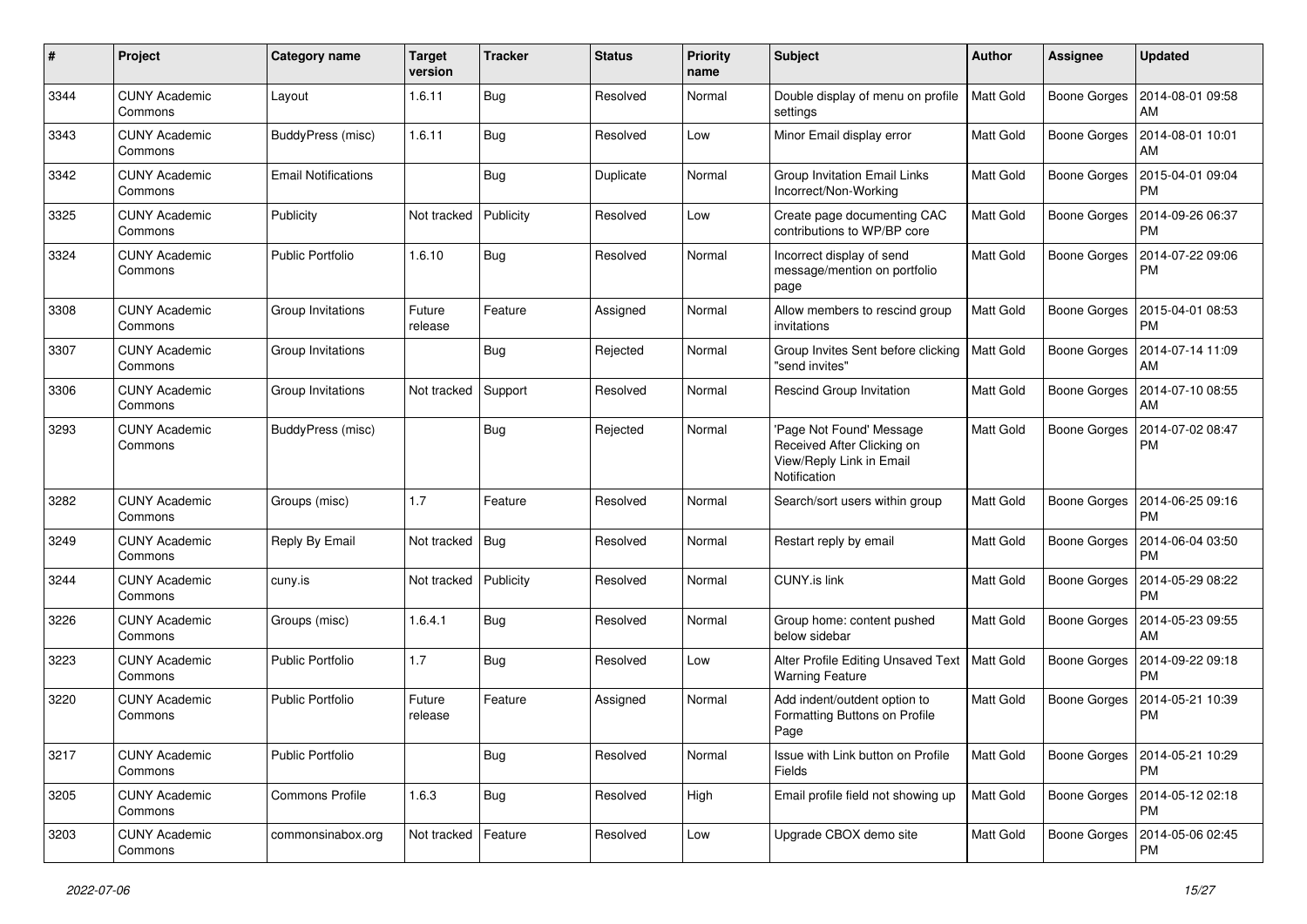| #    | Project                         | <b>Category name</b>       | <b>Target</b><br>version | <b>Tracker</b> | <b>Status</b> | <b>Priority</b><br>name | <b>Subject</b>                                                                                  | Author           | <b>Assignee</b>     | <b>Updated</b>                               |
|------|---------------------------------|----------------------------|--------------------------|----------------|---------------|-------------------------|-------------------------------------------------------------------------------------------------|------------------|---------------------|----------------------------------------------|
| 3202 | <b>CUNY Academic</b><br>Commons | WordPress (misc)           | Not tracked              | Support        | Resolved      | Normal                  | Replicate site content for staging<br>site                                                      | <b>Matt Gold</b> | <b>Boone Gorges</b> | 2014-05-06 11:02<br>AM                       |
| 3190 | <b>CUNY Academic</b><br>Commons | BuddyPress (misc)          | 1.6.3                    | Bug            | Resolved      | Normal                  | Mention link on Member Profile<br>Leads to SiteWide activity stream                             | <b>Matt Gold</b> | <b>Boone Gorges</b> | 2014-05-12 02:53<br><b>PM</b>                |
| 3180 | <b>CUNY Academic</b><br>Commons | <b>Group Files</b>         | 1.6.2                    | <b>Bug</b>     | Resolved      | Normal                  | Silent Edit of File Title Produces<br><b>Email Notification</b>                                 | Matt Gold        | <b>Boone Gorges</b> | 2014-05-01 11:19<br><b>PM</b>                |
| 3177 | <b>CUNY Academic</b><br>Commons | Group Forums               | 1.7                      | Feature        | Resolved      | Normal                  | Upgrade bbPress to 2.x                                                                          | <b>Matt Gold</b> | <b>Boone Gorges</b> | 2014-09-30 01:35<br><b>PM</b>                |
| 3176 | <b>CUNY Academic</b><br>Commons | Group Library              | 1.17.0                   | Design/UX      | Resolved      | Normal                  | Consolidate Doc/File/Forum<br>Attachment interface                                              | <b>Matt Gold</b> | <b>Boone Gorges</b> | 2020-07-14 01:06<br><b>PM</b>                |
| 3165 | <b>CUNY Academic</b><br>Commons | <b>Email Notifications</b> |                          | <b>Bug</b>     | Rejected      | Normal                  | HTML notification of post with<br>attachments didn't include<br>mention of/links to attachments | Matt Gold        | Boone Gorges        | 2015-03-21 09:05<br><b>PM</b>                |
| 3152 | <b>CUNY Academic</b><br>Commons | WordPress (misc)           |                          | <b>Bug</b>     | Rejected      | Normal                  | Cookie/Session weirdness                                                                        | <b>Matt Gold</b> | <b>Boone Gorges</b> | 2014-04-27 02:41<br><b>PM</b>                |
| 3150 | <b>CUNY Academic</b><br>Commons | Group Forums               | 1.6.1                    | <b>Bug</b>     | Resolved      | Low                     | "Post New Topic" Button Shows<br>Up for Non-Logged in Users on<br>Group Forum Pages             | Matt Gold        | <b>Boone Gorges</b> | 2014-04-21 04:49<br><b>PM</b>                |
| 3131 | <b>CUNY Academic</b><br>Commons | Reply By Email             | Not tracked              | Bug            | Resolved      | Normal                  | Deactivated/Reactivated RBE                                                                     | <b>Matt Gold</b> | Boone Gorges        | 2014-03-25 01:11<br><b>PM</b>                |
| 3126 | <b>CUNY Academic</b><br>Commons | <b>WordPress Themes</b>    | Not tracked              | Feature        | Resolved      | Normal                  | Network enable recently added<br>themes                                                         | <b>Matt Gold</b> | <b>Boone Gorges</b> | 2014-03-24 10:24<br>AM                       |
| 3124 | <b>CUNY Academic</b><br>Commons | Design                     | 1.6                      | <b>Bug</b>     | Resolved      | Normal                  | Create small version of horizontal<br>logo image to include in HTML<br>Emails                   | <b>Matt Gold</b> | <b>Boone Gorges</b> | 2014-04-01 03:40<br><b>PM</b>                |
| 3119 | <b>CUNY Academic</b><br>Commons | cdev.gc.cuny.edu           | Not tracked              | Feature        | Resolved      | Low                     | Sync CDEV Data                                                                                  | <b>Matt Gold</b> | Boone Gorges        | 2014-04-01 10:21<br>AM                       |
| 3100 | <b>CUNY Academic</b><br>Commons | <b>WordPress Themes</b>    | 1.5.20                   | <b>Bug</b>     | Resolved      | Normal                  | <b>Add Customizr Theme</b>                                                                      | <b>Matt Gold</b> | <b>Boone Gorges</b> | 2014-03-11 10:35<br><b>PM</b>                |
| 3097 | <b>CUNY Academic</b><br>Commons | Groups (misc)              | Future<br>release        | Bug            | Rejected      | Normal                  | Page not found error encountered<br>after requesting membership in a<br>group                   | <b>Matt Gold</b> | <b>Boone Gorges</b> | 2014-03-19 03:03<br><b>PM</b>                |
| 3080 | <b>CUNY Academic</b><br>Commons | <b>Group Files</b>         | Future<br>release        | Feature        | Assigned      | Low                     | Create a system to keep track of<br>file changes                                                | Matt Gold        | Boone Gorges        | 2014-02-26 10:04<br><b>PM</b>                |
| 3079 | <b>CUNY Academic</b><br>Commons | cuny.is                    | Not tracked              | Bug            | Resolved      | Urgent                  | cuny.is request                                                                                 | Matt Gold        |                     | Boone Gorges   2014-02-26 07:47<br>PM        |
| 3075 | <b>CUNY Academic</b><br>Commons | Server                     | Not tracked              | Bug            | Rejected      | Normal                  | Commons running slow?                                                                           | Matt Gold        |                     | Boone Gorges   2014-05-06 01:45<br><b>PM</b> |
| 3058 | <b>CUNY Academic</b><br>Commons | BuddyPress (misc)          | 1.5.18.1                 | <b>Bug</b>     | Resolved      | Urgent                  | Main navigation bar not working                                                                 | Matt Gold        | Boone Gorges        | 2014-02-21 09:28<br>AM                       |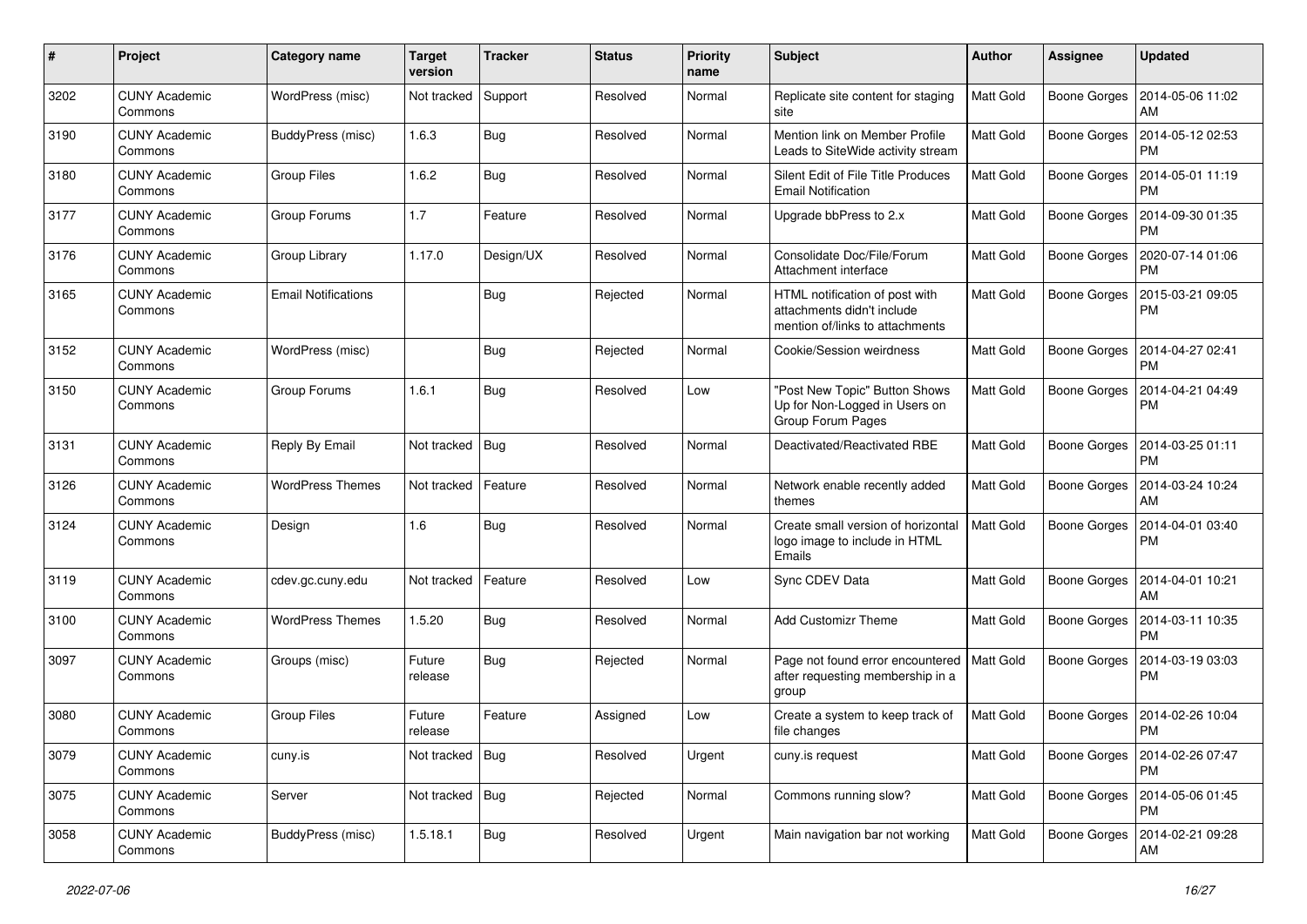| $\pmb{\#}$ | Project                         | <b>Category name</b>    | <b>Target</b><br>version | <b>Tracker</b> | <b>Status</b> | <b>Priority</b><br>name | Subject                                                                               | Author           | <b>Assignee</b>     | <b>Updated</b>                               |
|------------|---------------------------------|-------------------------|--------------------------|----------------|---------------|-------------------------|---------------------------------------------------------------------------------------|------------------|---------------------|----------------------------------------------|
| 3057       | <b>CUNY Academic</b><br>Commons | Reply By Email          | Not tracked              | <b>Bug</b>     | Resolved      | Urgent                  | Double RBE Posts                                                                      | <b>Matt Gold</b> | <b>Boone Gorges</b> | 2014-02-20 10:14<br><b>PM</b>                |
| 3046       | <b>CUNY Academic</b><br>Commons | cuny.is                 | Not tracked              | <b>Bug</b>     | Resolved      | Urgent                  | Create CUNY.IS                                                                        | <b>Matt Gold</b> | <b>Boone Gorges</b> | 2014-02-18 06:55<br><b>PM</b>                |
| 3045       | <b>CUNY Academic</b><br>Commons | <b>Public Portfolio</b> | 1.7                      | Feature        | Resolved      | Normal                  | Create 'clear formatting' button for   Matt Gold<br>profile editor                    |                  | <b>Boone Gorges</b> | 2014-10-08 03:53<br><b>PM</b>                |
| 3042       | <b>CUNY Academic</b><br>Commons | <b>Public Portfolio</b> | Future<br>release        | Feature        | Assigned      | Normal                  | Browsing member interests                                                             | Matt Gold        | <b>Boone Gorges</b> | 2015-03-21 09:04<br><b>PM</b>                |
| 3012       | <b>CUNY Academic</b><br>Commons | <b>Public Portfolio</b> | 1.7                      | Design/UX      | Resolved      | Low                     | Create automated nudges for<br>people who have not filled in<br>profiles              | <b>Matt Gold</b> | Boone Gorges        | 2014-10-09 02:51<br><b>PM</b>                |
| 2979       | <b>CUNY Academic</b><br>Commons | BuddyPress (misc)       |                          | <b>Bug</b>     | Resolved      | Normal                  | Frame error in Invite Anyone                                                          | <b>Matt Gold</b> | Boone Gorges        | 2014-01-29 03:53<br><b>PM</b>                |
| 2976       | <b>CUNY Academic</b><br>Commons | BuddyPress (misc)       | 1.5.16                   | Feature        | Resolved      | Normal                  | Allow users to permanently<br>dismiss notification of new profiles<br>on profile page | <b>Matt Gold</b> | <b>Boone Gorges</b> | 2014-02-01 02:56<br><b>PM</b>                |
| 2975       | <b>CUNY Academic</b><br>Commons | WordPress (misc)        | Not tracked              | Feature        | Resolved      | Normal                  | cuny.is shortlink request                                                             | Matt Gold        | <b>Boone Gorges</b> | 2014-01-24 12:29<br>AM                       |
| 2960       | <b>CUNY Academic</b><br>Commons | WordPress (misc)        | 1.5.16                   | Bug            | Resolved      | Normal                  | Add WP Accessibility Plugin                                                           | Matt Gold        | Boone Gorges        | 2014-02-01 02:55<br><b>PM</b>                |
| 2959       | <b>CUNY Academic</b><br>Commons | WordPress (misc)        | Not tracked              | <b>Bug</b>     | Resolved      | Normal                  | <b>CUNY Academic Commons SEO</b><br>issues                                            | <b>Matt Gold</b> | <b>Boone Gorges</b> | 2014-05-06 01:43<br><b>PM</b>                |
| 2950       | <b>CUNY Academic</b><br>Commons | commonsinabox.org       | Not tracked              | <b>Bug</b>     | Resolved      | Normal                  | Layout broken on<br>commonsinabox.org forum 404                                       | <b>Matt Gold</b> | <b>Boone Gorges</b> | 2014-05-06 02:59<br><b>PM</b>                |
| 2948       | <b>CUNY Academic</b><br>Commons | WordPress (misc)        | Not tracked              | Feature        | Resolved      | Normal                  | Allow epub file uploads to blogs                                                      | Matt Gold        | Boone Gorges        | 2014-01-02 02:58<br><b>PM</b>                |
| 2944       | <b>CUNY Academic</b><br>Commons | BuddyPress (misc)       | 1.5.13                   | Bug            | Resolved      | Normal                  | Long load time on send invites<br>group pages                                         | <b>Matt Gold</b> | <b>Boone Gorges</b> | 2014-01-02 02:50<br><b>PM</b>                |
| 2942       | <b>CUNY Academic</b><br>Commons | WordPress (misc)        | Not tracked              | Feature        | Resolved      | Normal                  | Create cuny.is redirect for Digital<br>GC site                                        | <b>Matt Gold</b> | Boone Gorges        | 2013-12-20 08:54<br>AM                       |
| 2922       | <b>CUNY Academic</b><br>Commons | BuddyPress (misc)       |                          | <b>Bug</b>     | Rejected      | Normal                  | Unconfirmed Plugin error - user<br>could not be activated                             | <b>Matt Gold</b> | Boone Gorges        | 2013-12-10 04:47<br><b>PM</b>                |
| 2918       | <b>CUNY Academic</b><br>Commons | WordPress (misc)        | 1.5.11                   | Bug            | Resolved      | Normal                  | Add Sensitive WP Theme                                                                | Matt Gold        | Boone Gorges        | 2013-12-03 03:17<br>PM                       |
| 2906       | <b>CUNY Academic</b><br>Commons | BuddyPress (misc)       | 1.5.10                   | <b>Bug</b>     | Resolved      | Normal                  | Unable to delete file attachment<br>from forum post                                   | <b>Matt Gold</b> | Boone Gorges        | 2013-12-01 09:35<br><b>PM</b>                |
| 2903       | <b>CUNY Academic</b><br>Commons | commonsinabox.org       | Not tracked              | Bug            | Resolved      | Normal                  | Turning off activity commenting<br>on commonsinabox.org?                              | Matt Gold        |                     | Boone Gorges   2013-11-29 03:43<br><b>PM</b> |
| 2892       | <b>CUNY Academic</b><br>Commons | BuddyPress (misc)       |                          | <b>Bug</b>     | Rejected      | High                    | Commons homepage - blog<br>column                                                     | Matt Gold        | <b>Boone Gorges</b> | 2013-11-14 01:00<br>PM                       |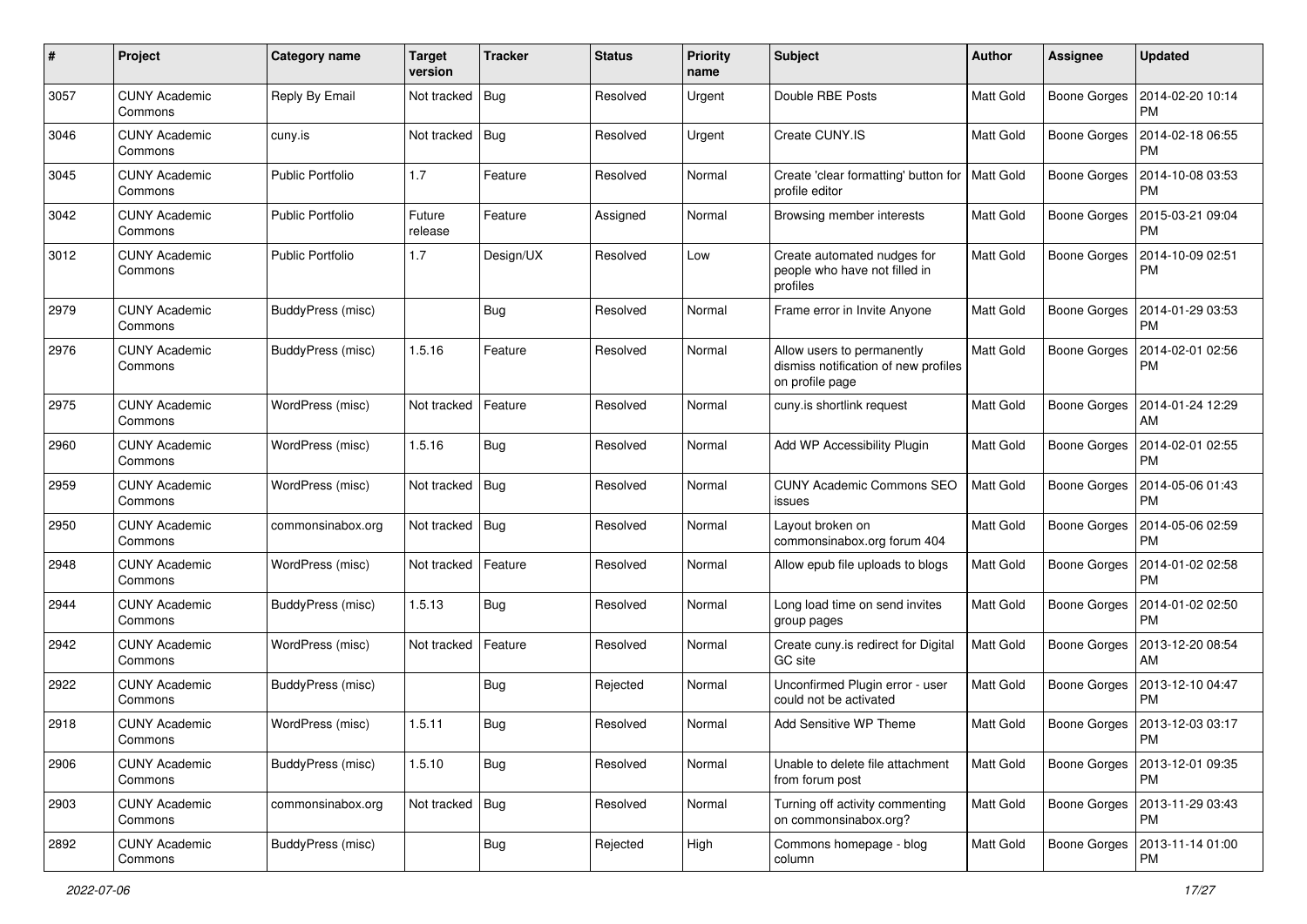| #    | Project                         | <b>Category name</b> | <b>Target</b><br>version | <b>Tracker</b> | <b>Status</b> | <b>Priority</b><br>name | Subject                                                                                 | <b>Author</b>    | Assignee            | <b>Updated</b>                        |
|------|---------------------------------|----------------------|--------------------------|----------------|---------------|-------------------------|-----------------------------------------------------------------------------------------|------------------|---------------------|---------------------------------------|
| 2866 | <b>CUNY Academic</b><br>Commons | WordPress (misc)     |                          | Bug            | Resolved      | Normal                  | UserVoice Widget changes                                                                | Matt Gold        | <b>Boone Gorges</b> | 2013-11-05 04:50<br><b>PM</b>         |
| 2858 | <b>CUNY Academic</b><br>Commons | BuddyPress (misc)    | 1.5.7                    | Bug            | Resolved      | Normal                  | […] redux                                                                               | Matt Gold        | <b>Boone Gorges</b> | 2013-10-30 10:08<br><b>PM</b>         |
| 2857 | <b>CUNY Academic</b><br>Commons | BuddyPress (misc)    | Not tracked              | <b>Bug</b>     | Resolved      | Normal                  | Double posting via RBE                                                                  | <b>Matt Gold</b> | <b>Boone Gorges</b> | 2013-11-01 02:55<br><b>PM</b>         |
| 2847 | <b>CUNY Academic</b><br>Commons | WordPress (misc)     | 1.5.7                    | Feature        | Resolved      | Normal                  | Add Archive.org WP Plugin                                                               | Matt Gold        | <b>Boone Gorges</b> | 2013-11-01 02:41<br><b>PM</b>         |
| 2845 | <b>CUNY Academic</b><br>Commons | BuddyPress (misc)    | 1.5.7                    | <b>Bug</b>     | Resolved      | Normal                  | Anchor errors with bp activity<br>items created from associated<br>blog postings        | <b>Matt Gold</b> | <b>Boone Gorges</b> | 2013-11-01 08:15<br><b>PM</b>         |
| 2839 | <b>CUNY Academic</b><br>Commons | WordPress (misc)     | 1.5.6                    | Feature        | Resolved      | Normal                  | Add Storify Plugin                                                                      | Matt Gold        | Boone Gorges        | 2013-10-26 07:21<br><b>PM</b>         |
| 2833 | <b>CUNY Academic</b><br>Commons | <b>Group Files</b>   | 1.6                      | Bug            | Resolved      | Normal                  | Allow silent file deletions                                                             | <b>Matt Gold</b> | <b>Boone Gorges</b> | 2014-03-21 03:50<br><b>PM</b>         |
| 2830 | <b>CUNY Academic</b><br>Commons | BuddyPress (misc)    | Not tracked              | Support        | Resolved      | Normal                  | User question: "How do I stop the<br>automatic underlining of things in<br>my profile?" | <b>Matt Gold</b> | <b>Boone Gorges</b> | 2013-10-15 03:32<br><b>PM</b>         |
| 2806 | <b>CUNY Academic</b><br>Commons | WordPress (misc)     | 1.5.5                    | Feature        | Rejected      | Normal                  | <b>Add Bones Theme</b>                                                                  | Matt Gold        | Boone Gorges        | 2013-10-11 11:28<br>AM                |
| 2786 | <b>CUNY Academic</b><br>Commons | BuddyPress (misc)    | 1.5.3                    | Bug            | Resolved      | Normal                  | Move position of close window<br>checkbox on overlay                                    | <b>Matt Gold</b> | Boone Gorges        | 2013-09-19 12:07<br><b>PM</b>         |
| 2785 | <b>CUNY Academic</b><br>Commons | BuddyPress (misc)    | Not tracked              | <b>Bug</b>     | Resolved      | Normal                  | Don't see cuny.is shortlink for<br>myself                                               | <b>Matt Gold</b> | Boone Gorges        | 2013-09-12 10:56<br>AM                |
| 2780 | <b>CUNY Academic</b><br>Commons | WordPress (misc)     |                          | Feature        | Resolved      | Normal                  | Shortlink request                                                                       | Matt Gold        | Boone Gorges        | 2013-09-09 11:38<br><b>AM</b>         |
| 2776 | <b>CUNY Academic</b><br>Commons | BuddyPress (misc)    | 1.5.2                    | <b>Bug</b>     | Resolved      | Normal                  | Change Name of SPS in College<br>list                                                   | <b>Matt Gold</b> | <b>Boone Gorges</b> | 2013-09-11 08:19<br><b>PM</b>         |
| 2775 | <b>CUNY Academic</b><br>Commons | BuddyPress (misc)    | 1.5.1.1                  | Bug            | Resolved      | High                    | Add Lehman College to List of<br>Colleges in Profiles                                   | Matt Gold        | Boone Gorges        | 2013-09-06 04:40<br><b>PM</b>         |
| 2771 | <b>CUNY Academic</b><br>Commons | BuddyPress (misc)    | 1.5.2                    | Feature        | Resolved      | Normal                  | Change Brief Descriptor Text<br>Color Again                                             | <b>Matt Gold</b> | <b>Boone Gorges</b> | 2013-09-10 06:07<br><b>AM</b>         |
| 2770 | <b>CUNY Academic</b><br>Commons | WordPress (misc)     |                          | Bug            | Resolved      | Normal                  | Create Access to Network Admin<br>from new Admin Bar                                    | <b>Matt Gold</b> | Boone Gorges        | 2013-09-10 12:31<br>PM                |
| 2765 | <b>CUNY Academic</b><br>Commons | Toolbar              | 1.8                      | Bug            | Resolved      | Normal                  | Scrolling/layer issue on admin bar   Matt Gold                                          |                  | <b>Boone Gorges</b> | 2015-05-05 03:48<br><b>PM</b>         |
| 2763 | <b>CUNY Academic</b><br>Commons | BuddyPress (misc)    |                          | <b>Bug</b>     | Rejected      | Normal                  | Send Invites Page Hang                                                                  | <b>Matt Gold</b> |                     | Boone Gorges   2013-08-29 09:33<br>AM |
| 2761 | <b>CUNY Academic</b><br>Commons | WordPress (misc)     |                          | <b>Bug</b>     | Duplicate     | Low                     | Resize profile avatar on blog<br>dashboard                                              | Matt Gold        | Boone Gorges        | 2013-08-28 08:43<br>AM                |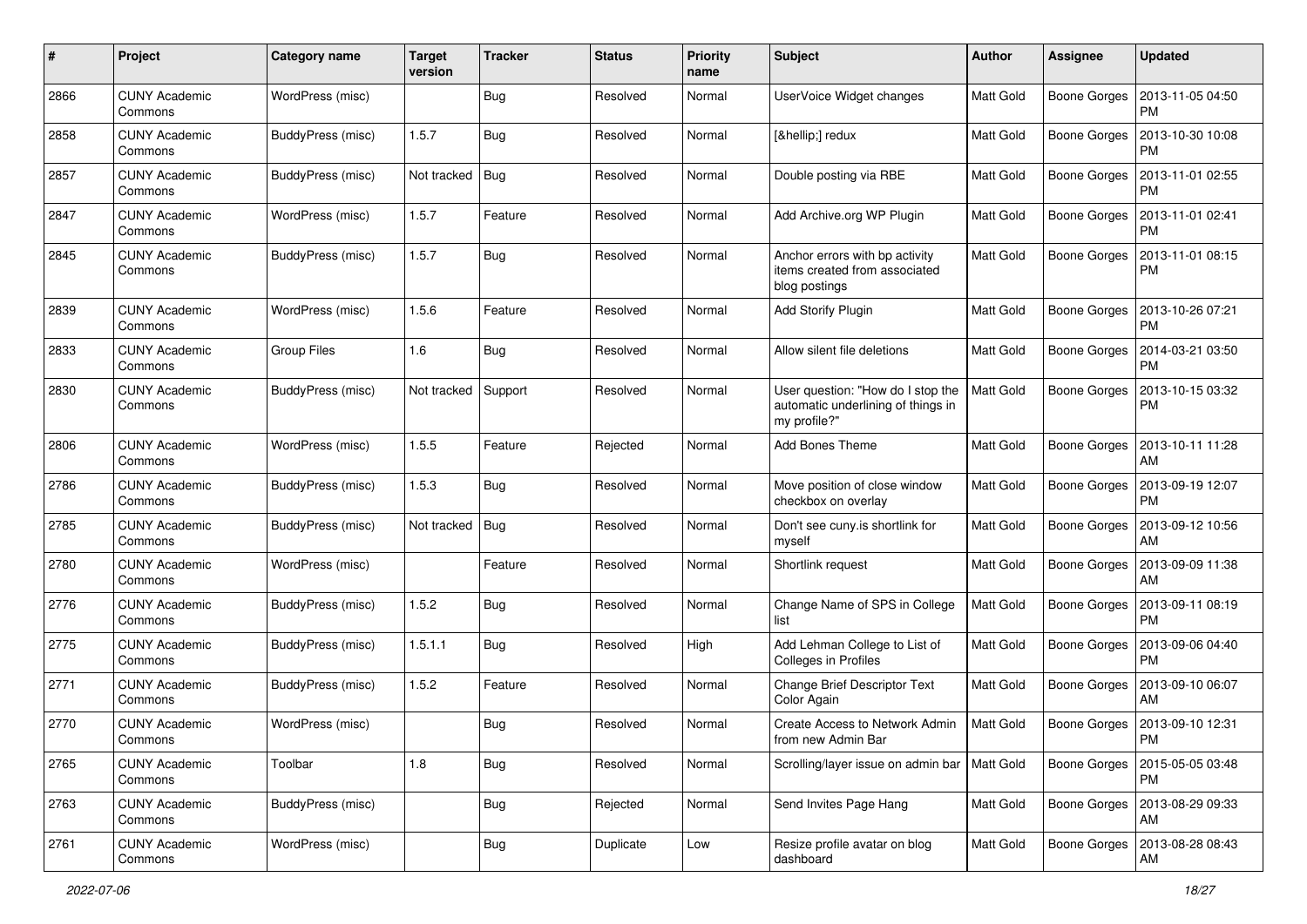| #    | Project                         | Category name           | <b>Target</b><br>version | <b>Tracker</b> | <b>Status</b> | <b>Priority</b><br>name | <b>Subject</b>                                               | Author           | <b>Assignee</b>     | <b>Updated</b>                |
|------|---------------------------------|-------------------------|--------------------------|----------------|---------------|-------------------------|--------------------------------------------------------------|------------------|---------------------|-------------------------------|
| 2757 | <b>CUNY Academic</b><br>Commons | <b>Group Files</b>      | 1.7                      | Feature        | Resolved      | Normal                  | Create "Download All"<br>Capabilities for Files in a Folder  | <b>Matt Gold</b> | Boone Gorges        | 2014-10-14 03:09<br><b>PM</b> |
| 2755 | <b>CUNY Academic</b><br>Commons | BuddyPress (misc)       | 1.5.1                    | Bug            | Resolved      | Normal                  | Alphabetize list of colleges in<br>positions drop-down       | Matt Gold        | Boone Gorges        | 2013-08-29 09:30<br>AM        |
| 2738 | <b>CUNY Academic</b><br>Commons | BuddyPress (misc)       | 1.5.0.2                  | <b>Bug</b>     | Resolved      | High                    | Users Unable to Change Email<br><b>Address in Settings</b>   | Matt Gold        | Boone Gorges        | 2013-08-28 09:05<br><b>PM</b> |
| 2737 | <b>CUNY Academic</b><br>Commons | BuddyPress (misc)       | 1.5.0.2                  | Bug            | Resolved      | Urgent                  | <b>CAC Not allowing CUNY</b><br>Addresses to Register        | Matt Gold        | Boone Gorges        | 2013-08-26 05:43<br><b>PM</b> |
| 2736 | <b>CUNY Academic</b><br>Commons | <b>Public Portfolio</b> | 1.6                      | Feature        | Resolved      | Normal                  | Enable Rich Text for Profile Fields                          | <b>Matt Gold</b> | Boone Gorges        | 2014-02-20 07:52<br><b>PM</b> |
| 2735 | <b>CUNY Academic</b><br>Commons | BuddyPress (misc)       | 1.5.1                    | <b>Bug</b>     | Resolved      | Normal                  | Profile Incorrectly Shortens About<br>You Field              | Matt Gold        | Boone Gorges        | 2013-08-28 11:36<br>AM        |
| 2732 | <b>CUNY Academic</b><br>Commons | BuddyPress (misc)       | 1.5.1                    | Feature        | Resolved      | Normal                  | Return users to profile public view<br>after editing save    | <b>Matt Gold</b> | <b>Boone Gorges</b> | 2013-08-28 12:53<br><b>PM</b> |
| 2731 | <b>CUNY Academic</b><br>Commons | BuddyPress (misc)       | Not tracked              | Support        | Resolved      | Normal                  | <b>Profile Positions Question</b>                            | Matt Gold        | Boone Gorges        | 2013-08-26 08:41<br>AM        |
| 2730 | <b>CUNY Academic</b><br>Commons | BuddyPress (misc)       |                          | <b>Bug</b>     | Duplicate     | Normal                  | Limits on Publications Entry Field                           | <b>Matt Gold</b> | Boone Gorges        | 2013-08-29 09:36<br>AM        |
| 2729 | <b>CUNY Academic</b><br>Commons | BuddyPress (misc)       | 1.5.0.2                  | Bug            | Resolved      | Urgent                  | Update Positions to Include<br><b>Missing Colleges</b>       | <b>Matt Gold</b> | Boone Gorges        | 2013-08-26 09:54<br><b>AM</b> |
| 2714 | <b>CUNY Academic</b><br>Commons | BuddyPress (misc)       | 1.5.0.1                  | <b>Bug</b>     | Resolved      | Normal                  | Font and Font Size Inconsistent in<br><b>Commons Profile</b> | <b>Matt Gold</b> | Boone Gorges        | 2013-08-23 04:17<br><b>PM</b> |
| 2713 | <b>CUNY Academic</b><br>Commons | BuddyPress (misc)       | 1.5.1                    | Feature        | Resolved      | Normal                  | Lighten Brief Descriptor Text<br>Color                       | Matt Gold        | Boone Gorges        | 2013-08-28 12:58<br><b>PM</b> |
| 2712 | <b>CUNY Academic</b><br>Commons | BuddyPress (misc)       | 1.5.0.1                  | Bug            | Resolved      | Normal                  | Font Size in BP Profile Menu<br>Should be Larger             | <b>Matt Gold</b> | Boone Gorges        | 2013-08-23 04:36<br><b>PM</b> |
| 2711 | <b>CUNY Academic</b><br>Commons | BuddyPress (misc)       | 1.5.1                    | Feature        | Resolved      | Normal                  | Add Change Avatar Link/Interface<br>to Profile Editing Page  | <b>Matt Gold</b> | Boone Gorges        | 2013-08-28 12:40<br><b>PM</b> |
| 2707 | <b>CUNY Academic</b><br>Commons | Group Invitations       | 1.9                      | Feature        | Resolved      | Normal                  | Revise Group Invitation<br><b>Explanatory Text</b>           | <b>Matt Gold</b> | Boone Gorges        | 2015-11-09 01:00<br><b>PM</b> |
| 2706 | <b>CUNY Academic</b><br>Commons | BuddyPress (misc)       | 1.6.4                    | <b>Bug</b>     | Resolved      | Normal                  | Problem sending group invitations   Matt Gold                |                  | Boone Gorges        | 2014-05-18 11:36<br>AM        |
| 2697 | <b>CUNY Academic</b><br>Commons | WordPress (misc)        | 1.5                      | Feature        | Resolved      | Normal                  | <b>Add WP Document Revisions</b><br>Plugin                   | <b>Matt Gold</b> | Boone Gorges        | 2013-08-22 11:28<br>AM        |
| 2695 | <b>CUNY Academic</b><br>Commons | WordPress (misc)        | 1.10                     | Feature        | Resolved      | Normal                  | Create Private File Uploads for<br><b>Blogs</b>              | Matt Gold        | Boone Gorges        | 2016-10-18 09:45<br>AM        |
| 2694 | <b>CUNY Academic</b><br>Commons | commonsinabox.org       | Not tracked              | Feature        | Resolved      | Normal                  | CBOX - Redirect to previous page<br>on login                 | <b>Matt Gold</b> | Boone Gorges        | 2013-08-11 12:32<br><b>PM</b> |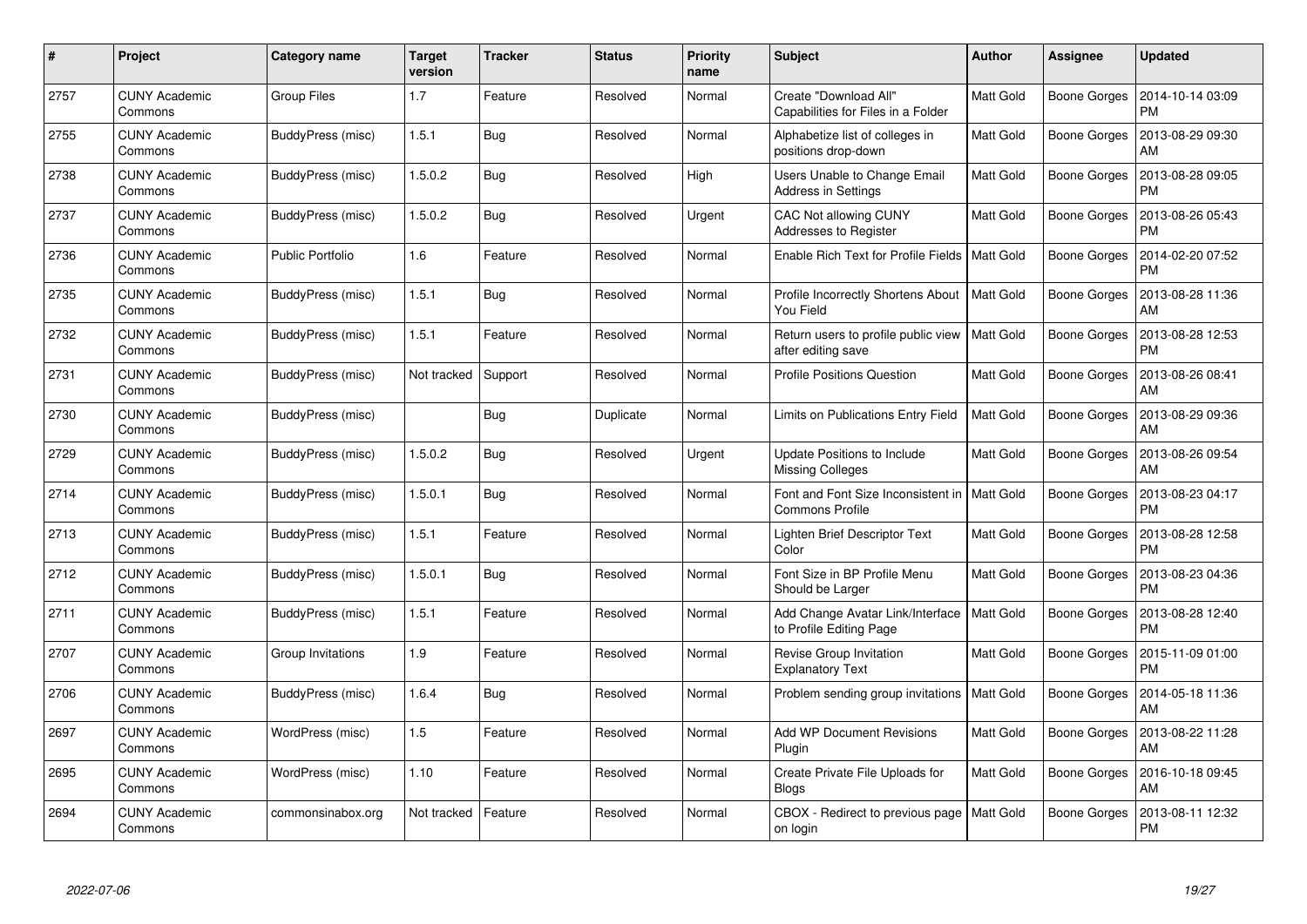| #    | Project                         | <b>Category name</b>   | <b>Target</b><br>version | <b>Tracker</b> | <b>Status</b> | <b>Priority</b><br>name | <b>Subject</b>                                                                  | <b>Author</b>    | <b>Assignee</b>     | <b>Updated</b>                |
|------|---------------------------------|------------------------|--------------------------|----------------|---------------|-------------------------|---------------------------------------------------------------------------------|------------------|---------------------|-------------------------------|
| 2684 | <b>CUNY Academic</b><br>Commons | WordPress (misc)       |                          | Bug            | Rejected      | Normal                  | Authentication/Cookie problems                                                  | <b>Matt Gold</b> | <b>Boone Gorges</b> | 2013-07-25 10:09<br><b>PM</b> |
| 2661 | <b>CUNY Academic</b><br>Commons | WordPress (misc)       | 1.4.31                   | Feature        | Resolved      | Normal                  | Install Password-Protected Plugin                                               | <b>Matt Gold</b> | <b>Boone Gorges</b> | 2013-07-11 11:44<br>AM        |
| 2654 | <b>CUNY Academic</b><br>Commons | commonsinabox.org      | Not tracked              | <b>Bug</b>     | Resolved      | Normal                  | Forum creation step in group<br>setup doesn't stick                             | <b>Matt Gold</b> | Boone Gorges        | 2013-08-11 11:51<br>AM        |
| 2653 | <b>CUNY Academic</b><br>Commons | WordPress (misc)       | 1.4.31                   | Feature        | Resolved      | Normal                  | Add AR2 beta theme                                                              | <b>Matt Gold</b> | <b>Boone Gorges</b> | 2013-07-11 11:42<br>AM        |
| 2651 | <b>NYCDH Community Site</b>     |                        |                          | <b>Bug</b>     | Rejected      | Normal                  | BP Doc save button returns users<br>to doc directory instead of to<br>group     | <b>Matt Gold</b> | <b>Boone Gorges</b> | 2013-08-02 12:47<br><b>PM</b> |
| 2640 | <b>CUNY Academic</b><br>Commons | WordPress (misc)       | 1.4.31                   | Feature        | Resolved      | Normal                  | Plugin Request: Page Excerpt                                                    | <b>Matt Gold</b> | Boone Gorges        | 2013-07-10 11:30<br>AM        |
| 2618 | <b>NYCDH Community Site</b>     |                        |                          | <b>Bug</b>     | Assigned      | Low                     | Mark blogs as spam when<br>created by users marked as spam                      | <b>Matt Gold</b> | <b>Boone Gorges</b> | 2013-06-09 11:38<br><b>PM</b> |
| 2596 | <b>CUNY Academic</b><br>Commons | BuddyPress (misc)      |                          | Bug            | Rejected      | Normal                  | Homepage Recent blog posts<br>widget display                                    | <b>Matt Gold</b> | Boone Gorges        | 2013-05-23 10:50<br><b>PM</b> |
| 2595 | <b>CUNY Academic</b><br>Commons | BuddyPress (misc)      | 1.4.29                   | Bug            | Resolved      | Low                     | Group invitation script                                                         | Matt Gold        | Boone Gorges        | 2013-06-02 04:06<br><b>PM</b> |
| 2564 | <b>CUNY Academic</b><br>Commons | WordPress (misc)       | 1.4.32                   | <b>Bug</b>     | Resolved      | High                    | Editing blog posts connected to<br>groups creates activity<br>item/notification | <b>Matt Gold</b> | <b>Boone Gorges</b> | 2013-07-17 08:39<br>AM        |
| 2538 | <b>CUNY Academic</b><br>Commons | WordPress (misc)       | 1.4.25                   | <b>Bug</b>     | Resolved      | High                    | Add security plugins                                                            | <b>Matt Gold</b> | Boone Gorges        | 2013-04-22 10:37<br><b>AM</b> |
| 2523 | <b>CUNY Academic</b><br>Commons | <b>BuddyPress Docs</b> | Future<br>release        | Feature        | Assigned      | Normal                  | Allow Users to Upload Images to<br><b>BP</b> Docs                               | Matt Gold        | Boone Gorges        | 2015-11-09 06:14<br><b>PM</b> |
| 2520 | <b>CUNY Academic</b><br>Commons | WordPress (misc)       | 1.4.22                   | Bug            | Resolved      | Normal                  | Add Edit Flow Plugin                                                            | <b>Matt Gold</b> | <b>Boone Gorges</b> | 2013-03-20 02:01<br><b>PM</b> |
| 2519 | <b>CUNY Academic</b><br>Commons | BuddyPress (misc)      |                          | <b>Bug</b>     | Rejected      | Low                     | User doesn't show up in site<br>search                                          | Matt Gold        | Boone Gorges        | 2014-05-01 08:33<br><b>PM</b> |
| 2517 | <b>CUNY Academic</b><br>Commons | WordPress (misc)       | 1.4.22                   | Bug            | Resolved      | Normal                  | Add Constant Contact Plugin                                                     | <b>Matt Gold</b> | <b>Boone Gorges</b> | 2013-03-20 01:53<br><b>PM</b> |
| 2483 | <b>CUNY Academic</b><br>Commons | WordPress (misc)       | 1.4.21                   | Feature        | Resolved      | Normal                  | Advanced iFrame plugin request                                                  | <b>Matt Gold</b> | Boone Gorges        | 2013-03-11 03:06<br>PM        |
| 2468 | <b>CUNY Academic</b><br>Commons | BuddyPress (misc)      | Not tracked              | Support        | Resolved      | Normal                  | Group files total and individual<br>size limit?                                 | Matt Gold        | <b>Boone Gorges</b> | 2013-02-20 10:31<br><b>PM</b> |
| 2429 | <b>CUNY Academic</b><br>Commons | WordPress (misc)       |                          | <b>Bug</b>     | Rejected      | Normal                  | Add User Switching Plugin?                                                      | <b>Matt Gold</b> | <b>Boone Gorges</b> | 2013-02-28 10:51<br>AM        |
| 2415 | <b>CUNY Academic</b><br>Commons | BuddyPress (misc)      | 1.4.19                   | <b>Bug</b>     | Resolved      | Normal                  | Remove "Popular" link on<br>homepage members widget                             | Matt Gold        | <b>Boone Gorges</b> | 2013-02-12 10:05<br>PM        |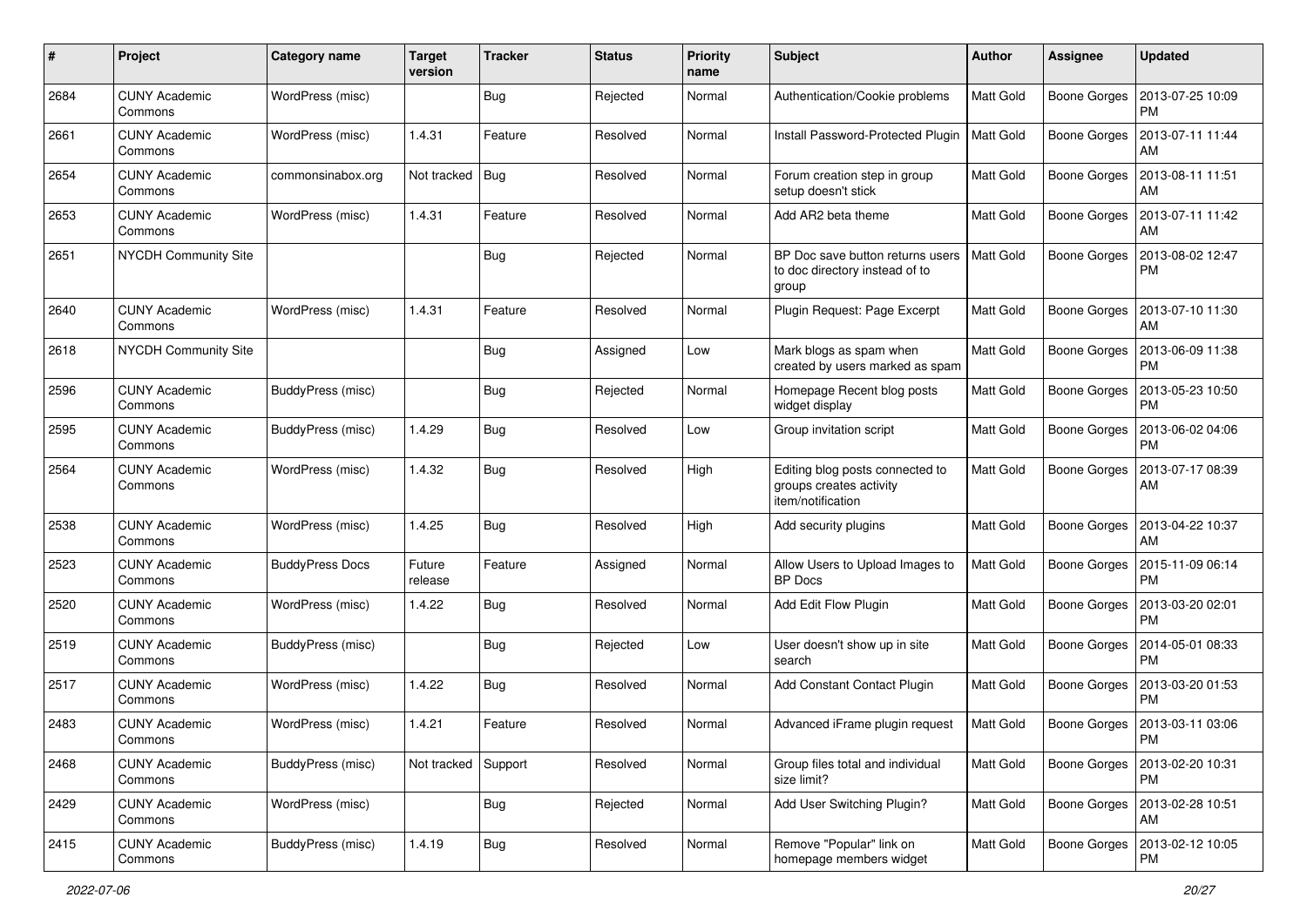| #    | <b>Project</b>                  | Category name     | <b>Target</b><br>version | <b>Tracker</b> | <b>Status</b> | <b>Priority</b><br>name | <b>Subject</b>                                           | Author           | Assignee            | <b>Updated</b>                |
|------|---------------------------------|-------------------|--------------------------|----------------|---------------|-------------------------|----------------------------------------------------------|------------------|---------------------|-------------------------------|
| 2388 | <b>CUNY Academic</b><br>Commons | commonsinabox.org | Not tracked              | Support        | Resolved      | Normal                  | Prevent .zip attachments from<br>being added to cbox.org | Matt Gold        | Boone Gorges        | 2013-02-13 02:54<br><b>PM</b> |
| 2387 | <b>CUNY Academic</b><br>Commons | BuddyPress (misc) | 1.4.19                   | <b>Bug</b>     | Resolved      | Low                     | File upload notifications contain<br>escape characters   | Matt Gold        | Boone Gorges        | 2013-02-11 02:21<br><b>PM</b> |
| 2385 | <b>CUNY Academic</b><br>Commons | BuddyPress (misc) | 1.4.18                   | <b>Bug</b>     | Resolved      | Normal                  | Sitewide nav bar not appearing                           | Matt Gold        | Boone Gorges        | 2013-01-24 10:21<br><b>AM</b> |
| 2380 | <b>CUNY Academic</b><br>Commons | commonsinabox.org |                          | <b>Bug</b>     | Resolved      | High                    | Add search to<br>Commonsinabox.org                       | Matt Gold        | Boone Gorges        | 2013-03-20 11:41<br>AM        |
| 2366 | <b>CUNY Academic</b><br>Commons | WordPress (misc)  | 1.4.16                   | Feature        | Resolved      | Low                     | Remove Kingsize plugin                                   | <b>Matt Gold</b> | Boone Gorges        | 2013-01-08 04:23<br><b>PM</b> |
| 2363 | <b>CUNY Academic</b><br>Commons | WordPress (misc)  | 1.4.16                   | Bug            | Resolved      | Normal                  | HTTP Error 500 (Internal Server<br>Error) on GC DSL blog | Matt Gold        | Boone Gorges        | 2013-01-02 10:10<br>AM        |
| 2361 | <b>CUNY Academic</b><br>Commons | WordPress (misc)  | 1.4.15                   | Feature        | Resolved      | Urgent                  | Add KingSize Theme                                       | Matt Gold        | <b>Boone Gorges</b> | 2013-01-02 11:41<br>AM        |
| 2360 | <b>CUNY Academic</b><br>Commons | BuddyPress (misc) | 1.5                      | Feature        | Resolved      | Low                     | <b>Confirmation before File Deletion</b>                 | Matt Gold        | Boone Gorges        | 2013-08-01 09:08<br><b>PM</b> |
| 2355 | <b>CUNY Academic</b><br>Commons | commonsinabox.org | Not tracked              | Feature        | Resolved      | Normal                  | Set up cbox.org                                          | <b>Matt Gold</b> | Boone Gorges        | 2016-01-26 12:34<br>AM        |
| 2351 | <b>CUNY Academic</b><br>Commons | commonsinabox.org | Not tracked              | Support        | Resolved      | Normal                  | Spam User/Forum post on CBOX                             | <b>Matt Gold</b> | Boone Gorges        | 2012-12-20 10:02<br>AM        |
| 2349 | <b>CUNY Academic</b><br>Commons | commonsinabox.org |                          | <b>Bug</b>     | Resolved      | High                    | CBOX header image position off                           | Matt Gold        | Boone Gorges        | 2012-12-15 10:21<br><b>PM</b> |
| 2346 | <b>CUNY Academic</b><br>Commons | WordPress (misc)  | 1.4.16                   | Feature        | Resolved      | Normal                  | Add Enable Media Replace Plugin   Matt Gold              |                  | Boone Gorges        | 2013-01-08 03:53<br><b>PM</b> |
| 2343 | <b>CUNY Academic</b><br>Commons | commonsinabox.org | Not tracked              | <b>Bug</b>     | Rejected      | Normal                  | Double Notifications from<br>commonsinabox.org           | Matt Gold        | Boone Gorges        | 2013-03-20 01:45<br><b>PM</b> |
| 2295 | <b>CUNY Academic</b><br>Commons | commonsinabox.org |                          | Bug            | Rejected      | Normal                  | Glitch in CBOX Logo                                      | <b>Matt Gold</b> | Boone Gorges        | 2012-12-11 01:08<br><b>AM</b> |
| 2288 | <b>CUNY Academic</b><br>Commons | commonsinabox.org |                          | Bug            | Rejected      | Normal                  | […] issue occurring on<br>commonsinabox.org              | Matt Gold        | Boone Gorges        | 2012-12-11 01:17<br>AM        |
| 2284 | <b>CUNY Academic</b><br>Commons | commonsinabox.org |                          | <b>Bug</b>     | Rejected      | Normal                  | cbox.org forum link error from<br>profile page           | Matt Gold        | Boone Gorges        | 2012-11-20 08:02<br><b>PM</b> |
| 2283 | <b>CUNY Academic</b><br>Commons | commonsinabox.org |                          | Feature        | Resolved      | Normal                  | Update commonsinabox.org                                 | <b>Matt Gold</b> | Boone Gorges        | 2012-11-20 08:13<br><b>PM</b> |
| 2280 | <b>CUNY Academic</b><br>Commons | commonsinabox.org | Not tracked              | Bug            | Resolved      | High                    | Forum links not working                                  | <b>Matt Gold</b> | Boone Gorges        | 2012-11-20 12:33<br><b>PM</b> |
| 2279 | <b>CUNY Academic</b><br>Commons | commonsinabox.org | Not tracked              | Bug            | Resolved      | Low                     | CBOX mention system rewrites<br>twitter links            | Matt Gold        | Boone Gorges        | 2012-11-20 07:41<br><b>PM</b> |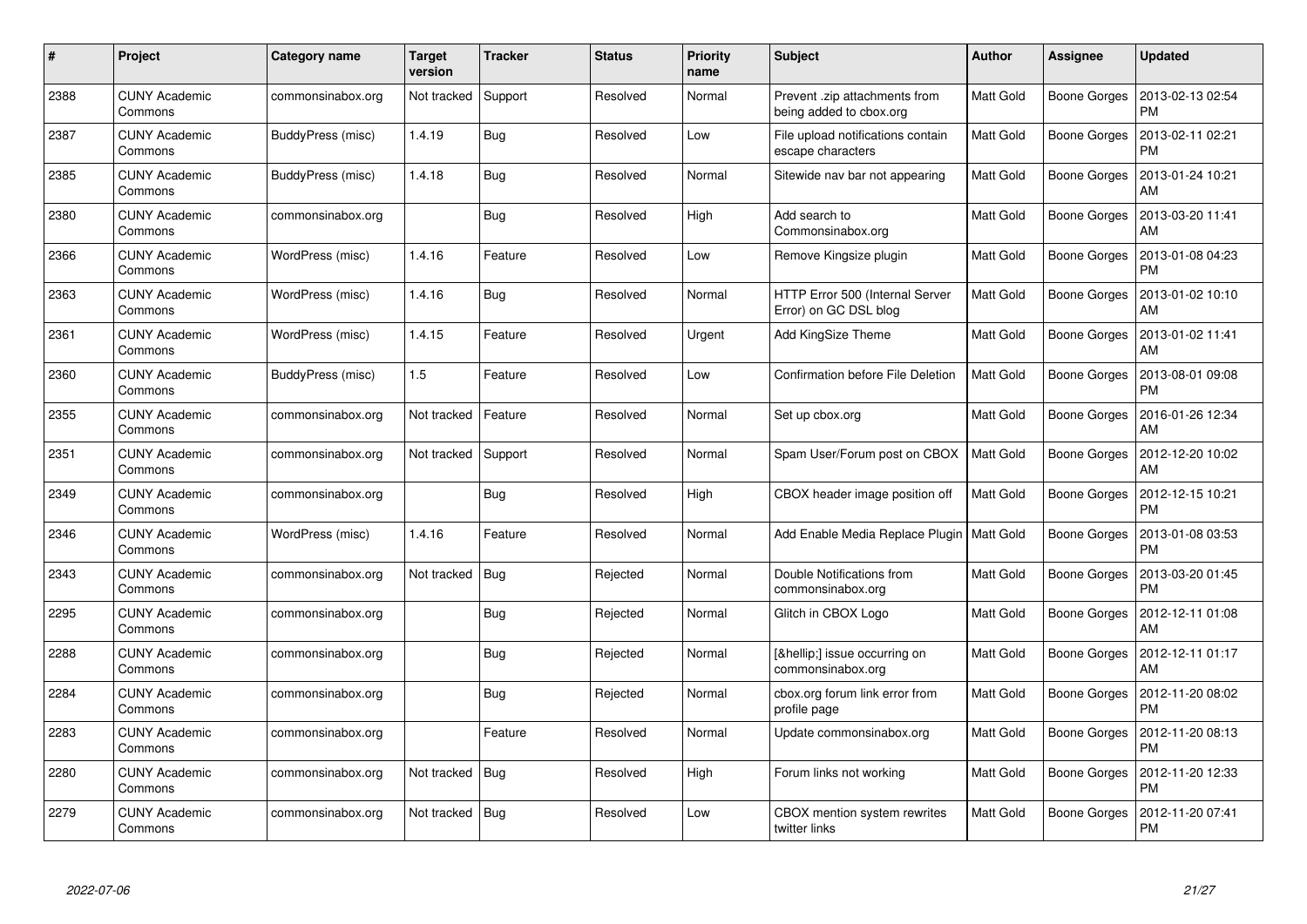| #    | <b>Project</b>                  | Category name            | <b>Target</b><br>version | <b>Tracker</b> | <b>Status</b> | <b>Priority</b><br>name | <b>Subject</b>                                         | Author           | Assignee     | <b>Updated</b>                |
|------|---------------------------------|--------------------------|--------------------------|----------------|---------------|-------------------------|--------------------------------------------------------|------------------|--------------|-------------------------------|
| 2275 | <b>CUNY Academic</b><br>Commons | commonsinabox.org        | Not tracked              | <b>Bug</b>     | Resolved      | Normal                  | <b>CBOX</b> support requests                           | Matt Gold        | Boone Gorges | 2012-11-20 02:05<br><b>PM</b> |
| 2274 | <b>CUNY Academic</b><br>Commons | commonsinabox.org        | Not tracked              | Bug            | Rejected      | Normal                  | CBOX - group names on group<br>pages                   | Matt Gold        | Boone Gorges | 2012-11-20 02:05<br><b>PM</b> |
| 2271 | <b>CUNY Academic</b><br>Commons | commonsinabox.org        | Not tracked              | Feature        | Resolved      | Normal                  | CBOX forum posts include "notify<br>by email" checkbox | <b>Matt Gold</b> | Boone Gorges | 2016-01-26 12:33<br><b>AM</b> |
| 2270 | <b>CUNY Academic</b><br>Commons | commonsinabox.org        | Not tracked              | Bug            | Rejected      | Normal                  | CBOX group sign up - default<br>email setting          | Matt Gold        | Boone Gorges | 2012-11-20 03:51<br><b>PM</b> |
| 2269 | <b>CUNY Academic</b><br>Commons | commonsinabox.org        | Not tracked              | Bug            | Rejected      | Normal                  | Replace Default CBOX Icon for<br>Groups                | Matt Gold        | Boone Gorges | 2012-11-20 01:53<br><b>PM</b> |
| 2268 | <b>CUNY Academic</b><br>Commons |                          |                          | Bug            | Rejected      | Normal                  | Add CBOX icon to dashboard<br>menu?                    | Matt Gold        | Boone Gorges | 2012-11-18 10:58<br><b>PM</b> |
| 2267 | <b>CUNY Academic</b><br>Commons |                          |                          | Bug            | Resolved      | Normal                  | Change "Cbox" to "CBOX" in<br>Dashboard Menu           | <b>Matt Gold</b> | Boone Gorges | 2012-11-18 11:01<br><b>PM</b> |
| 2266 | <b>CUNY Academic</b><br>Commons | commonsinabox.org        |                          | Bug            | Resolved      | Normal                  | Demo slider                                            | Matt Gold        | Boone Gorges | 2012-11-18 11:26<br><b>PM</b> |
| 2265 | <b>CUNY Academic</b><br>Commons |                          | Not tracked              | Bug            | Rejected      | Normal                  | "Need Support" widget in cbox<br>documentation         | Matt Gold        | Boone Gorges | 2012-11-20 01:07<br><b>PM</b> |
| 2264 | <b>CUNY Academic</b><br>Commons | commonsinabox.org        |                          | Bug            | Rejected      | Normal                  | Update CBOX logo on welcome<br>message                 | <b>Matt Gold</b> | Boone Gorges | 2012-11-19 02:46<br><b>AM</b> |
| 2262 | <b>CUNY Academic</b><br>Commons | commonsinabox.org        |                          | Feature        | Resolved      | Normal                  | Add new favicon to<br>commonsinabox.org                | Matt Gold        | Boone Gorges | 2012-11-18 10:51<br><b>PM</b> |
| 2251 | <b>CUNY Academic</b><br>Commons | BuddyPress (misc)        | 1.4.13                   | <b>Bug</b>     | Resolved      | Low                     | From address of forum<br>notifications                 | Matt Gold        | Boone Gorges | 2013-02-03 01:56<br><b>PM</b> |
| 2250 | <b>CUNY Academic</b><br>Commons | WordPress (misc)         |                          | Bug            | Rejected      | Normal                  | Livestreaming page error                               | <b>Matt Gold</b> | Boone Gorges | 2012-11-15 11:35<br>AM        |
| 2241 | <b>CUNY Academic</b><br>Commons | WordPress (misc)         | Not tracked              | Feature        | Resolved      | Normal                  | New premium themes                                     | Matt Gold        | Boone Gorges | 2012-11-11 10:09<br><b>PM</b> |
| 2231 | <b>CUNY Academic</b><br>Commons | commonsinabox.org        | Not tracked              | Bug            | Resolved      | Normal                  | Fix Header issue on<br>Commonsinabox.org               | Matt Gold        | Boone Gorges | 2014-05-01 07:51<br><b>PM</b> |
| 2223 | <b>CUNY Academic</b><br>Commons | <b>WordPress Plugins</b> | Future<br>release        | Feature        | Assigned      | Low                     | Add Participad to the CUNY<br><b>Academic Commons</b>  | <b>Matt Gold</b> | Boone Gorges | 2014-09-17 10:03<br><b>PM</b> |
| 2221 | <b>CUNY Academic</b><br>Commons | BuddyPress (misc)        |                          | <b>Bug</b>     | Duplicate     | Low                     | Spacing error on BP Doc<br>comments                    | <b>Matt Gold</b> | Boone Gorges | 2012-10-30 10:03<br>AM        |
| 2210 | <b>CUNY Academic</b><br>Commons | WordPress (misc)         | 1.4.9                    | <b>Bug</b>     | Resolved      | Normal                  | Add Twenty Twelve Theme                                | Matt Gold        | Boone Gorges | 2012-11-01 10:26<br><b>AM</b> |
| 2203 | <b>CUNY Academic</b><br>Commons | WordPress (misc)         | 1.4.9                    | Feature        | Resolved      | Normal                  | Enable uploading of sav files                          | Matt Gold        | Boone Gorges | 2012-11-03 04:37<br>PM        |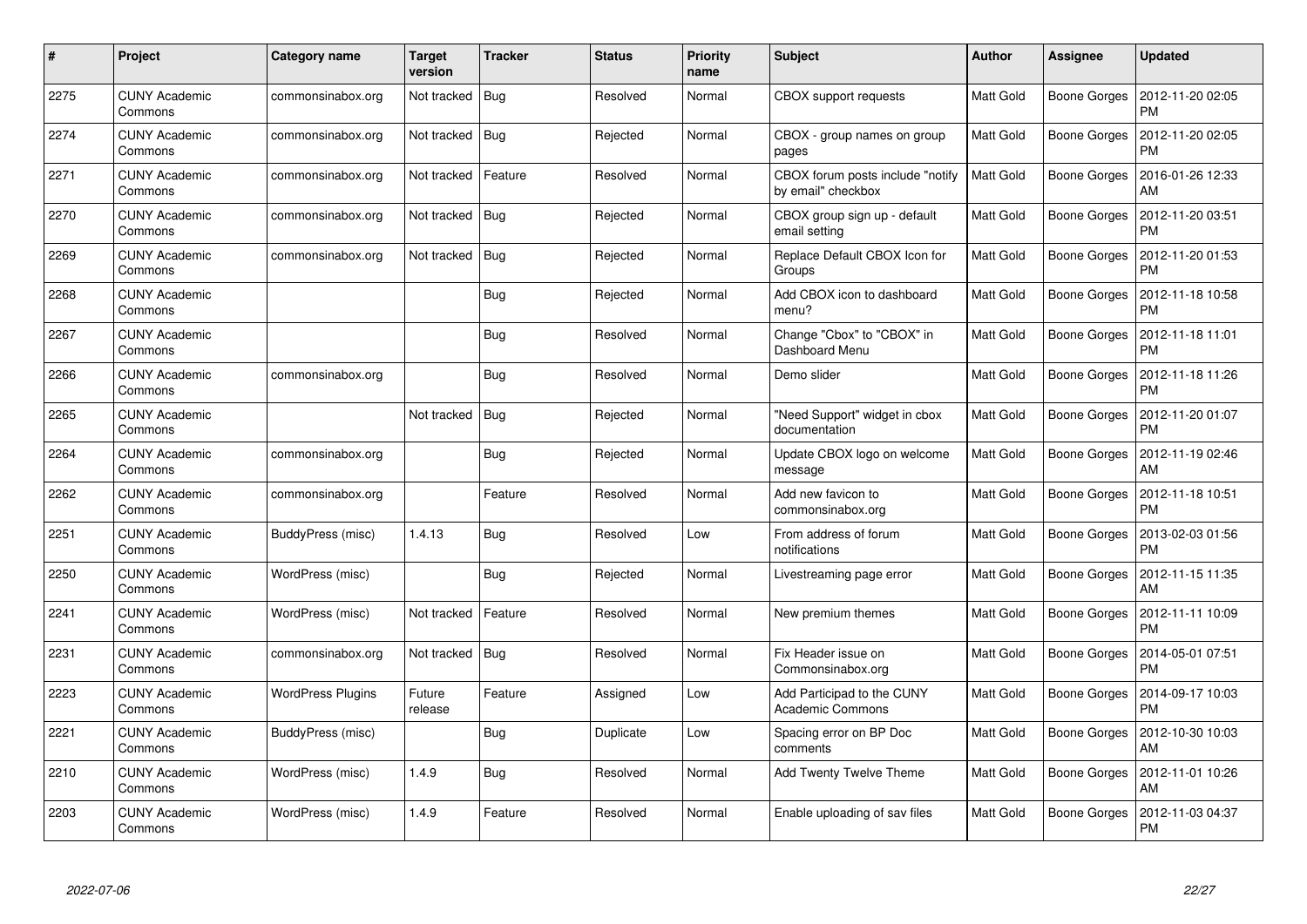| #    | Project                         | Category name      | <b>Target</b><br>version | <b>Tracker</b> | <b>Status</b> | <b>Priority</b><br>name | <b>Subject</b>                                                                      | Author           | Assignee            | <b>Updated</b>                |
|------|---------------------------------|--------------------|--------------------------|----------------|---------------|-------------------------|-------------------------------------------------------------------------------------|------------------|---------------------|-------------------------------|
| 2192 | <b>CUNY Academic</b><br>Commons | <b>Group Files</b> | 1.6                      | Feature        | Resolved      | Normal                  | Allow members to replace files                                                      | Matt Gold        | Boone Gorges        | 2014-03-21 03:37<br><b>PM</b> |
| 2184 | <b>CUNY Academic</b><br>Commons | BuddyPress (misc)  | 1.4.9                    | Support        | Resolved      | Normal                  | Adjust Invite Directions to include<br>info about max invites                       | Matt Gold        | <b>Boone Gorges</b> | 2012-11-03 04:23<br><b>PM</b> |
| 2183 | <b>CUNY Academic</b><br>Commons | BuddyPress (misc)  | Not tracked              | Support        | Resolved      | Normal                  | Limit on group membership                                                           | <b>Matt Gold</b> | Boone Gorges        | 2012-10-12 03:40<br><b>PM</b> |
| 2169 | <b>CUNY Academic</b><br>Commons | BuddyPress (misc)  | Not tracked              | Feature        | Resolved      | Normal                  | Increase Maximum Number of<br>Invite Anyone Invites                                 | Matt Gold        | Boone Gorges        | 2012-10-04 07:36<br>AM        |
| 2129 | <b>CUNY Academic</b><br>Commons | BuddyPress (misc)  | 1.4.6                    | Bug            | Resolved      | Low                     | […]                                                                                 | <b>Matt Gold</b> | Boone Gorges        | 2012-09-30 09:53<br>AM        |
| 2121 | <b>CUNY Academic</b><br>Commons | BuddyPress (misc)  | 1.4.6                    | Bug            | Resolved      | Low                     | Email notification of forum post<br>omits hyperlinked word                          | Matt Gold        | <b>Boone Gorges</b> | 2012-09-30 09:05<br>AM        |
| 2111 | <b>CUNY Academic</b><br>Commons | Redmine            | 1.5                      | Feature        | Duplicate     | Low                     | Connect Commons updates to<br><b>Redmine Tickets</b>                                | Matt Gold        | Boone Gorges        | 2012-09-09 08:09<br>AM        |
| 2106 | <b>CUNY Academic</b><br>Commons | BuddyPress (misc)  | Not tracked              | Support        | Resolved      | Normal                  | Blog posts part of group activity<br>feed                                           | Matt Gold        | Boone Gorges        | 2016-01-26 12:30<br>AM        |
| 2101 | <b>CUNY Academic</b><br>Commons | BuddyPress (misc)  | 1.5                      | Feature        | Resolved      | Low                     | Provide Site Admins Access to<br>Send Invites Menus                                 | Matt Gold        | Boone Gorges        | 2013-08-01 09:07<br><b>PM</b> |
| 2099 | <b>CUNY Academic</b><br>Commons | WordPress (misc)   | Not tracked              | Bug            | Resolved      | Normal                  | Gallery Slide Widget Reset                                                          | Matt Gold        | Boone Gorges        | 2012-09-04 06:26<br><b>PM</b> |
| 2090 | <b>CUNY Academic</b><br>Commons | BuddyPress (misc)  |                          | Feature        | Rejected      | Normal                  | Create Course Group Template<br>that includes notifications of new<br>blog posts    | Matt Gold        | Boone Gorges        | 2012-12-18 10:59<br>AM        |
| 2089 | <b>CUNY Academic</b><br>Commons | WordPress (misc)   | 1.4.13                   | Bug            | Rejected      | Normal                  | Possible blog email notification<br>issue                                           | Matt Gold        | Boone Gorges        | 2012-12-11 06:59<br><b>PM</b> |
| 2084 | <b>CUNY Academic</b><br>Commons | WordPress (misc)   | Not tracked              | Support        | Rejected      | Normal                  | User reports redirect error                                                         | Matt Gold        | Boone Gorges        | 2016-01-26 12:27<br><b>AM</b> |
| 2068 | <b>CUNY Academic</b><br>Commons | WordPress (misc)   | Not tracked              | Support        | Resolved      | Urgent                  | User Blog Not Accessible                                                            | <b>Matt Gold</b> | Boone Gorges        | 2012-08-28 07:35<br><b>PM</b> |
| 2066 | <b>CUNY Academic</b><br>Commons | BuddyPress (misc)  | 1.5                      | Feature        | Resolved      | Low                     | Public Blog Posts Associated with<br>Private Groups showing up in<br>Sitewide feed  | <b>Matt Gold</b> | <b>Boone Gorges</b> | 2013-08-09 08:24<br><b>PM</b> |
| 2059 | <b>CUNY Academic</b><br>Commons | Domain Mapping     | 1.9.6                    | <b>Bug</b>     | Resolved      | Low                     | Domain Mapping Issue                                                                | <b>Matt Gold</b> | Boone Gorges        | 2016-01-25 11:54<br><b>PM</b> |
| 2058 | <b>CUNY Academic</b><br>Commons | WordPress (misc)   | 1.4.6                    | <b>Bug</b>     | Rejected      | Normal                  | Page shift on clicking Log in box                                                   | <b>Matt Gold</b> | Boone Gorges        | 2012-08-20 05:53<br><b>PM</b> |
| 2057 | <b>CUNY Academic</b><br>Commons | BuddyPress (misc)  | 1.4.3                    | Bug            | Resolved      | Normal                  | Newest/Active/Popular Filters Not<br>working on Homepage List of<br>Groups, Members | <b>Matt Gold</b> | <b>Boone Gorges</b> | 2012-08-23 03:18<br><b>PM</b> |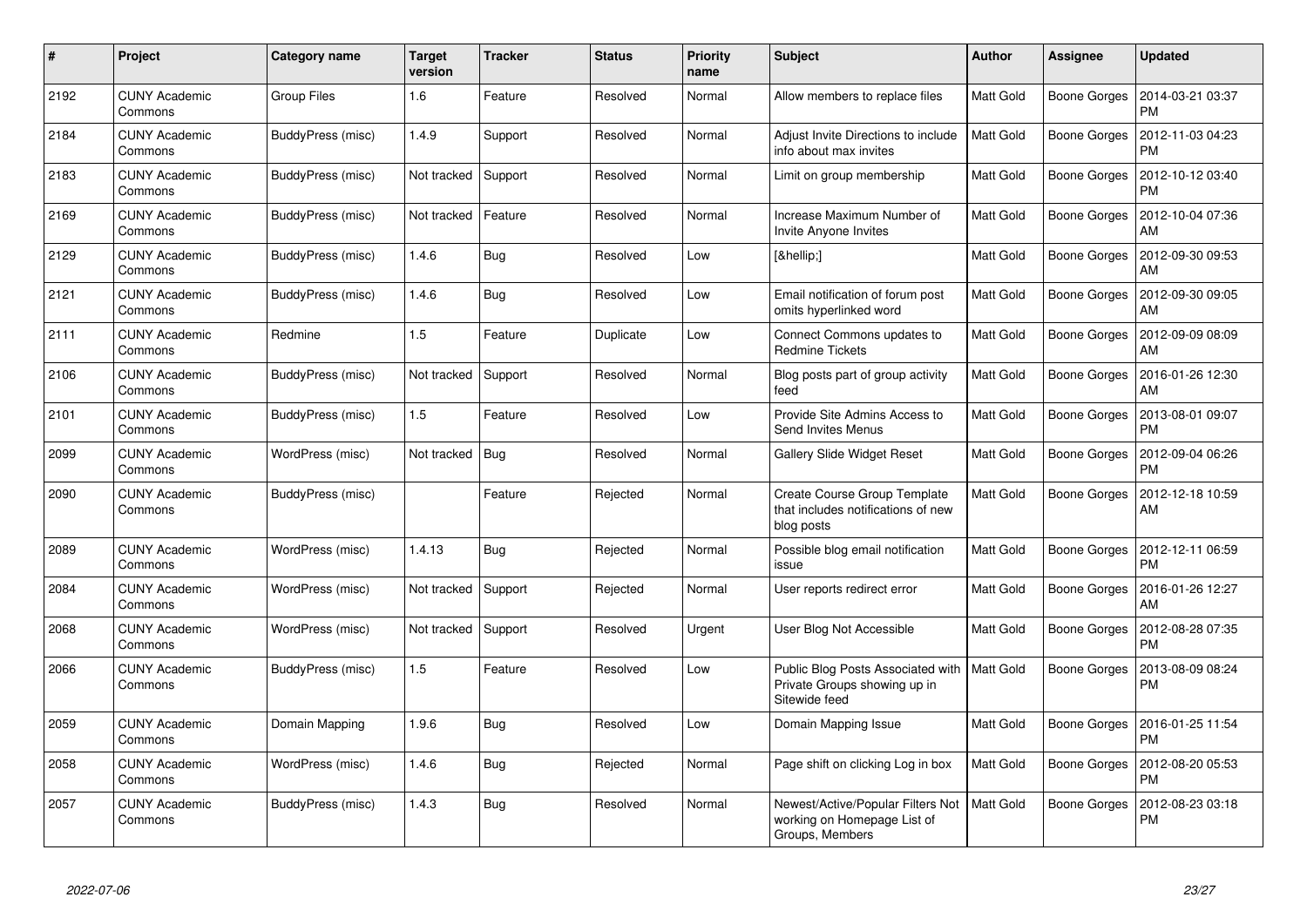| #    | <b>Project</b>                  | Category name           | <b>Target</b><br>version | <b>Tracker</b> | <b>Status</b> | <b>Priority</b><br>name | <b>Subject</b>                                                      | <b>Author</b>    | <b>Assignee</b>     | <b>Updated</b>                |
|------|---------------------------------|-------------------------|--------------------------|----------------|---------------|-------------------------|---------------------------------------------------------------------|------------------|---------------------|-------------------------------|
| 2055 | <b>CUNY Academic</b><br>Commons | WordPress (misc)        | 1.4.3                    | Bug            | Resolved      | High                    | Non-CUNY Sign-Ups not enabled                                       | <b>Matt Gold</b> | <b>Boone Gorges</b> | 2012-08-23 12:51<br><b>PM</b> |
| 2053 | <b>CUNY Academic</b><br>Commons | BuddyPress (misc)       | 1.4.6                    | Feature        | Resolved      | Normal                  | RBE on BP Docs                                                      | Matt Gold        | <b>Boone Gorges</b> | 2012-10-01 04:14<br><b>PM</b> |
| 2052 | <b>CUNY Academic</b><br>Commons | BuddyPress (misc)       |                          | <b>Bug</b>     | Rejected      | Normal                  | <b>RBE Not Enabled?</b>                                             | Matt Gold        | <b>Boone Gorges</b> | 2012-08-18 09:16<br><b>PM</b> |
| 2045 | <b>CUNY Academic</b><br>Commons | BuddyPress (misc)       |                          | Bug            | Duplicate     | Normal                  | Double Post/RBE Notification                                        | Matt Gold        | <b>Boone Gorges</b> | 2012-08-15 08:53<br>AM        |
| 2043 | <b>CUNY Academic</b><br>Commons | WordPress (misc)        | 1.4.2                    | <b>Bug</b>     | Rejected      | Low                     | Site Title Character Limit?                                         | <b>Matt Gold</b> | <b>Boone Gorges</b> | 2012-08-13 01:02<br><b>PM</b> |
| 2041 | <b>CUNY Academic</b><br>Commons | BuddyPress (misc)       | 1.4.2                    | <b>Bug</b>     | Resolved      | Low                     | Vertical Alignment on BP Doc<br>"delete" hoverlink                  | Matt Gold        | Boone Gorges        | 2012-08-13 10:54<br><b>PM</b> |
| 2040 | <b>CUNY Academic</b><br>Commons | BuddyPress (misc)       | 1.4.2                    | <b>Bug</b>     | Resolved      | Normal                  | RBE on BP Docs Edits?                                               | Matt Gold        | <b>Boone Gorges</b> | 2012-08-14 08:13<br>AM        |
| 2033 | <b>CUNY Academic</b><br>Commons | BuddyPress (misc)       |                          | Feature        | Rejected      | Normal                  | Allow status update to be deleted<br>directly from profile page     | Matt Gold        | Boone Gorges        | 2012-08-10 04:51<br><b>PM</b> |
| 2019 | <b>CUNY Academic</b><br>Commons | WordPress (misc)        | 1.4                      | <b>Bug</b>     | Resolved      | High                    | Unable to Add New User to Blog                                      | Matt Gold        | <b>Boone Gorges</b> | 2012-08-08 04:21<br><b>PM</b> |
| 2018 | <b>CUNY Academic</b><br>Commons | WordPress (misc)        | 1.4                      | Bug            | Resolved      | High                    | <b>WP Nav Bar Overflow</b>                                          | Matt Gold        | <b>Boone Gorges</b> | 2012-08-06 12:58<br><b>PM</b> |
| 2015 | <b>CUNY Academic</b><br>Commons | WordPress (misc)        | 1.4                      | Feature        | Resolved      | Low                     | <b>Add Minimatica Theme</b>                                         | Matt Gold        | <b>Boone Gorges</b> | 2012-08-06 01:33<br><b>PM</b> |
| 2013 | <b>CUNY Academic</b><br>Commons | <b>Public Portfolio</b> | Future<br>release        | Feature        | Assigned      | Low                     | Have Profile Privacy Options<br>show up only for filled-in fields   | Matt Gold        | <b>Boone Gorges</b> | 2015-11-09 06:09<br><b>PM</b> |
| 2007 | <b>CUNY Academic</b><br>Commons | WordPress (misc)        | 1.3.17                   | Feature        | Resolved      | Normal                  | Add Events Manager Plugin                                           | Matt Gold        | <b>Boone Gorges</b> | 2012-07-30 09:19<br>AM        |
| 1999 | <b>CUNY Academic</b><br>Commons | WordPress (misc)        | 1.4                      | Feature        | Resolved      | Normal                  | <b>Update Registration Page</b>                                     | Matt Gold        | <b>Boone Gorges</b> | 2012-08-01 08:11<br>AM        |
| 1997 | <b>CUNY Academic</b><br>Commons | BuddyPress (misc)       | 1.4.6                    | Bug            | Resolved      | Normal                  | Forum post notification didn't<br>indicate image attachments        | Matt Gold        | <b>Boone Gorges</b> | 2012-09-23 05:03<br><b>PM</b> |
| 1995 | <b>CUNY Academic</b><br>Commons | WordPress (misc)        | 1.3.17                   | Bug            | Rejected      | High                    | <b>Featured Content Box Only</b><br>Rendering on Login              | <b>Matt Gold</b> | <b>Boone Gorges</b> | 2012-07-15 10:21<br>AM        |
| 1990 | <b>CUNY Academic</b><br>Commons | BuddyPress (misc)       | 1.3.17                   | <b>Bug</b>     | Resolved      | Low                     | In Forum post list, member avatar<br>partially obscures member name | Matt Gold        | <b>Boone Gorges</b> | 2012-07-29 08:42<br><b>PM</b> |
| 1981 | <b>CUNY Academic</b><br>Commons | WordPress (misc)        |                          | Feature        | Rejected      | Normal                  | Create a WordPress-based<br>alternative to UserVoice                | Matt Gold        | <b>Boone Gorges</b> | 2015-11-09 02:50<br><b>PM</b> |
| 1979 | <b>CUNY Academic</b><br>Commons | BuddyPress (misc)       | 1.4                      | <b>Bug</b>     | Rejected      | Normal                  | Received two notifications of an<br>activity update                 | Matt Gold        | <b>Boone Gorges</b> | 2012-07-12 10:43<br>AM        |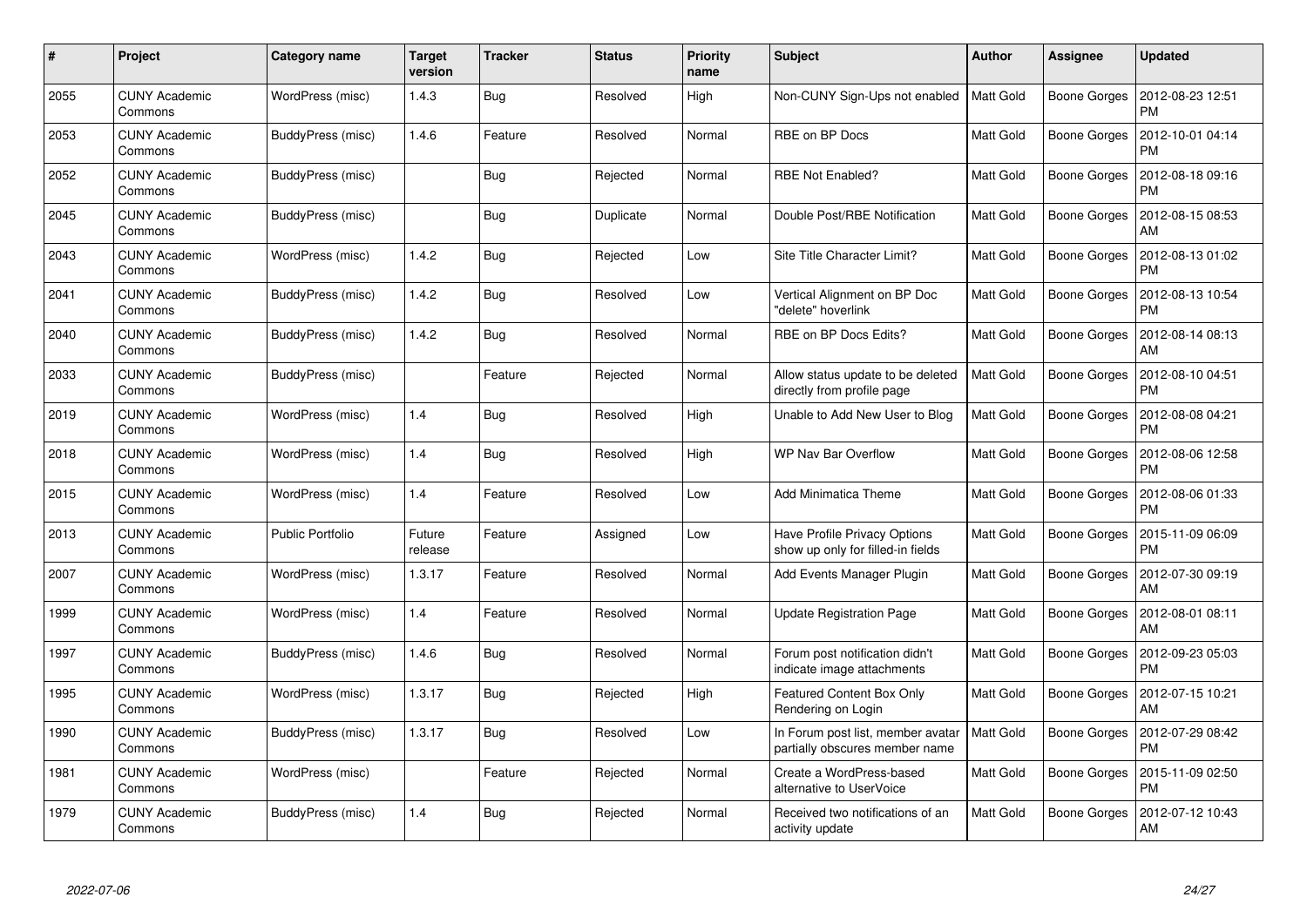| #    | <b>Project</b>                  | Category name     | <b>Target</b><br>version | <b>Tracker</b> | <b>Status</b> | <b>Priority</b><br>name | <b>Subject</b>                                                     | <b>Author</b>    | Assignee            | <b>Updated</b>                |
|------|---------------------------------|-------------------|--------------------------|----------------|---------------|-------------------------|--------------------------------------------------------------------|------------------|---------------------|-------------------------------|
| 1953 | <b>CUNY Academic</b><br>Commons | BuddyPress (misc) | 1.3.15                   | <b>Bug</b>     | Resolved      | Normal                  | Email forum notification formatting<br>issue                       | <b>Matt Gold</b> | Boone Gorges        | 2012-06-21 03:32<br><b>PM</b> |
| 1951 | <b>CUNY Academic</b><br>Commons | WordPress (misc)  | Not tracked              | Bug            | Resolved      | Normal                  | Check RSS feed of GCDI site                                        | Matt Gold        | Boone Gorges        | 2012-07-19 10:00<br><b>PM</b> |
| 1939 | <b>CUNY Academic</b><br>Commons | WordPress (misc)  | Not tracked              | Feature        | Resolved      | Low                     | <b>Give Community Facilitators</b><br>Access to Image Credits Page | <b>Matt Gold</b> | Boone Gorges        | 2012-11-01 11:33<br><b>PM</b> |
| 1934 | <b>CUNY Academic</b><br>Commons | WordPress (misc)  | 1.3.14                   | Feature        | Resolved      | Normal                  | Add Q and A Plugin                                                 | Matt Gold        | Boone Gorges        | 2012-06-12 09:12<br>AM        |
| 1933 | <b>CUNY Academic</b><br>Commons | WordPress (misc)  | 1.3.14                   | Feature        | Resolved      | Normal                  | Add WP-Markdown Plugin                                             | <b>Matt Gold</b> | Boone Gorges        | 2012-06-12 08:56<br>AM        |
| 1931 | <b>CUNY Academic</b><br>Commons | WordPress (misc)  | Not tracked              | Bug            | Rejected      | Normal                  | Deleted Blog visible to admin, but<br>not to standard users        | <b>Matt Gold</b> | Boone Gorges        | 2012-06-12 09:14<br>AM        |
| 1930 | <b>CUNY Academic</b><br>Commons | WordPress (misc)  | 1.3.14                   | Feature        | Resolved      | Normal                  | <b>Install CollabPress</b>                                         | Matt Gold        | Boone Gorges        | 2012-06-12 08:44<br>AM        |
| 1922 | <b>CUNY Academic</b><br>Commons | WordPress (misc)  | Not tracked              | Support        | Resolved      | Normal                  | Archiving files from a WP blog                                     | Matt Gold        | Boone Gorges        | 2012-06-12 11:33<br><b>AM</b> |
| 1916 | <b>CUNY Academic</b><br>Commons | WordPress (misc)  | 1.3.14                   | Bug            | Resolved      | High                    | Images Breaking on Help Blog<br>and Ground Control                 | <b>Matt Gold</b> | Boone Gorges        | 2012-05-26 07:54<br><b>PM</b> |
| 1912 | <b>CUNY Academic</b><br>Commons | WordPress (misc)  | 1.3.13                   | <b>Bug</b>     | Resolved      | Normal                  | Install the VéritéCo Timeline<br>Plugin                            | Matt Gold        | <b>Boone Gorges</b> | 2012-05-23 04:13<br><b>PM</b> |
| 1911 | <b>CUNY Academic</b><br>Commons | WordPress (misc)  | 1.3.13                   | Feature        | Resolved      | Normal                  | Install TheThe Tabs and<br><b>Accordions Plugin</b>                | Matt Gold        | Boone Gorges        | 2012-05-23 04:13<br><b>PM</b> |
| 1902 | <b>CUNY Academic</b><br>Commons | WordPress (misc)  | Not tracked   Bug        |                | Resolved      | Normal                  | CF access to home page slide<br>creation                           | <b>Matt Gold</b> | Boone Gorges        | 2012-05-22 09:04<br><b>AM</b> |
| 1891 | <b>CUNY Academic</b><br>Commons | WordPress (misc)  | Not tracked              | Support        | Resolved      | Normal                  | Question about PDF file names                                      | <b>Matt Gold</b> | Boone Gorges        | 2012-05-15 12:26<br><b>PM</b> |
| 1889 | <b>CUNY Academic</b><br>Commons | WordPress (misc)  | 1.3.13                   | Feature        | Resolved      | Normal                  | Add jQuery Lightbox plugin                                         | Matt Gold        | Boone Gorges        | 2012-05-17 11:11<br><b>AM</b> |
| 1886 | <b>CUNY Academic</b><br>Commons | WordPress (misc)  | 1.3.13                   | <b>Bug</b>     | Rejected      | Low                     | Test reliability of firestats plugin                               | Matt Gold        | Boone Gorges        | 2012-05-09 09:37<br><b>PM</b> |
| 1885 | <b>CUNY Academic</b><br>Commons | WordPress (misc)  | 1.3.13                   | Bug            | Resolved      | Normal                  | TinyMCE button error                                               | Matt Gold        | Boone Gorges        | 2012-05-17 11:15<br>AM        |
| 1881 | <b>CUNY Academic</b><br>Commons | BuddyPress (misc) | 1.3.13                   | Bug            | Resolved      | Low                     | Double forum notification received   Matt Gold                     |                  | Boone Gorges        | 2012-05-22 02:51<br><b>PM</b> |
| 1872 | <b>CUNY Academic</b><br>Commons | WordPress (misc)  | 1.3.13                   | Bug            | Resolved      | Normal                  | Update Woo Framework                                               | Matt Gold        | Boone Gorges        | 2012-05-22 11:36<br><b>AM</b> |
| 1863 | <b>CUNY Academic</b><br>Commons | WordPress (misc)  | 1.3.13                   | Feature        | Resolved      | Normal                  | Add WP Publication Repository<br>plugin                            | Matt Gold        | Boone Gorges        | 2012-05-10 01:57<br>AM        |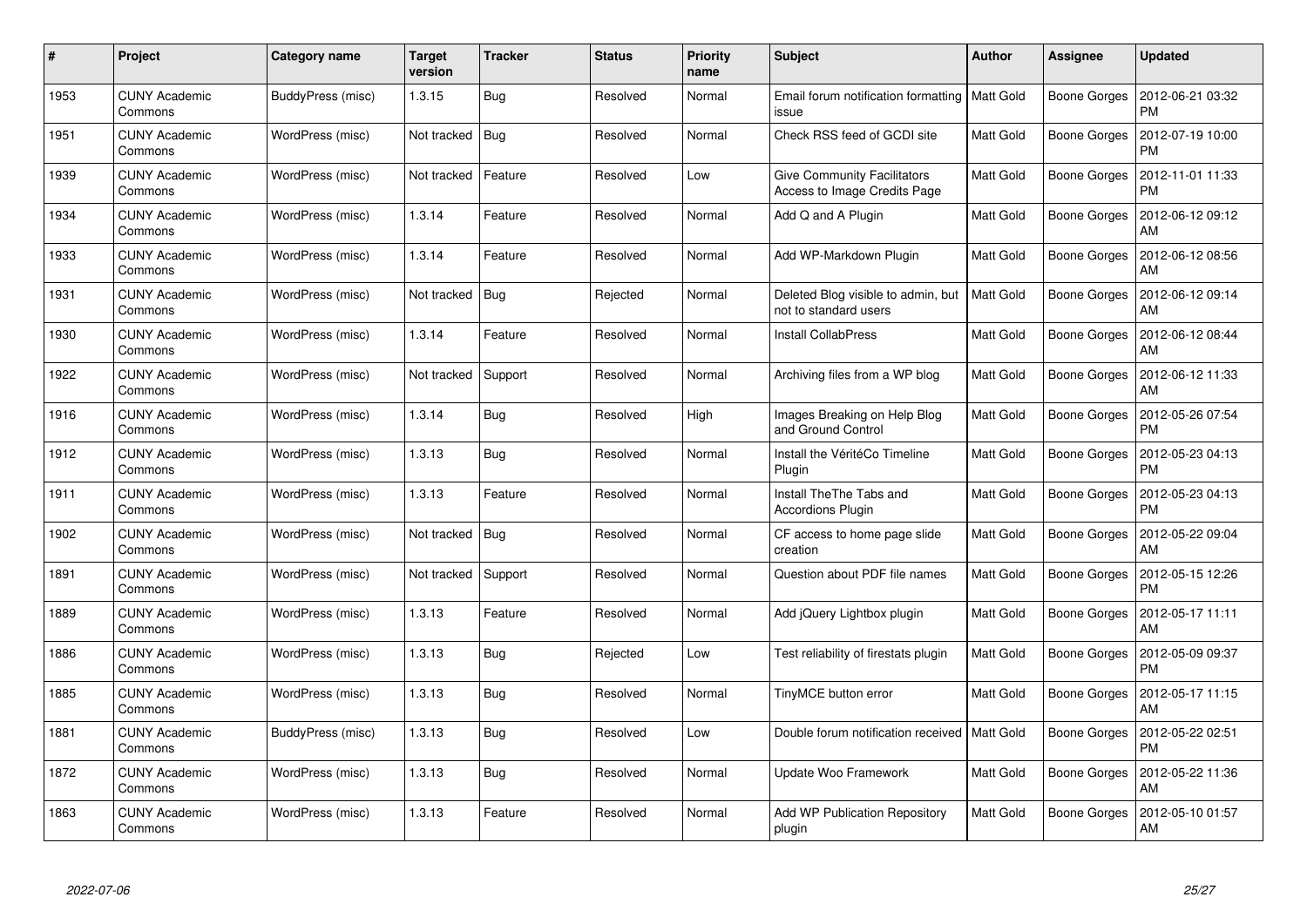| $\pmb{\#}$ | Project                         | Category name     | <b>Target</b><br>version | <b>Tracker</b> | <b>Status</b> | <b>Priority</b><br>name | <b>Subject</b>                                         | <b>Author</b>    | Assignee            | <b>Updated</b>                |
|------------|---------------------------------|-------------------|--------------------------|----------------|---------------|-------------------------|--------------------------------------------------------|------------------|---------------------|-------------------------------|
| 1859       | CUNY Academic<br>Commons        | BuddyPress (misc) | 1.3.13                   | <b>Bug</b>     | Resolved      | Low                     | Orthographical error on page in<br>the sign-up process | <b>Matt Gold</b> | Boone Gorges        | 2012-05-02 11:43<br>AM        |
| 1841       | <b>CUNY Academic</b><br>Commons | WordPress (misc)  | Not tracked              | Support        | Resolved      | Normal                  | Can't find network admin menu                          | Matt Gold        | Boone Gorges        | 2012-04-19 10:30<br><b>PM</b> |
| 1835       | <b>CUNY Academic</b><br>Commons | WordPress (misc)  | Not tracked              | Support        | Rejected      | Normal                  | Domain mapping request                                 | Matt Gold        | Boone Gorges        | 2012-04-16 01:15<br><b>PM</b> |
| 1818       | <b>CUNY Academic</b><br>Commons | WordPress (misc)  | 1.3.12                   | Feature        | Resolved      | High                    | Add news announcement scroll<br>plugin                 | Matt Gold        | Boone Gorges        | 2012-04-09 03:15<br><b>PM</b> |
| 1812       | <b>CUNY Academic</b><br>Commons | WordPress (misc)  | 1.3.11                   | Feature        | Resolved      | Normal                  | Please remove Catablog plugin                          | <b>Matt Gold</b> | Boone Gorges        | 2012-04-05 07:36<br><b>PM</b> |
| 1809       | <b>CUNY Academic</b><br>Commons | WordPress (misc)  | 1.3.11                   | Feature        | Resolved      | Normal                  | Add CataBlog Plugin                                    | Matt Gold        | Boone Gorges        | 2012-04-04 10:03<br>AM        |
| 1808       | <b>CUNY Academic</b><br>Commons | WordPress (misc)  | 1.3.11                   | <b>Bug</b>     | Resolved      | Normal                  | New title page titles                                  | <b>Matt Gold</b> | <b>Boone Gorges</b> | 2012-04-04 08:39<br>AM        |
| 1802       | <b>CUNY Academic</b><br>Commons | WordPress (misc)  | 1.3.11                   | <b>Bug</b>     | Resolved      | Low                     | Incorrect Page Title on Blogs<br>Page                  | <b>Matt Gold</b> | Boone Gorges        | 2012-04-03 08:28<br><b>PM</b> |
| 1794       | <b>CUNY Academic</b><br>Commons | BuddyPress (misc) | 1.3.10                   | <b>Bug</b>     | Resolved      | Normal                  | Remove "Notice anything new"<br>notification           | <b>Matt Gold</b> | Boone Gorges        | 2012-03-29 09:45<br><b>PM</b> |
| 1784       | <b>CUNY Academic</b><br>Commons | BuddyPress (misc) | 1.3.11                   | Bug            | Resolved      | Normal                  | Date/Content Problems on Forum<br>digest emails        | <b>Matt Gold</b> | Boone Gorges        | 2012-04-03 08:28<br><b>PM</b> |
| 1754       | <b>CUNY Academic</b><br>Commons | WordPress (misc)  | 1.3.10                   | <b>Bug</b>     | Resolved      | High                    | Members receiving dev site<br>comment spam             | <b>Matt Gold</b> | Boone Gorges        | 2012-03-20 01:05<br><b>PM</b> |
| 1742       | <b>CUNY Academic</b><br>Commons | WordPress (misc)  | Not tracked              | Support        | Resolved      | Normal                  | Create zip file of PDFs from JITP<br>directory         | Matt Gold        | Boone Gorges        | 2012-03-16 10:53<br>AM        |
| 1672       | <b>CUNY Academic</b><br>Commons | BuddyPress (misc) | 1.3.11                   | <b>Bug</b>     | Resolved      | Normal                  | Activity replies in groups                             | <b>Matt Gold</b> | Boone Gorges        | 2012-04-04 09:37<br>AM        |
| 1658       | <b>CUNY Academic</b><br>Commons | WordPress (misc)  |                          | <b>Bug</b>     | Rejected      | Normal                  | Zeteo Journal Redirect Error                           | <b>Matt Gold</b> | Boone Gorges        | 2014-05-01 03:38<br><b>PM</b> |
| 1646       | <b>CUNY Academic</b><br>Commons | WordPress (misc)  | Not tracked              | Support        | Rejected      | Immediate               | Add ARC Plugins/Themes ASAP                            | Matt Gold        | Boone Gorges        | 2012-02-21 02:19<br><b>PM</b> |
| 1641       | <b>CUNY Academic</b><br>Commons | WordPress (misc)  | 1.3.7                    | Feature        | Resolved      | Urgent                  | Create shortcode to embed fora.tv<br>videos            | <b>Matt Gold</b> | Boone Gorges        | 2012-02-21 05:22<br><b>PM</b> |
| 1640       | <b>CUNY Academic</b><br>Commons | WordPress (misc)  | 1.3.7                    | Feature        | Resolved      | Urgent                  | Add Jetpack plugin                                     | <b>Matt Gold</b> | Boone Gorges        | 2012-02-21 02:30<br><b>PM</b> |
| 1639       | <b>CUNY Academic</b><br>Commons | WordPress (misc)  | 1.3.7                    | Feature        | Resolved      | Urgent                  | Add WP-Cumulus Plugin                                  | <b>Matt Gold</b> | Boone Gorges        | 2012-02-21 02:32<br><b>PM</b> |
| 1638       | <b>CUNY Academic</b><br>Commons | WordPress (misc)  | 1.3.7                    | Feature        | Rejected      | Urgent                  | Make Clean Child Theme<br>Available only to ARC blog   | Matt Gold        | Boone Gorges        | 2012-02-21 02:39<br>PM        |